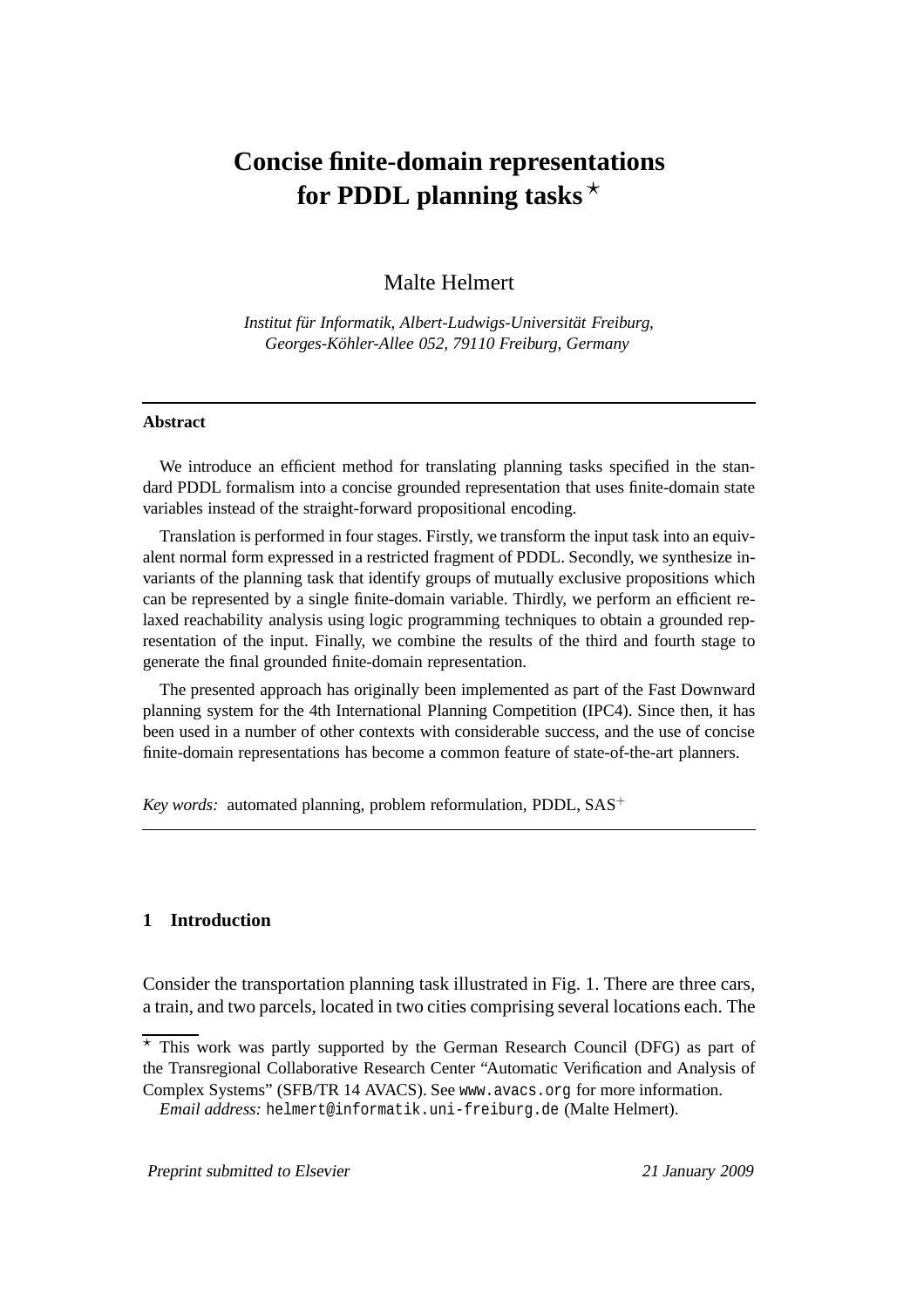

Fig. 1. A transportation planning task. Deliver parcel  $p_1$  from *C* to *G* and parcel  $p_2$  from *F* to  $E$ , using the cars  $c_1$ ,  $c_2$ ,  $c_3$  and train  $t$ . The cars may only use roads (thin edges), the train may only use the railway (thick edge).

cars may move along a network of roads within their respective city of origin, while the train moves along a single railway link that connects the two cities. Parcels may be loaded into any vehicle that is present at the same location, and parcels carried by a vehicle may be unloaded to the current location of that vehicle at any time. The objective is to move each parcel to a designated goal location.

#### *1.1 PDDL representations*

In order to find a plan for this example task using a general-purpose planning system, we must first represent it in a way that such a system can reason about. Since its inception in 1998 [37], the Planning Domain Definition Language (PDDL) has become the de-facto standard language for representing classical planning tasks. The original PDDL formalism, as used in the first two International Planning Competitions, was purely logic-based and can be considered a syntactic variant of the earlier ADL language [38] (excluding the support for functional fluents, which are present in ADL). Since then, the language has been extended to more easily express additional aspects of real-world planning tasks, such as numbers and durations [20], state variables whose values are derived from the values of other state variables [17], and most recently plan constraints and preferences [23].

In PDDL, planning tasks are described in terms of *objects* of the world (cars, locations, parcels), *predicates* that describe static or dynamic relations that hold between these objects (whether or not two given locations are connected by a road, whether or not a given parcel is currently inside a given vehicle), *operators* that manipulate these relations (moving a car from one location to another, unloading a parcel), an *initial state* that describes the situation before plan execution, and a *goal specification* describing the objectives that solution plans must achieve.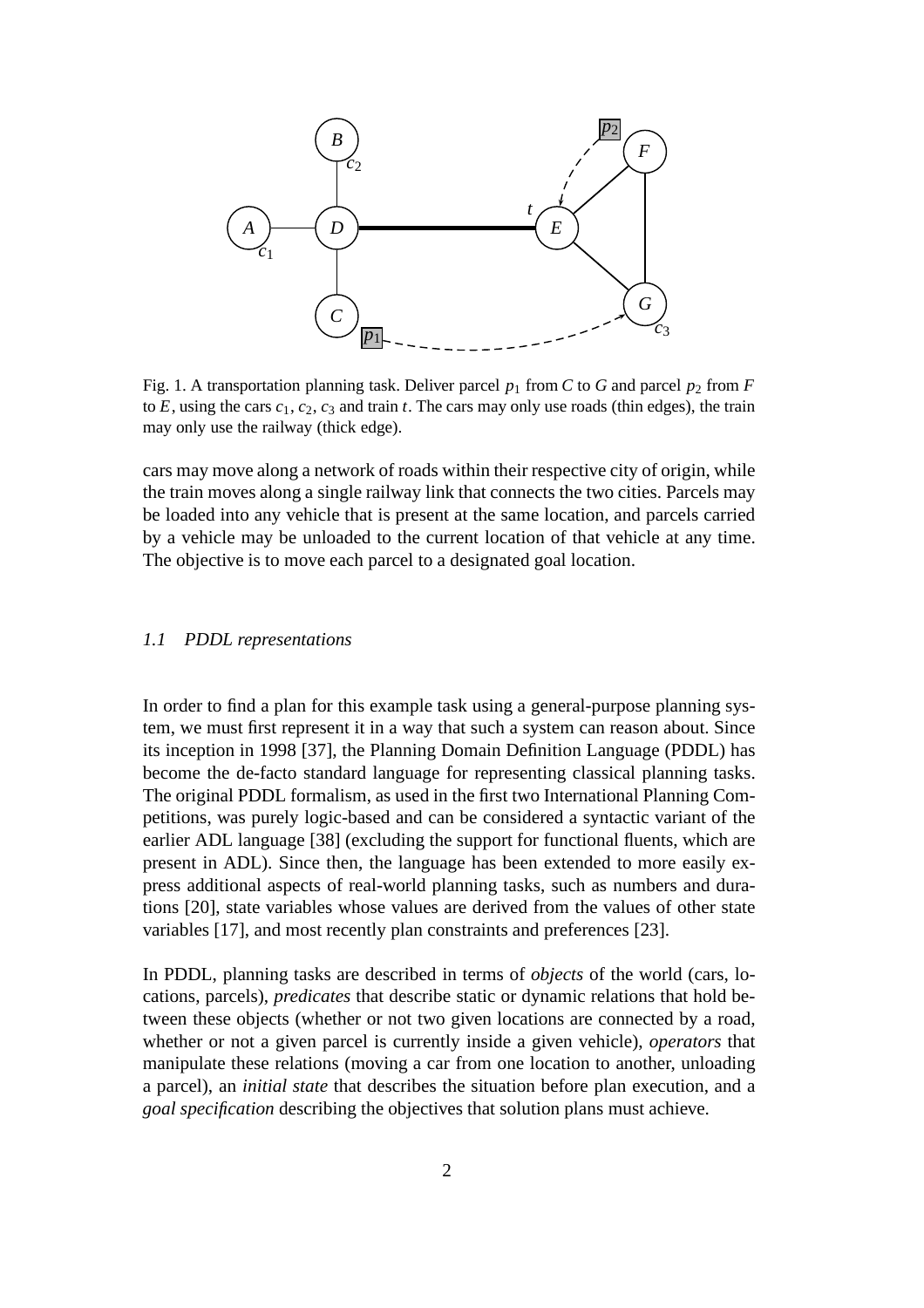While PDDL itself is a (restricted) first-order formalism, all state-of-the-art planning systems compile the input specification into a propositional representation at an early stage by *grounding* predicates, operators and goal specifications. Many planners go even further and transform the grounded task into a particularly simple syntactic form called *propositional STRIPS*, where states of the world can be represented as sets of (satisfied) atomic propositions and operators are represented in terms of which propositions must be true for the operator to be applicable (preconditions), which propositions the operator makes true (add effects), and which propositions it makes false (delete effects). The example task can be naturally modelled in propositional STRIPS; (part of) such a representation is shown in Fig. 2.

PDDL- or STRIPS-based representations of planning tasks have a number of desirable features. Due to the close relationship to first-order logic (for ungrounded PDDL) and propositional logic (for grounded PDDL), the semantics are easy to understand for researchers and practitioners with a background in formal logics. Moreover, representing all properties of a world state in terms of truth values has the appeal of simplicity. There is a certain mathematical elegance to the formalism, and it clearly achieves the language designers' maxim of describing planning tasks in terms of their "physics, not advice" [37].

#### *1.2 Finite-domain representations*

The absence of any form of "advice" from the PDDL representation is appropriate for a language designed for general problem solvers, but it comes at a price, to be paid by planning algorithms that have to reason about the represented task. In particular, the state space induced by a propositional representation such as the one shown in Fig. 2 is very unstructured. A priori, a proposition like at-p1-a (stating that the first parcel is at location *A*) bears no closer relationship to at-p1-b (stating that the first parcel is at location  $B$ ) than to, say, in-p2-t (stating that the second parcel is currently inside the train). However, if we take into account their intended meaning, propositions that represent potential locations of the same parcel are clearly more closely related to each other than to ones that encode properties of the other parcel. In particular, only one of the propositions of the form at-p1-*x* can be true at the same time in any feasible world state. To the planner, there appear to be as many as  $2^{35} \approx 3.4 \cdot 10^{10}$  feasible world states in the example task, corresponding to all valuations of the 35 propositional state variables, yet in truth the number of relevant states is only  $11616 \approx 1.2 \cdot 10^4$ , as all other valuations are not reachable from the given initial state.

An alternative representation of the example task is shown in Fig. 3. This representation uses general *finite-domain* variables, not just binary ones, to represent the state of the world. For example, a single variable p1 with a domain of 11 values completely encodes the state of the first parcel, subsuming the information of all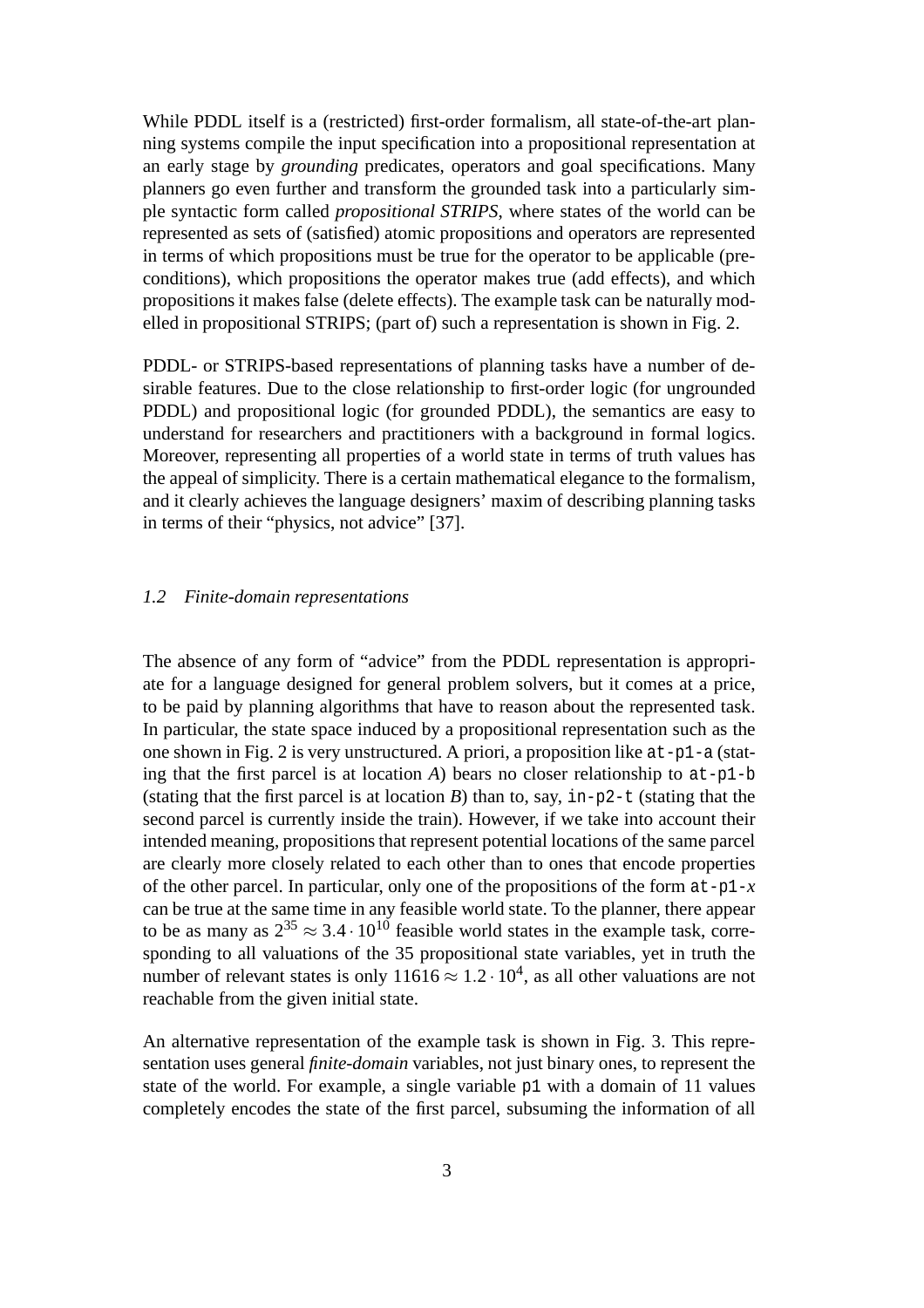```
Propositions:
    at-p1-a, at-p1-b, at-p1-c, at-p1-d, at-p1-e, at-p1-f, at-p1-g,
    at-p2-a, at-p2-b, at-p2-c, at-p2-d, at-p2-e, at-p2-f, at-p2-g,
    at-c1-a, at-c1-b, at-c1-c, at-c1-d,
    at-c2-a, at-c2-b, at-c2-c, at-c2-d,
    at-c3-e, at-c3-f, at-c3-q,at-t-d, at-t-e,
    in-p1-c1, in-p1-c2, in-p1-c3, in-p1-t,
    in-p2-c1, in-p2-c2, in-p2-c3, in-p2-t
Init:
    at-p1-c, at-p2-f, at-c1-a, at-c2-b, at-c3-g, at-t-e
Goal:
    at-p1-g, at-p2-e
Operator drive-c1-a-d:
    PRE: at-c1-a ADD: at-c1-d DEL: at-c1-a
Operator drive-c1-b-d:
    PRE: at-c1-b ADD: at-c1-d DEL: at-c1-b
Operator drive-c1-c-d:
    PRE: at-c1-c ADD: at-c1-d DEL: at-c1-c
...
Operator load-c1-p1-a:
    PRE: at-c1-a, at-p1-a ADD: in-p1-c1 DEL: at-p1-a
Operator load-c1-p1-b:
    PRE: at-c1-b, at-p1-b ADD: in-p1-c1 DEL: at-p1-b
Operator load-c1-p1-c:
    PRE: at-c1-c, at-p1-c ADD: in-p1-c1 DEL: at-p1-c
...
Operator unload-c1-p1-a:
    PRE: at-c1-a, in-p1-c1 ADD: at-p1-a DEL: in-p1-c1
Operator unload-c1-p1-b:
    PRE: at-c1-b, in-p1-c1 ADD: at-p1-b DEL: in-p1-c1
Operator unload-c1-p1-c:
    PRE: at-c1-c, in-p1-c1 ADD: at-p1-c DEL: in-p1-c1
...
```
Fig. 2. Propositional STRIPS representation of the transportation planning task.

propositions at-p1-*x* and in-p1-*y* from the STRIPS encoding. Using this representation, the set of feasible world states coincides with the set of syntactically legal ones.

In this article, we present an efficient algorithm for translating planning tasks specified in PDDL 2.2 into a compact finite-domain representation. The algorithm has been implemented as part of the Fast Downward planner [28] and used by a number of other planning algorithms [48,26,30,3,47]. It extends an earlier algorithm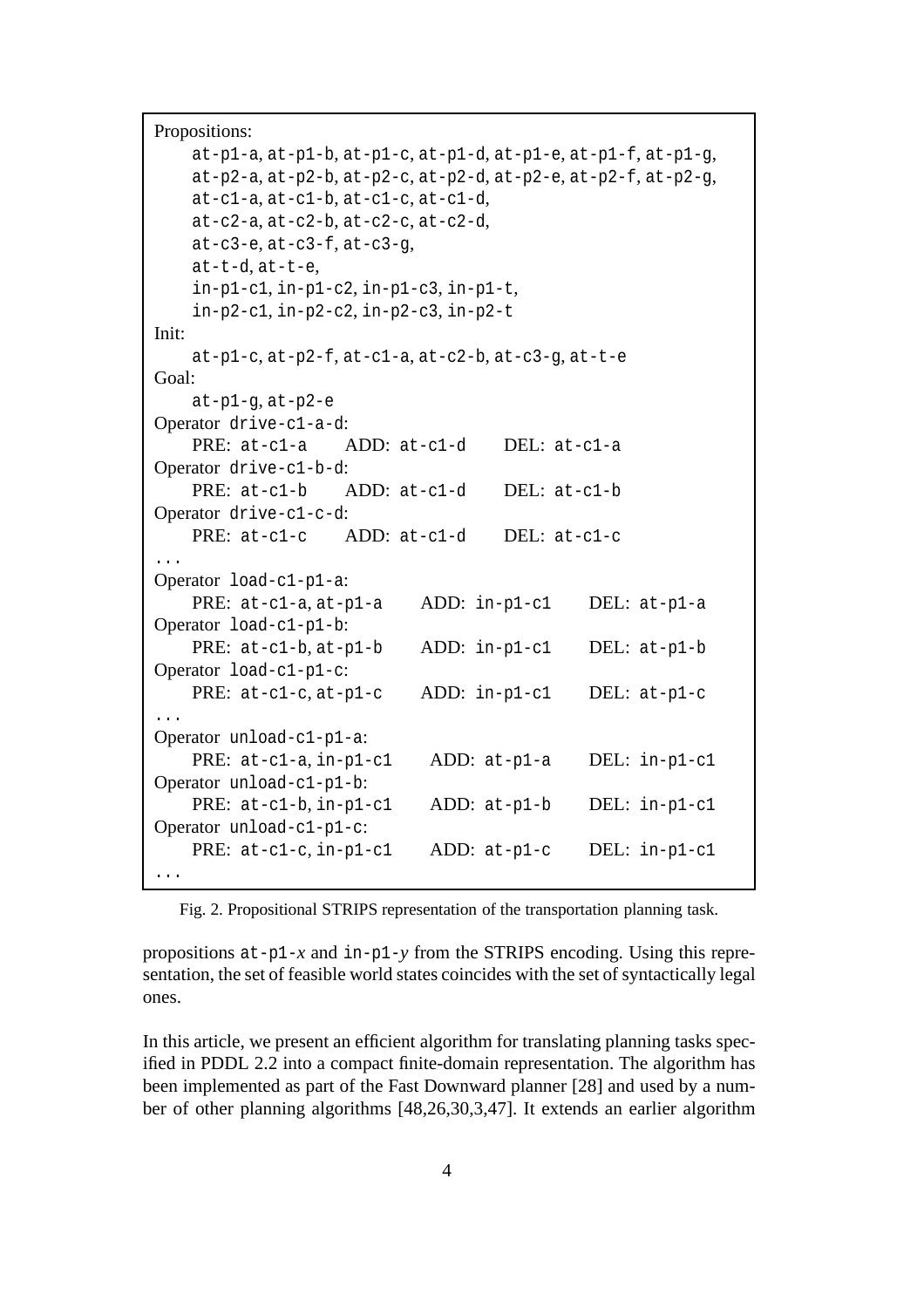```
Variables:
    p1, p2 \in \{at-a, at-b, at-c, at-d, at-e, at-f, at-q,
              in-c1, in-c2, in-c3, in-t}
    c1, c2 \in {at-a, at-b, at-c, at-d}
    c3 \in {at-e, at-f, at-g}
    t \in {at-d, at-e}
Init:
    p1 = at-c, p2 = at-fc1 = at-a, c2 = at-b, c3 = at-g, t = at-eGoal:
    p1 = at-g, p2 = at-eOperator drive-c1-a-d:
    PRE: c1 = at-a EFF: c1 = at-dOperator drive-c1-b-d:
    PRE: c1 = at-b EFF: c1 = at-dOperator drive-c1-c-d:
    PRE: c1 = at-c EFF: c1 = at-d...
Operator load-c1-p1-a:
    PRE: c1 = at-a, p1 = at-a EFF: p1 = in-c1Operator load-c1-p1-b:
    PRE: c1 = at-b, p1 = at-b EFF: p1 = in-c1Operator load-c1-p1-c:
    PRE: c1 = at-c, p1 = at-c EFF: p1 = in-c1...
Operator unload-c1-p1-a:
    PRE: c1 = at-a, p1 = in-c1 EFF: p1 = at-aOperator unload-c1-p1-b:
    PRE: c1 = at-b, p1 = in-c1 EFF: p1 = at-bOperator unload-c1-p1-c:
    PRE: c1 = at-c, p1 = in-c1 EFF: p1 = at-c...
```
Fig. 3. Finite-domain representation of the transportation planning task.

by Edelkamp and Helmert [14] which also translates PDDL tasks to finite-domain representations, but is limited to a much smaller language fragment (STRIPS, no typing, no domain constants in operator definitions).

As far as we know, no other algorithms for this problem have been described in the literature, so the main contribution of this article is the first description of a method to generate concise finite-domain representations from arbitrary (nonnumeric, non-temporal) PDDL tasks. From a high-level perspective, our approach follows very similar ideas to the algorithm of Edelkamp and Helmert, but the generalization beyond STRIPS requires significant extensions to the core components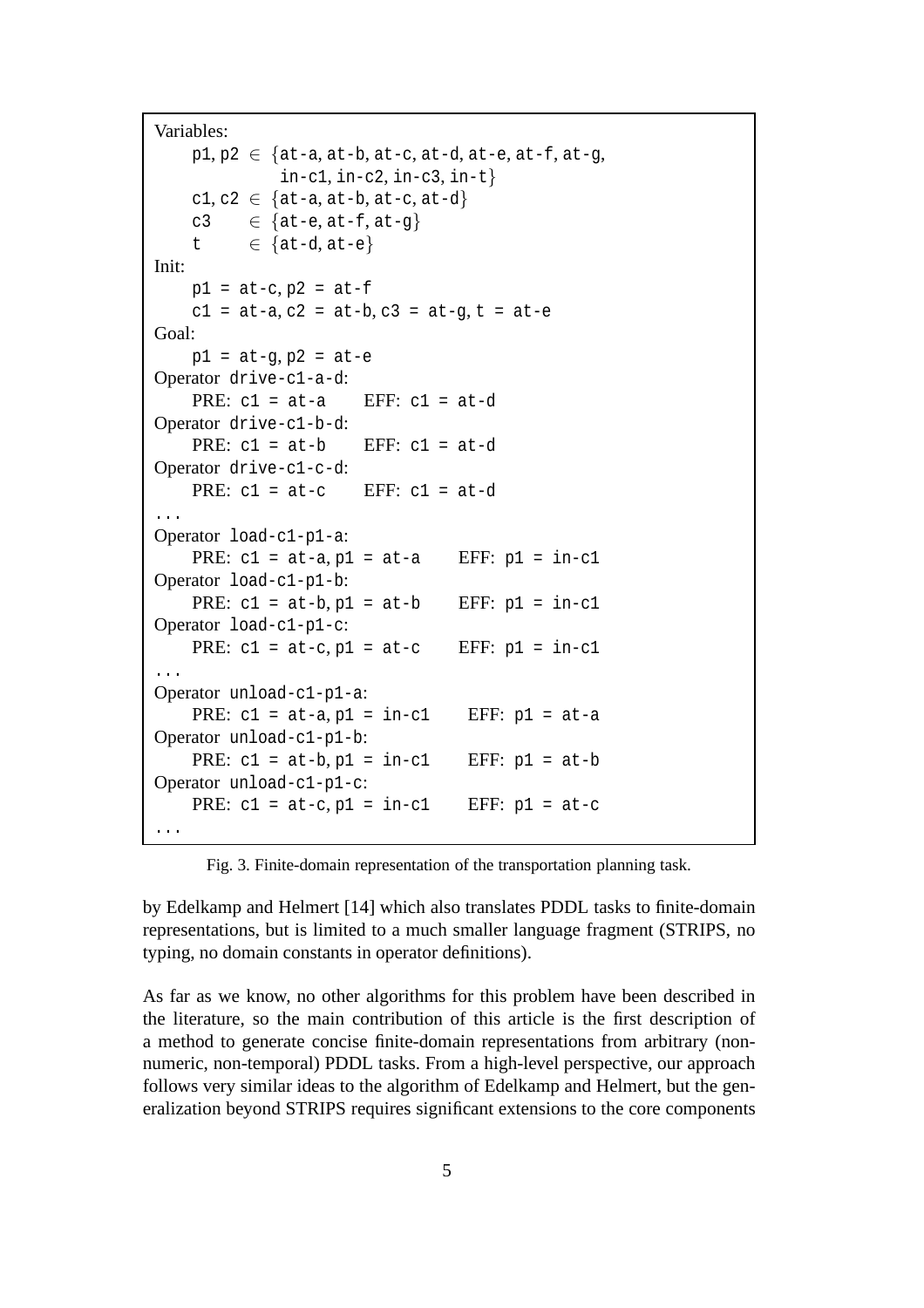of the translation algorithm, *invariant synthesis* (Section 5) and *grounding* (Section 6). (Indeed, even though the emphasis in this article is on the overall goal of transforming PDDL tasks into a concise finite-domain representation, we believe that the invariant synthesis and grounding algorithms we present are also useful for planning algorithms that work on traditional PDDL representations, so the algorithms presented in Sections 5 and 6 may be seen as additional contributions of this paper.)

## *1.3 Why finite-domain representations?*

Before diving into more technical matters, let us briefly discuss why compact finitedomain representations might be desirable. We already noted that in the STRIPS representation, unlike the finite-domain representation, there is a vastly larger number of syntactically valid states than feasible (reachable) states in the planning task. This is not necessarily problematic – for example, a planning algorithm based on forward search, such as Hoffmann and Nebel's FF [32], will never encounter any of the infeasible states, so there is no obvious advantage to the finite-domain representation. However, a number of other planning approaches do benefit significantly from the changed representation:

- Planning algorithms based on SAT-solving [34,35] can use SAT representations that disallow exploring partial valuations that assign inconsistent values to a single finite-domain variable. This is an example of the more general notion of *mutex constraints*, which is critical to the performance of SAT planners [42]. A naive SAT encoding would need to search the full space of syntactically valid STRIPS states within each variable layer. In addition to the use of mutexes, the recently successful MaxPlan planner [6] also uses the finite-domain representation to derive so-called *londex constraints*, which are reported as the key innovation of the planner. Londex constraints need finite-domain representations to be effective: for binary state variables, they offer no additional pruning power over mutex constraints.
- Planners that perform a symbolic exploration of the state space with binary decision diagrams (BDDs) can use the finite-domain representation to reduce the number of variables required in the BDD encoding, compared to a naive encoding. Moreover, the finite-domain representation leads to a variable ordering where closely related propositions are grouped together, which is critical to good performance of BDD exploration [16].
- Heuristic planning approaches using pattern databases or other homomorphism abstractions [13,26,30] benefit from the more concise finite-domain encoding because larger subtasks can be solved and stored in memory and thus used as an abstraction heuristic. Moreover, as for BDDs, the finite-domain representation groups related propositions which should be considered together in abstractions.
- Planners based on constraint programming [46,10] can build more efficient CSP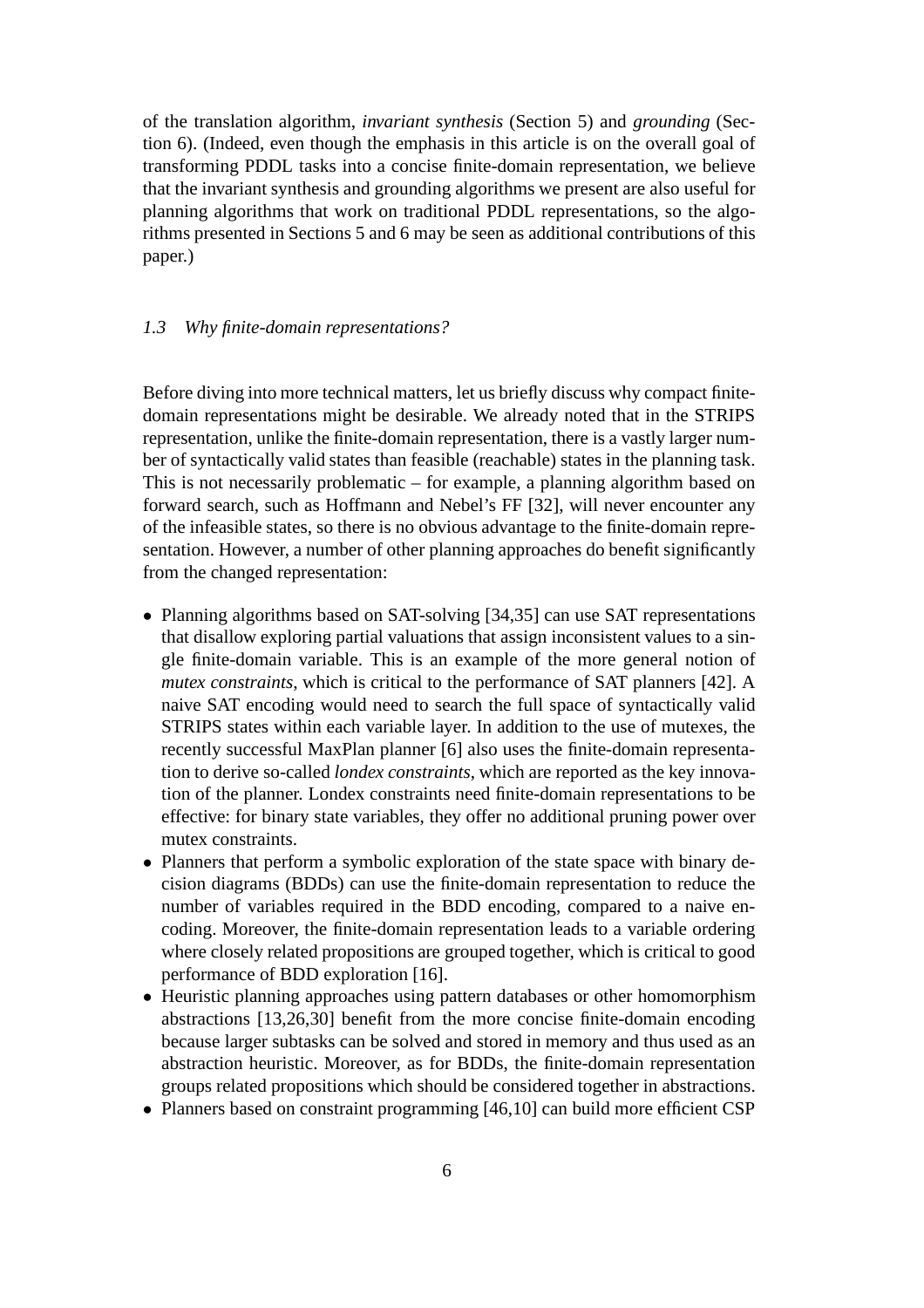

Fig. 4. Causal graph for the example task (STRIPS representation).



Fig. 5. Causal graph for the example task (finite-domain representation).

representations from finite-domain representations than from a direct encoding of the state variables in the PDDL representation. As a case in point, CPlan by van Beek and Chen [46] uses hand-tailored CSP encodings of standard planning domains. In most cases, its state representations are identical to the finite-domain representations generated by the algorithm presented in this article.

- Compilations to integer programming (IP) can use the finite-domain representation to get more concise IP representations. By modelling the value changes of a single finite-domain variable as a network flow problem, which is very naturally expressible as a linear or integer program, it is also possible to use a richer notion of "plan steps" than in traditional Graphplan-like encodings. This helps reduce the IP size and often translates to better performance [48].
- Planning approaches based on problem decomposition, such as the causal graph heuristic [27] used in the Fast Downward planner [28], benefit from the simpler causal structure of the finite-domain representation. To illustrate this, compare the causal graph of the STRIPS encoding of the example problem (Fig. 4) to the causal graph of its finite-domain counterpart (Fig. 5). Indeed, it has recently been shown that the causal graph heuristic degenerates to an inferior variant of the additive heuristic on binary representations [29].

This concludes our discussion of the potential advantages of concise finite-domain representations. In the next section, we formally introduce PDDL and finite-domain representations, before we begin describing the translation algorithm in Section 3.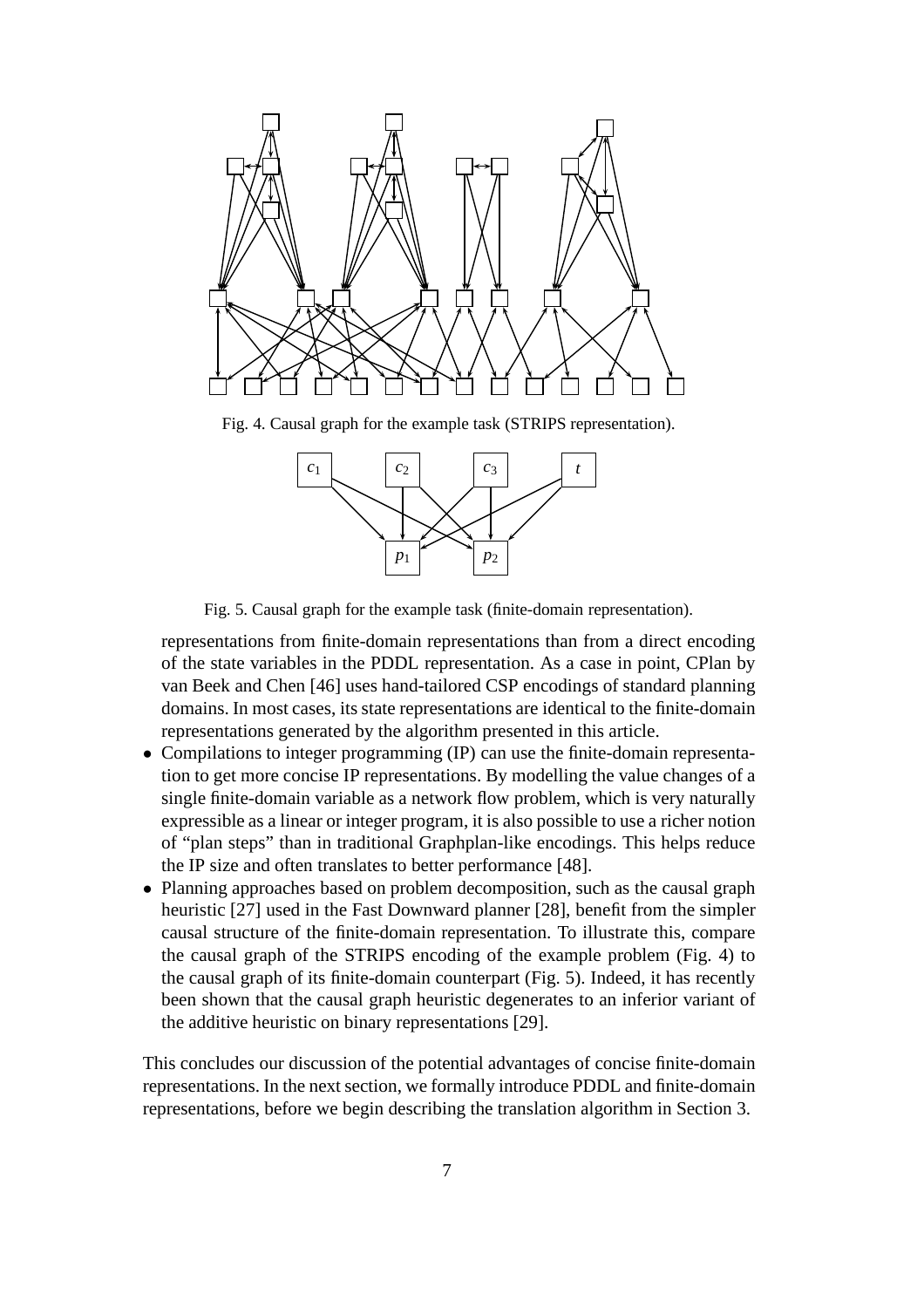#### **2 Definitions**

As remarked in the introduction, PDDL is the language in which planning tasks are most commonly expressed. In particular, the planning tasks of the international planning competitions (IPC) are expressed in PDDL, so a planning system must be able to deal with this language in order to participate. In this work, we consider the *non-numerical*, *non-temporal* fragment of PDDL 2.2, i. e., "level 1" of that language (where level 2 introduces numerical state variables and level 3 introduces temporal planning features). We do not consider the most recent additions to the language, namely the capabilities for expressing plan constraints and preferences in PDDL 3 [23]. However, these features are orthogonal to the issue of binary vs. finite-domain encoding, so that extending our work in this direction is conceptually easy.

Our definition of PDDL tasks uses common notations from first-order logic which we assume to be known; we refer to the literature [12] for formal definitions. Throughout the section, we assume that all logical formulae are over a first-order language *L* which consists of sufficiently many constant symbols (*objects* in PDDL terminology), relation symbols (*predicates*) and variable symbols. There are no function symbols, unless one considers constants to be 0-ary functions. We use the notation free( $\varphi$ ) to refer to the set of free variables of a first-order formula  $\varphi$ .

## **Definition 1** *PDDL operators*

*A PDDL operator is a pair*  $\langle \chi, e \rangle$ *, which consists of a (possibly open) first-order formula* χ *called its precondition and a PDDL effect e. PDDL effects are recursively defined by finite application of the following rules:*

- *A first-order literal l is a PDDL effect called a simple effect.*
- *If*  $e_1, \ldots, e_n$  *are PDDL effects, then*  $e_1 \wedge \cdots \wedge e_n$  *is a PDDL effect called a conjunctive effect.*
- *If*  $χ$  *is a first-order formula and e is a PDDL effect, then*  $χ$   $>$  *e is a PDDL effect called a conditional effect.*
- *If*  $v_1, \ldots, v_k$  *are variable symbols and e is a PDDL effect, then*  $\forall v_1 \ldots v_k : e$  *is a PDDL effect called a universally quantified effect or universal effect.*

*Free variables of simple effects are defined as for literals in first-order logic. Free variables of other effects are defined by structural induction:*

- free $(e_1 \wedge \cdots \wedge e_n)$  = free $(e_1) \cup \cdots \cup$  free $(e_n)$
- free( $\chi \triangleright e$ ) = free( $\chi$ ) ∪ free( $e$ )
- free( $\forall v_1 \dots v_k : e$ ) = free( $e$ ) \{ $v_1, \dots, v_k$  }

*The set of free variables of a PDDL operator is defined as free* $(\langle \chi, e \rangle)$  *= free* $(\chi) \cup$ free(*e*)*. Free variables are also called parameters of the operator.*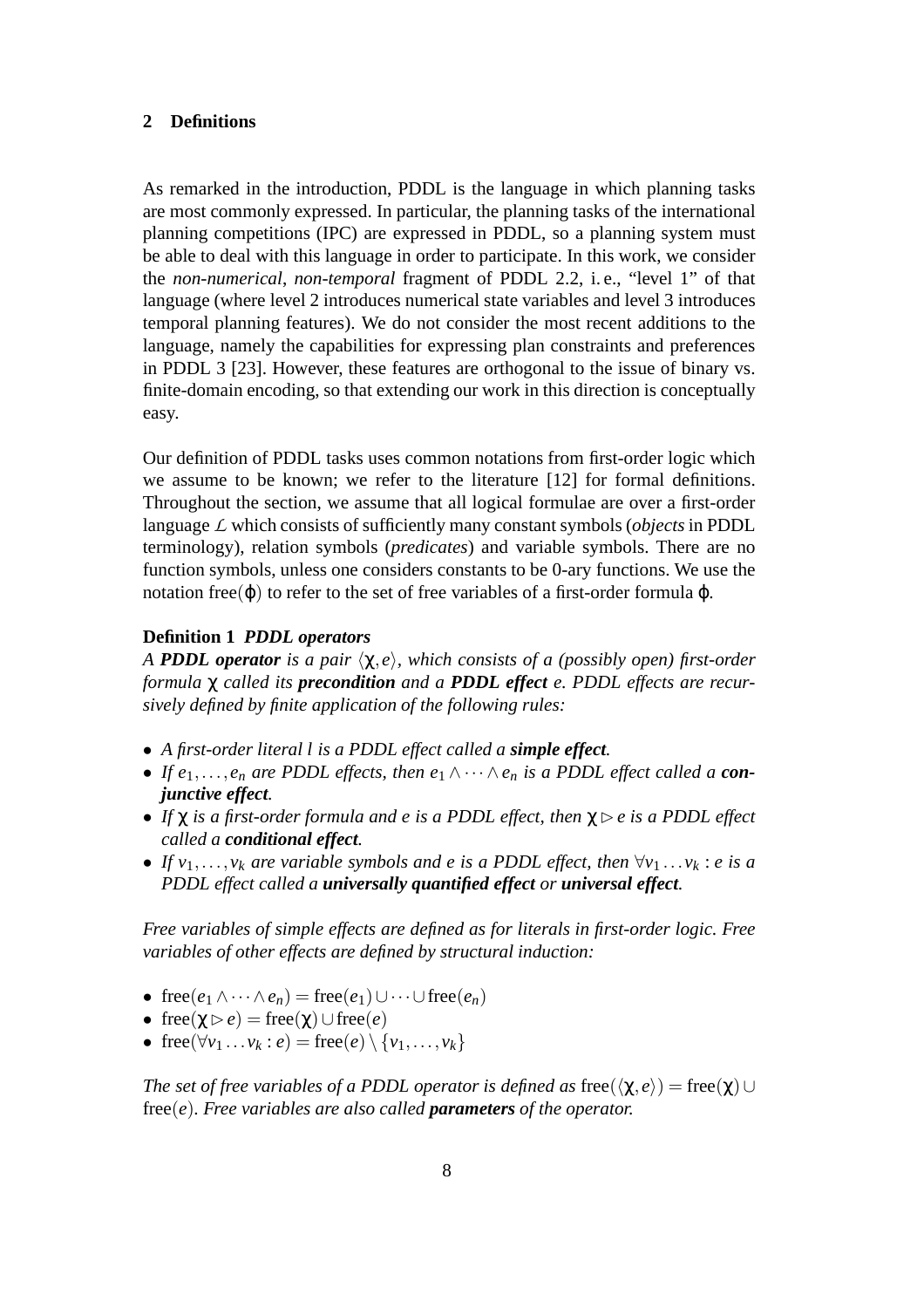PDDL operators define the ways in which a planning algorithm can move from one world state to another. If the current state satisfies the precondition of an operator, then the operator may be applied, leading to a new state which is like the old one except that it is modified in certain ways specified by the effect of the operator. An operator with parameters cannot be applied directly; it must first be *grounded* by substituting concrete objects for the parameters.

#### **Definition 2** *PDDL axioms*

*A PDDL* **axiom** is a pair  $\langle \varphi, \psi \rangle$  such that  $\varphi$  is a first-order atom and  $\psi$  is a first*order formula with* free( $\psi$ ) ⊂ free( $\phi$ ). We write the axiom  $\langle \phi, \psi \rangle$  as  $\phi \leftarrow \psi$  and call ϕ *the head and* ψ *the body of the axiom.*

*A set A of PDDL axioms is called <i>stratifiable* iff there exists a total preorder  $\prec$  *on the predicate symbols of A such that for each axiom where predicate Q occurs in the head, we have P*  $\prec$  *Q for all predicates P occurring in the body, and P*  $\prec$  *Q for all predicates P occurring in a negative literal in the translation of the body to negation normal form.*

Axioms provide a way of defining certain predicates based on other, "more basic" predicates. For example, given an ontop predicate, we can define its transitive closure above with the two axioms above $(x, y) \leftarrow$  ontop $(x, y)$  and above $(x, z) \leftarrow$  $\exists y$ (ontop $(x, y) \land above(y, z)$ ).

Stratifiability of a set of axioms is necessary for ensuring that the outcome of axiom evaluation is well-defined. Without such a condition, it would be possible to specify rules of the form " $P(x)$  is true whenever  $P(x)$  is false." Intuitively,  $P \prec Q$  means that the truth value of atoms over *P* must be determined before the truth value of atoms over *Q*.

## **Definition 3** *PDDL tasks*

*A PDDL task is given by a 4-tuple*  $\Pi = \langle \chi_0, \chi_\star, A, O \rangle$  *with the following components:*

- $χ<sub>0</sub>$  *is a finite set of ground atoms called the <i>initial state*.
- $\chi_{\star}$  *is a closed formula called the goal formula.*
- *A is a finite stratified set of PDDL axioms.*
- *O is a finite set of PDDL operators.*

*Predicates occurring in the head of an axiom in A are called derived predicates. Predicates occurring in the initial state or in simple effects of operators in O are called fluent predicates. The sets of derived and fluent predicates are required to be disjoint.*

We assume that the reader is already familiar with PDDL semantics and point to the language definition [20,17] for more information. Apart from syntactic differences, there are three aspects of non-numerical, non-temporal PDDL 2.2 not captured by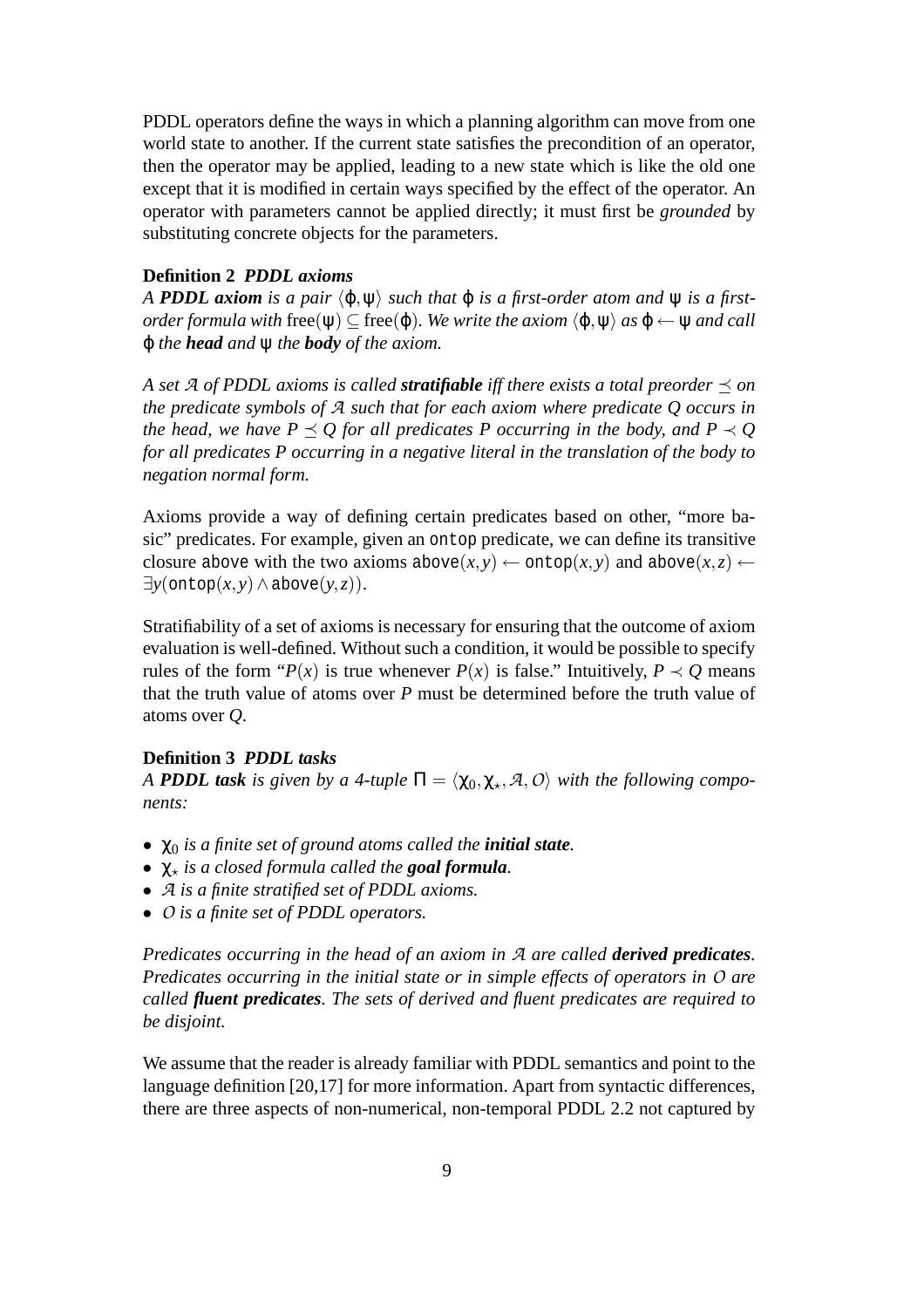our definition:

- There are no operator names. Our translation algorithm maps each grounded PDDL operator to a unique finite-domain representation operator, so that an implementation need only propagate operator names, and any plans generated for the translated task need not undergo any form of post-processing to apply to the original task.
- There is no distinction between domain constants and objects of the problem instance, or indeed between the domain and problem instance specification in general. At the level of individual problem instances at which the translation algorithm works, there is no need for such a distinction.
- There are no types. Our translation algorithm compiles away types into unary predicates in the very first processing step (see Section 4.1), so we can assume untyped representations for all following stages.

With PDDL as a starting point, let us now introduce the kinds of planning tasks that the translation algorithm generates, which we call FDR (finite-domain representation) tasks. FDR tasks are based on the  $SAS^+$  planning formalism [2,33], extended with axioms and conditional effects.

The definition exhibits a number of similarities, but also a few differences between PDDL tasks and our planning model. FDR tasks only allow simple conjunctions in goals, axioms and operators, and conditional effects cannot be nested. Moreover, PDDL tasks use first-order concepts such as schematic operators whose variables can be instantiated in many different ways, while FDR tasks are grounded. These two differences to PDDL, in particular the use of a grounded representation, are due to a desire to keep the FDR formalism simple, to reduce the burden for planners that use it. Indeed, all the planning approaches for finite-domain representations listed in the previous section have been introduced for (and, in most cases, require) grounded representations. (We believe, however, that many of the translation ideas introduced in this article can be adapted to schematic finite-domain representations where such representations appear more desirable.)

# **Definition 4** *Planning tasks in finite-domain representation (FDR tasks) A planning task in finite-domain representation (FDR task) is given by a 5-tuple*  $\Pi = \langle \mathcal{V}, s_0, s_\star, \mathcal{A}, O \rangle$  *with the following components:*

• *V* is a finite set of **state variables**, where each variable  $v \in V$  has an associated *finite domain Dv. State variables are partitioned into fluents (affected by operators) and derived variables (computed by evaluating axioms). The domains of derived variables must contain the default value* ⊥*.*

*A partial variable assignment over V is a function s on some subset of V such that*  $s(v) \in \mathcal{D}_v$  *wherever*  $s(v)$  *is defined. A partial variable assignment is called a state if it is defined for all fluents and none of the derived variables in V . It is called an extended state if it is defined for all variables in V . In the context of*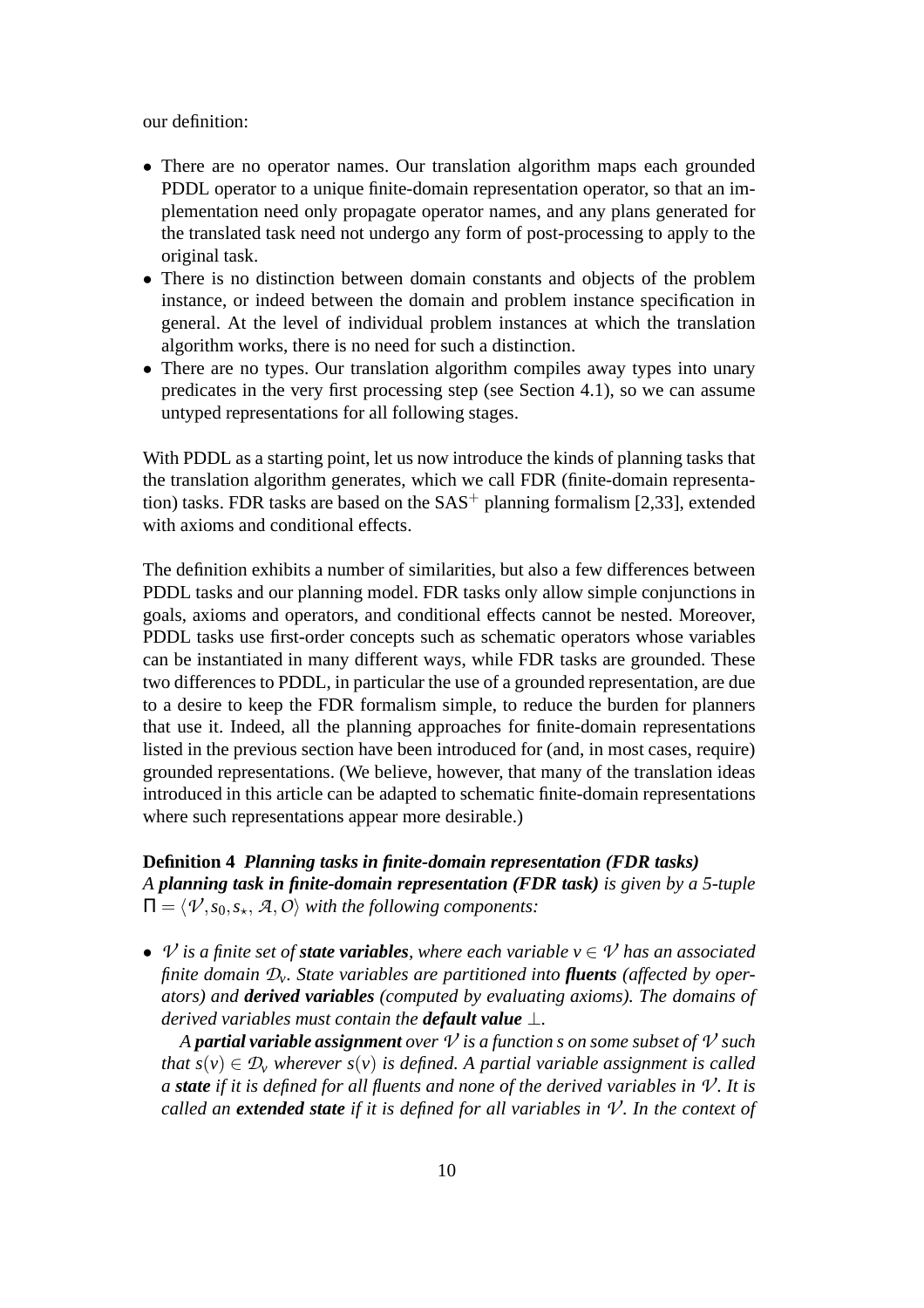*partial variable assignments, we write*  $v = d$  *for the variable-value pairing*  $\langle v, d \rangle$ *or*  $v \mapsto d$ .

- $s_0$  *is a state over*  $\nu$  *called the initial state.*
- $s_{\star}$  *is a partial variable assignment over*  $\mathcal{V}$  *called the goal.*
- *A* is a finite set of (FDR) **axioms** over V. Axioms are triples  $\langle cond, v, d \rangle$ , where *cond is a partial variable assignment called the condition or body of the axiom, v* is a derived variable called the **affected variable**, and  $d \in \mathcal{D}_v$  is called the *derived value for v. The pair*  $\langle v, d \rangle$  *is called the head of the axiom.*

*The axiom set A is partitioned into a totally ordered set of axiom layers*  $A_1 \nightharpoonup$  $\cdots \prec A_k$  *such that within the same layer, each affected variable must appear with a unique value in all axiom heads and bodies. In other words, within the same layer, axioms with the same affected variable but different derived values are forbidden, and if a variable appears in an axiom head, then it may not appear with a different value in a body. This is called the layering property.*

• *O* is a finite set of (FDR) **operators** over  $V$ . An operator  $\langle pre, eff \rangle$  consists of *a partial variable assignment pre over V called its precondition, and a finite set of effects eff. Effects are triples*  $\langle cond, v, d \rangle$ *, where cond is a (possibly empty) partial variable assignment called the effect condition, v is a fluent called the affected variable, and*  $d \in \mathcal{D}_v$  *is called the new value for v.* 

*For axioms and effects, we commonly write cond*  $\rightarrow$  *v* := *d in place of*  $\langle cond, v, d \rangle$ *.* 

To provide a formal semantics for planning for FDR tasks, we first need to formalize the semantics of axioms.

## **Definition 5** *Extended states defined by a state*

*Let s be a state of an FDR task*  $\Pi$  *with axioms A, layered as*  $A_1 \prec \cdots \prec A_k$ *. The extended state defined by s, written as*  $A(s)$ *, is the result s' of the following algorithm:*

**algorithm** evaluate-axioms( $A_1, \ldots, A_k, s$ ): **for each** variable *v*:  $s'(v) :=$  $\int s(v)$  if *v* is a fluent variable ⊥ if *v* is a derived variable **for**  $i \in \{1, ..., k\}$ : **while** there exists an axiom  $(cond \rightarrow v := d) \in \mathcal{A}_i$ with *cond*  $\subseteq$  *s'* **and**  $s'(v) \neq d$ : Choose such an axiom *cond*  $\rightarrow$  *v* := *d*.  $s'(v) := d$ 

In other words, axioms are evaluated in a layer-by-layer fashion using fixed point computations, which is very similar to the semantics of stratified logic programs. It is easy to see that the layering property from Definition 4 guarantees that the algorithm terminates and produces a deterministic result. Having defined the semantics of axioms, we can now define the state space of an FDR task.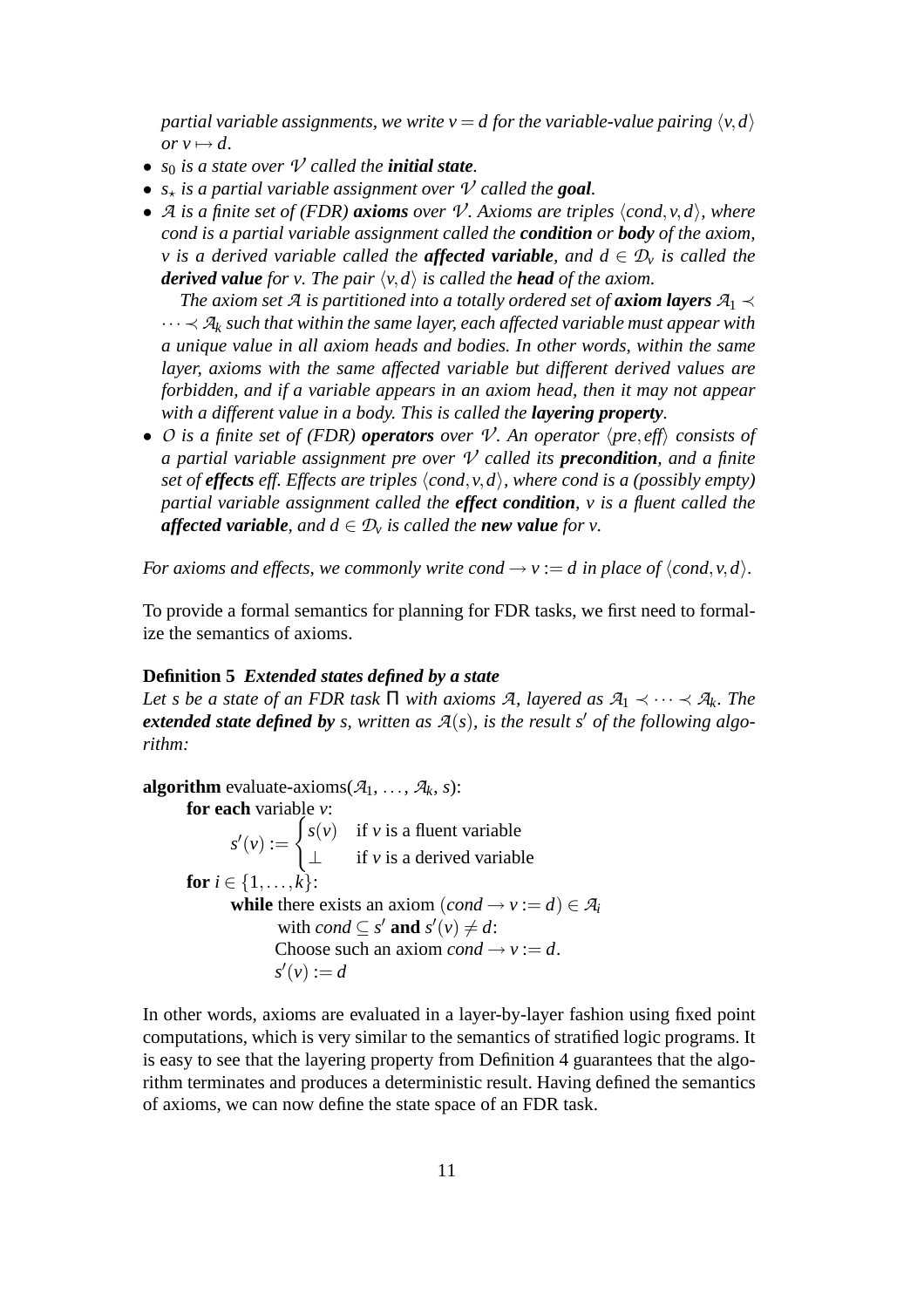#### **Definition 6** *FDR state spaces*

*The state space* of an FDR task  $\Pi = \langle V, s_0, s_*, A, O \rangle$ , denoted as  $S(\Pi)$ , is a directed *graph. Its vertex set is the set of states of*  $V$ *, and it contains an arc*  $\langle s, s' \rangle$  *iff there exists some operator*  $\langle pre, eff \rangle \in O$  *such that:* 

- *pre*  $\subset$   $\mathcal{A}(s)$ ,
- $s'(v) = d$  for all effects  $(cond \rightarrow v := d) \in eff$  with cond  $\subseteq A(s)$ , and
- $s'(v) = s(v)$  *for all fluents v where no such effect exists.*

Finally, we can define the FDR planning problem.

# **Definition 7** *FDR planning*

FDR-PLAN *is the following search problem: Given an FDR task* Π *with initial state*  $s_0$ , goal  $s_*$  and axioms A, compute a path in  $S(\Pi)$  from  $s_0$  to some state s' with  $s_\star \subseteq \mathcal{A}(s')$ , or prove that none exists.

FDR-PLANEX *is the following decision problem: Given an FDR task* Π *with initial state*  $s_0$ , goal  $s_{\star}$  *and axioms A, does*  $S(\Pi)$  *contain a path from*  $s_0$  *to some state* s' *with*  $s_\star \subseteq \mathcal{A}(s')$ ?

The FDR-PLANEX problem is easily shown to be PSPACE-hard because it generalizes the plan existence problem for propositional STRIPS, which is known to be PSPACE-complete [5]. It is also easy to see that the addition of non-binary domains, axioms and conditional effects does not increase the theoretical complexity of FDR planning beyond propositional STRIPS. Thus, we conclude our formal introduction of FDR planning by stating that FDR-PLANEX is PSPACE-complete. In the following section, we turn to the problem of generating concise finite-domain representations from PDDL representations.

#### **3 Translation overview**

Translation is performed in four stages. Starting from a PDDL specification, we first apply some well-known logical equivalences to compile away types and simplify conditions and effects in the *normalization* stage (Section 4). Next, the *invariant synthesis* stage computes mutual exclusion relations between atoms, which are later used for synthesizing the FDR variables (Section 5). The *grounding* stage performs a relaxed reachability analysis to compute the set of ground atoms, axioms and operators that are considered relevant for the planning task and computes a grounded PDDL representation (Section 6). Invariant synthesis and grounding are not related to one another and could just as well be performed in the opposite order. Finally, the *FDR task generation* stage chooses the final set of state variables by using the information from invariants and grounding and produces the FDR output (Section 7).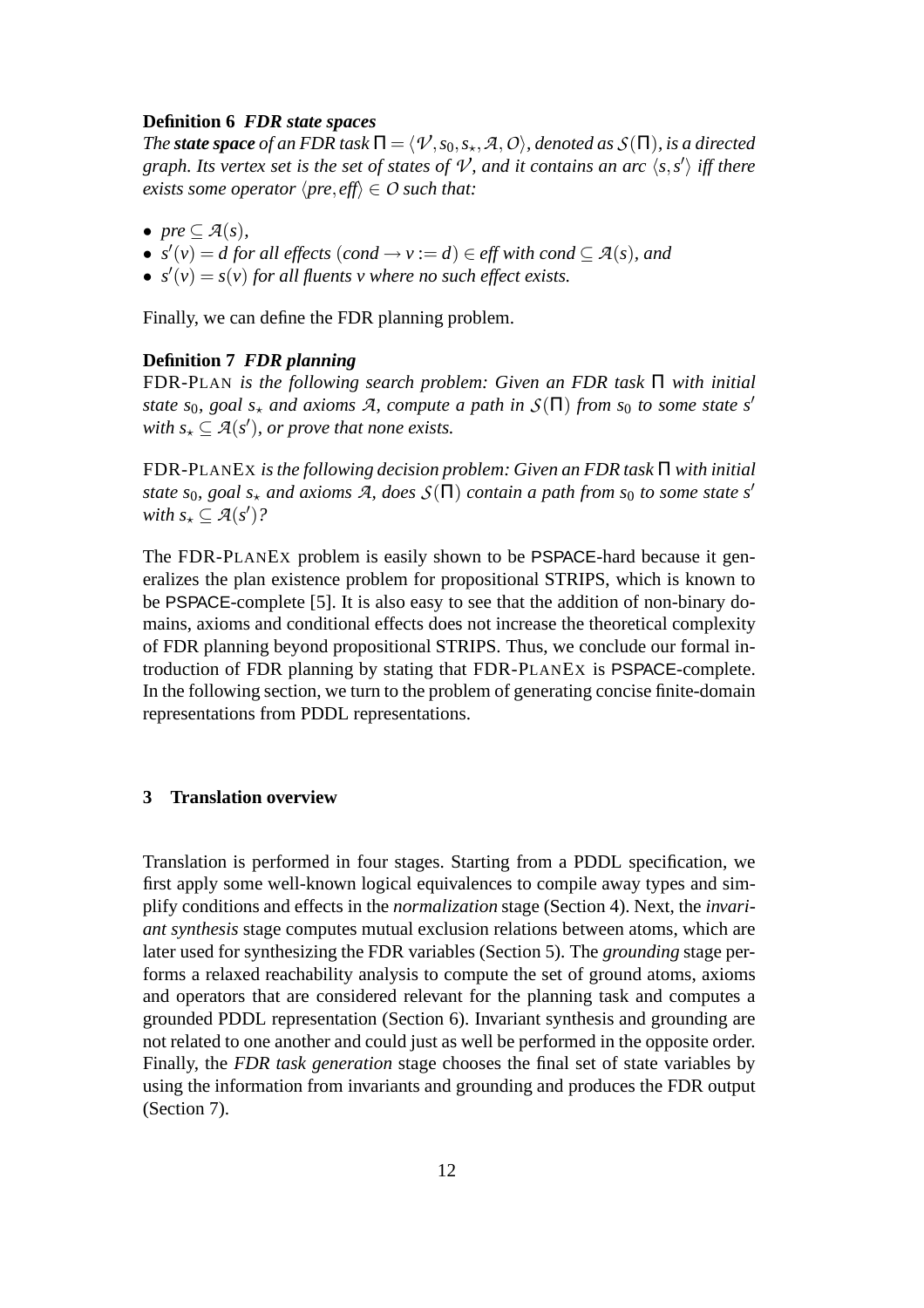

Fig. 6. Overview of the translation algorithm.

The complete translation process is outlined in Fig. 6. Before we begin the detailed discussion of these stages in the following sections, we should point out that of these four stages, only three are necessary to convert a PDDL task to an FDR task: the invariant synthesis stage can be omitted. However, without the use of invariants, there would be a 1:1 correspondence between (relevant) ground atoms of the PDDL task and state variables of the FDR task; in particular, all state variables in the generated FDR task would be binary. Therefore, invariants are important for obtaining a *concise* finite-domain representation.

# **4 Normalization**

The normalization stage has three responsibilities: compiling away types, simplifying conditions, and simplifying effects. Its result is a *normalized PDDL 2.2 task*, which is a PDDL task with a number of strong syntactical restrictions.

## **Definition 8** *Normalized PDDL tasks*

*A normalized PDDL task is a PDDL task that satisfies the following structural restrictions:*

- *The goal formula is a conjunction of literals.*
- *All axiom bodies are conjunctions of literals (except for the possible implicit existential quantification of free variables not occurring in the axiom head).*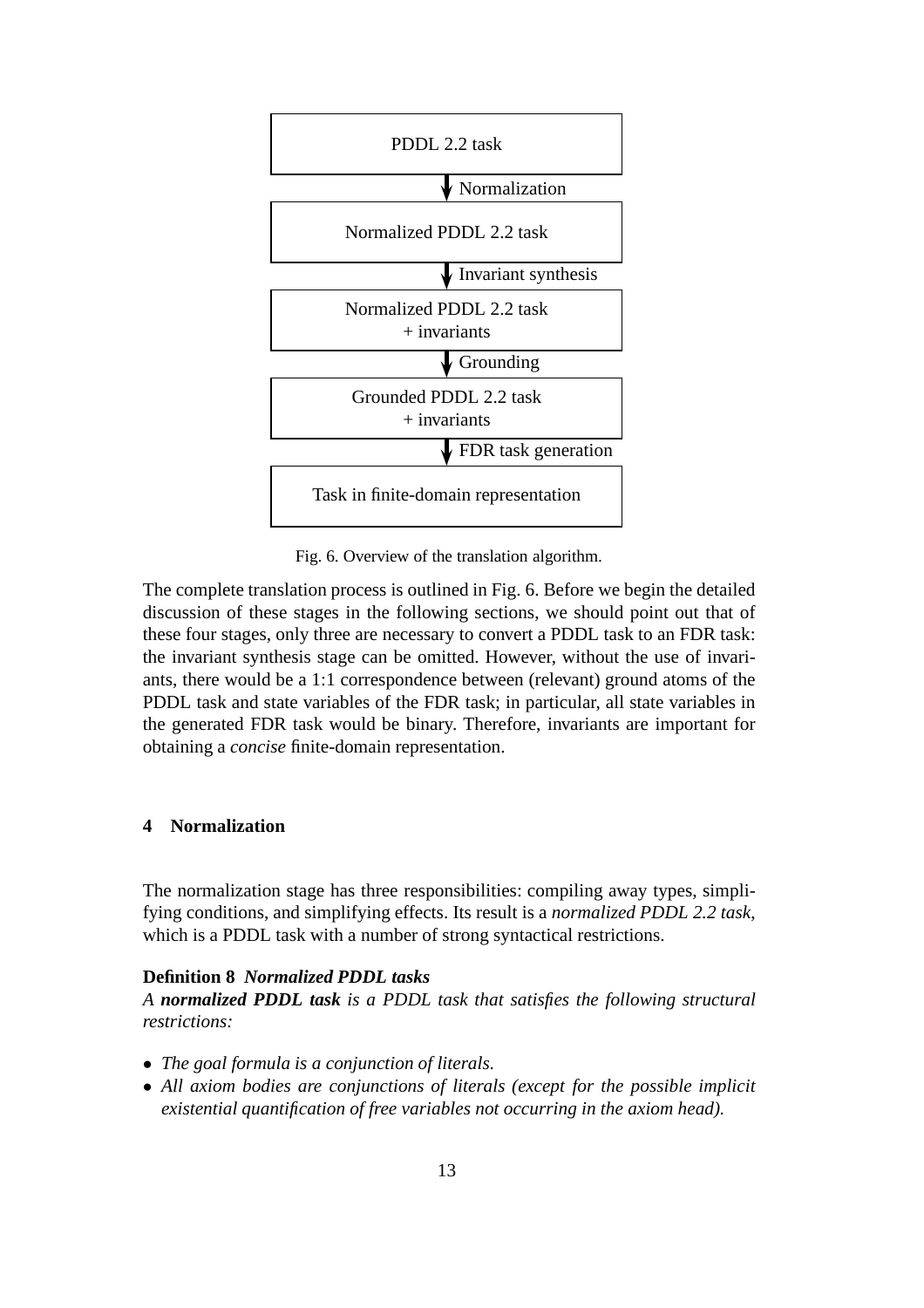- *All operator preconditions are conjunctions of literals.*
- *All effect conditions are conjunctions of literals.*
- *All operator effects are conjunctions of universally quantified conditional simple effects.*

# *4.1 Compiling away types*

As suggested earlier, types are compiled away as the very first processing step. For each type occurring in the input, and for the type object, we introduce a new unary predicate with the same name. Typed constructs occur in PDDL 2.2 specifications in a semantically meaningful way in three places:

- (1) Definition of domain constants and objects of the task (*typed objects*).
- (2) Definition of formal parameters of schematic operators (*typed operators*).
- (3) Definition of quantified variables in existential and universal conditions and universal effects (*typed quantifiers*).

Typed objects are translated into new atoms for the initial state. For example, the specification someobj - sometype leads to a new initial atom (sometype someobj), plus an additional atom (supertype someobj) for each supertype of sometype, including the universal supertype object.

Typed operators are transformed by introducing new preconditions. For example, for an operator with parameter specification :parameters (?par1 - type1 ?par2 - type2) and precondition ϕ, the parameter specification is replaced by :parameters (?par1 ?par2) and the precondition is replaced by (and (type1 ?par1) (type2 ?par2)  $\varphi$ ).

Typed quantifiers in conditions are compiled away with the usual logic idioms, turning (exists (?v - type)  $\varphi$ ) into (exists (?v) (and (type ?v)  $\varphi$ )) and (forall (?v - type)  $\phi$ ) into (forall (?v) (imply (type ?v)  $\phi$ )).

Finally, typed universal effects are compiled into universal conditional effects, so (forall (?v - type) *e*) becomes (forall (?v) (when (type ?v) *e*)).

After types have been eliminated, we are left with a PDDL task in the sense of Definition 3. We will thus use the more concise logical notation from that definition in the following, rather than lengthy PDDL syntax. For example, we write  $\varphi \lor \psi$ instead of (or  $\varphi \psi$ ) and  $\varphi \triangleright e$  instead of (when  $\varphi e$ ).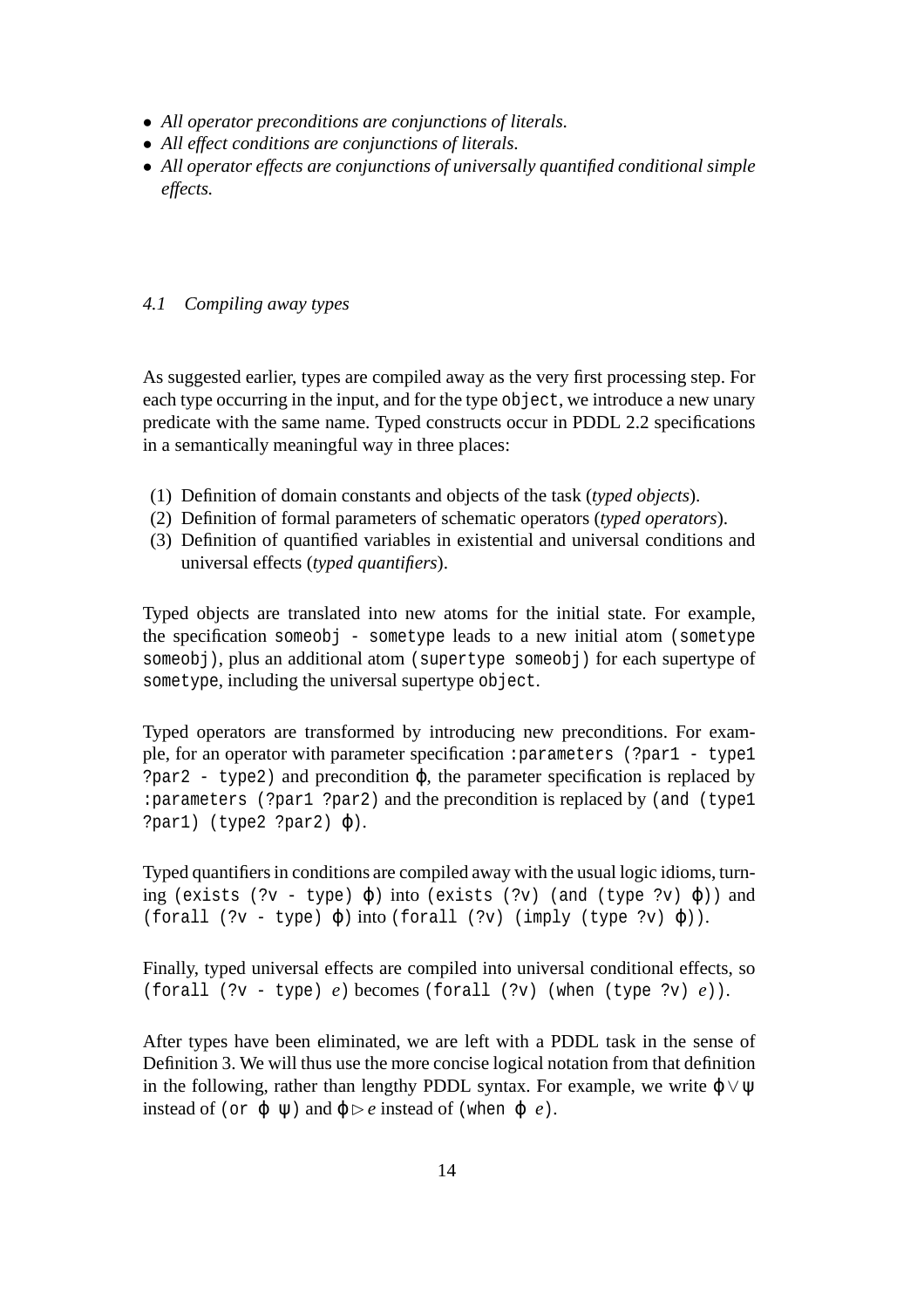#### *4.2 Simplifying conditions*

In PDDL tasks, general first-order formulae may occur in many places: goal formula, axiom bodies, operator preconditions and conditions of conditional effects. Our aim is to replace all these with simple conjunctions of literals.

Towards this goal, we first eliminate implications with the equivalence  $\varphi \to \psi \equiv$ ¬ϕ∨ψ and translate the resulting conditions into first-order negation normal form using de Morgan's laws for first-order logic.

The next step is slightly tricky. If there are any universally quantified conditions, we rewrite the outermost universal quantification in all conditions with the equivalence  $\forall x \phi \equiv \neg \exists x \neg \phi$ . This might seem somewhat counterproductive because this transformation destroys negation normal form, so after the rewrite, we introduce a new axiom for the subformula that violates the normal form property, ∃*x*¬ϕ. Formally, if free( $\exists x \neg \phi$ ) = { $v_1, \ldots, v_k$ }, we introduce a new derived predicate new-pred of arity *k*, defined by the axiom new-pred $(v_1, \ldots, v_k) \leftarrow \Psi$ , where  $\Psi$  is the translation of ∃*x*¬ϕ to negation normal form. We can then replace the original condition ∀*x*ϕ by  $\neg$ new-pred( $v_1, \ldots, v_k$ ). If several variables are universally quantified together within the same expression, we transform them together, introducing only one new derived predicate for the quantifier group. We repeat this step until there are no more universally quantified conditions. Note that only universally quantified *conditions* are translated, not universal *effects*, which also use the ∀ notation. Universal effects cannot be compiled away easily, so we deal with them separately in a later stage.

If after elimination of universal quantifiers the goal condition is *not* a simple conjunction (i. e., if it contains disjunctions or existential quantifiers), we replace it by a new axiom, since the following transformations sometimes require splitting several conditions into two, which is easy to do for axiom bodies, operator preconditions and effect conditions, but not possible in our formalism for goal conditions, of which there can be only one. So for example, if the goal is  $\varphi \vee \psi$ , we introduce a new parameterless derived predicate goal-pred and a new axiom  $\text{goal-pred}() \leftarrow \phi \vee \psi$ , replacing the original goal with the atom goal-pred().

The next step is the elimination of disjunctions. We move disjunctions to the roots of conditions by applying the equivalences  $\exists x(\varphi \vee \psi) \equiv \exists x \varphi \vee \exists x \psi$  and  $\varphi \wedge (\psi \vee \psi)$  $\Psi'$ )  $\equiv (\phi \wedge \psi) \vee (\phi \wedge \psi')$  and the laws of associativity and commutativity. In theory, moving disjunctions over conjunctions can lead to an exponential increase in formula size, which we could avoid by introducing new axioms for component formulae. In practice, the conditions encountered in actual planning domains are not problematic in this regard, so that axioms are not necessary. (For the intended applications of finite-domain representations mentioned in Section 1.3, we believe that of two otherwise identical representations, the one that uses fewer state variables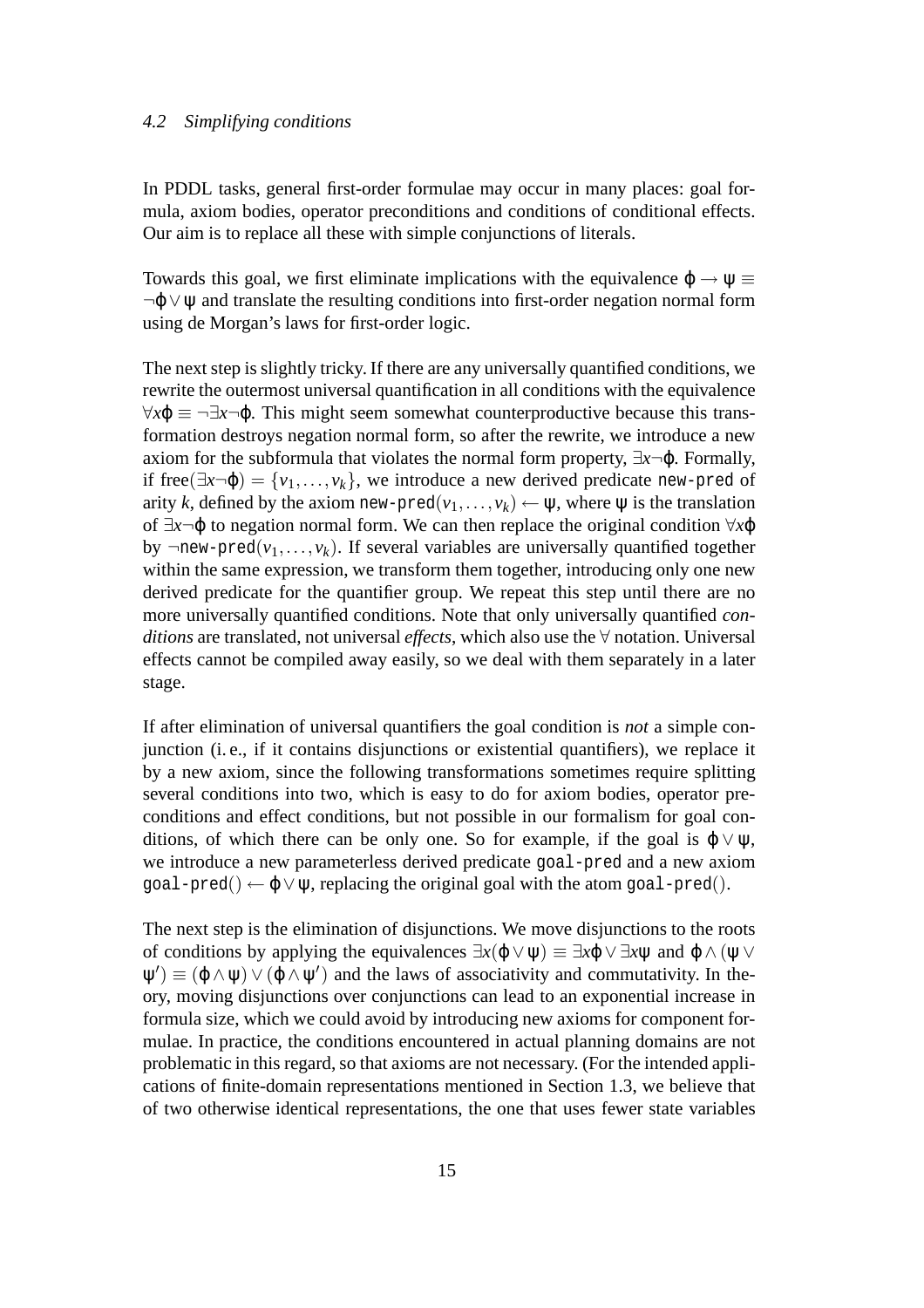is usually preferable, so we attempt to avoid introducing new state variables unless there is a compelling reason to do so.)

After disjunctions have been moved to the root of all formulae, we can eliminate them by splitting the surrounding structures. If the disjunction  $\varphi \lor \psi$  is part of an axiom body, we generate two axioms with identical head, one with body  $\varphi$  and one with body ψ. If the disjunction is part of an operator precondition, we replace the operator by two copies of the original, one with precondition  $\varphi$  and one with precondition ψ. Finally, if the disjunction is part of an effect condition, we replace the conditional effect  $(\phi \lor \psi) \triangleright e$  by  $(\phi \triangleright e) \land (\psi \triangleright e)$ .

Next, we move existential quantifiers out of conjunctions by applying the equivalence  $(\exists x \varphi) \wedge \psi \equiv \exists x (\varphi \wedge \psi)$ . The equivalence only holds when  $x \notin \text{free}(\psi)$ , so to avoid trouble here and later, we first rename all variables bound by quantifiers to some unique name.

Having moved existential quantifiers to the root of conditions, we can eliminate them. For axioms, we simply drop them, following the logic programming convention that all free variables in the body that are not part of the head are implicitly existentially quantified. For operator preconditions, we also drop them, adding the existentially quantified variables to the parameter list of the schematic operator. For effect conditions, we replace  $(\exists x \varphi) \triangleright e$  by  $\forall x : (\varphi \triangleright e)$ .

# *4.3 Simplifying effects*

After the somewhat laborious simplification of conditions, effect simplification is conceptually very simple. First, universal and conditional effects are moved into conjunctive effects by the equivalences  $\forall x : (e \land e') \equiv (\forall x : e) \land (\forall x : e')$  and  $\varphi \triangleright (e \wedge e') \equiv (\varphi \triangleright e) \wedge (\varphi \triangleright e')$ . Second, conditional effects are moved into universal effects by the equivalence  $\varphi \triangleright (\forall x : e) \equiv \forall x : (\varphi \triangleright e)$ . Finally, nested effects of the same type are flattened, i. e., conjunctive effects containing conjunctive effects are collapsed into a single conjunctive effect with more conjuncts, universal effects containing universal effects are collapsed into a single universal effect quantifying over more variables, and nested conditional effects of the type  $\varphi \triangleright (\psi \triangleright e)$  are transformed to  $(\phi \land \psi) \triangleright e$ . Note that this latter modification preserves the previously generated normal form for effect conditions.

After these transformations, the possible nesting of effects is thus restricted to the simple chain *conjunctive effect* ≻ *universal effect* ≻ *conditional effect* ≻ *simple effect*. However, not all effect types must necessarily be present; for example, a universal effect may, but need not, contain a conditional effect. To enforce a regular effect structure, we replace simple effects *e* not surrounded by conditional effects by ⊤✄*e* (⊤ is seen as the empty conjunction, so this condition is in normal form), conditional effects *e* not surrounded by universal effects by ∀ : *e* (quantifying over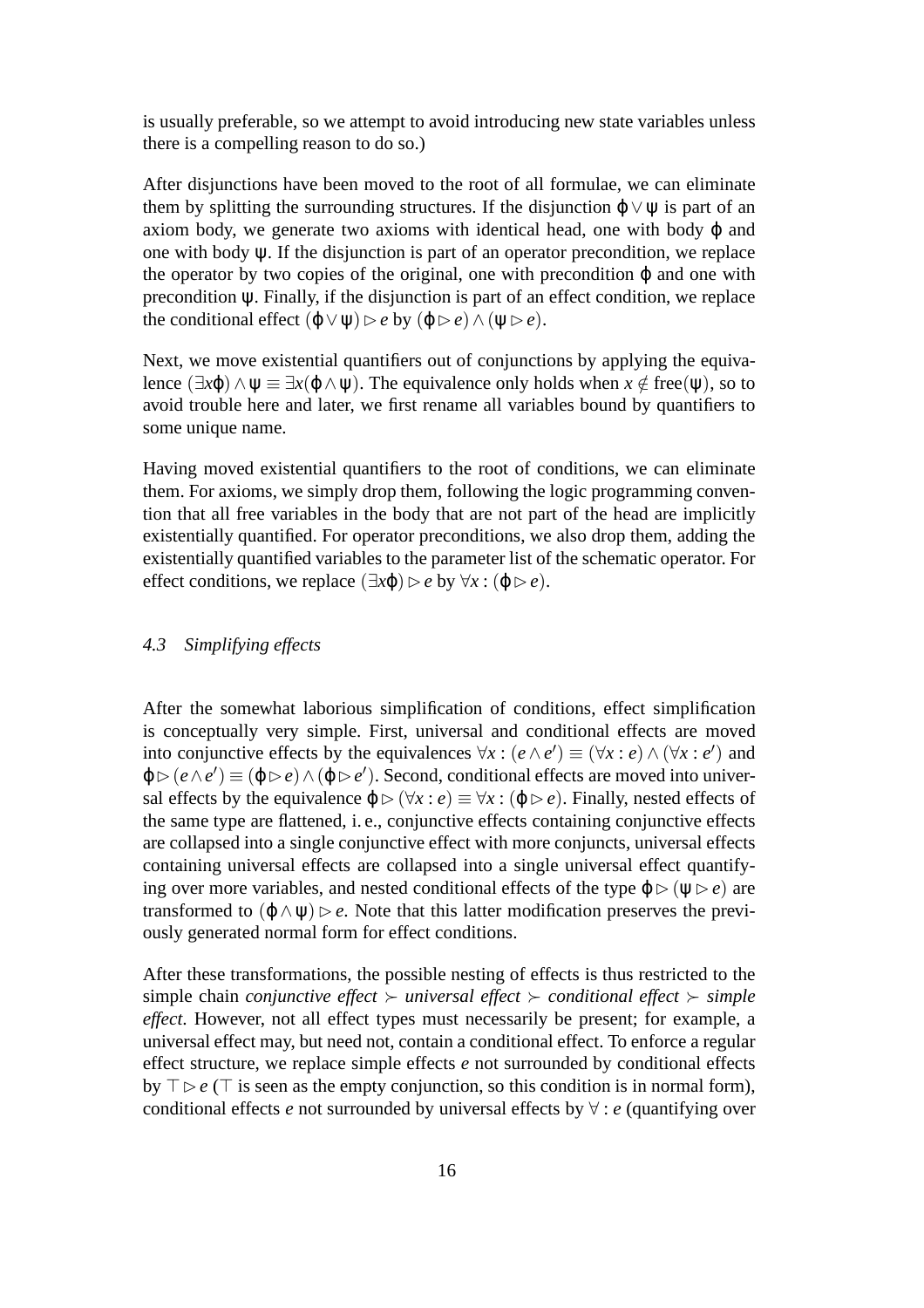zero variables), and universal effects *e* not surrounded by conjunctive effects by a conjunctive effect containing the singleton *e*.

As a result, after normalization each operator has a conjunctive effect, where each conjunct is a simple effect with an associated set of universal quantifiers and an associated condition, both of which can be trivial. Thus it is not necessary to store normalized operator effects in a tree structure; a flat vector is sufficient.

This concludes the normalization stage. For the sake of the following discussion, we briefly recapitulate the structural restrictions for normalized PDDL tasks (Definition 8):

- The representation is untyped.
- All formulas (goal, preconditions, effect conditions, axiom bodies) are conjunctions of literals.
- The effect of each operator is a conjunctive effect whose parts are of the form  $\forall v_1 \dots v_k : \varphi \triangleright e$ , where *e* is a simple effect.

In the following, we will refer to the individual simple effects of an operator in a normalized PDDL task as being arranged in an *effect list*. For the simple effect *e* occurring within the universal conditional effect  $\forall v_1 \dots v_k : \phi \triangleright e$ , we will refer to  $\{v_1, \ldots, v_k\}$  as the set of *bound variables* of *e* and to  $\varphi$  as the *condition* of *e*. If *e* is a positive literal, we will call it an *add effect*, otherwise a *delete effect*.

## **5 Invariant synthesis**

An invariant of a planning task is a property which is satisfied by all world states that are reachable from the initial state. Many invariants are uninteresting; for example, the property "At least five state variables are true" is an invariant for most propositional STRIPS planning tasks, but does not seem to entail a useful (i. e., exploitable) piece of information for a planner. Other invariants would be useful to know but are too difficult to verify. For example, "The goal is not satisfied" is an invariant iff the planning task is not solvable, so confirming the invariance of that state property is PSPACE-hard for a propositional STRIPS task.

Nevertheless, invariants are a useful tool for many planning systems, which is why they have been studied by many researchers in a variety of contexts [19,24,40,41]. Section 5.5 discusses related work on invariants, and why we introduce a new invariant synthesis algorithm in the following instead of applying one of the algorithms from the literature. The short answer is that most algorithms from the literature are limited to STRIPS domains. Moreover, some of them are prohibitively expensive for the largest planning tasks in the IPC benchmark suite.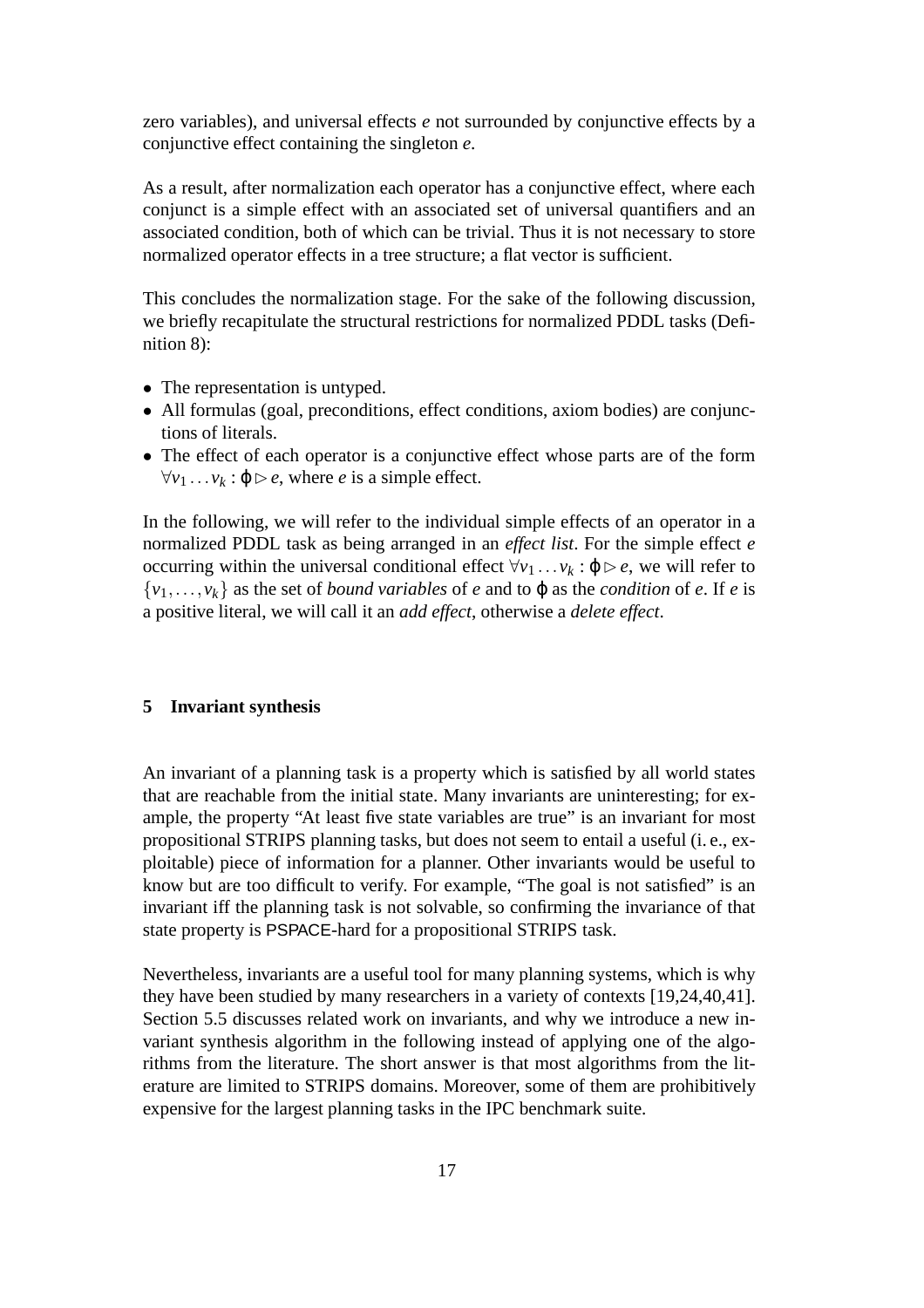For the purposes of translating planning tasks to a finite-domain representation, *mutual exclusion* (*mutex*) invariants are especially interesting. A mutex invariant states that certain propositions can never be true at the same time. This affects translation because a set of propositions which are pairwise mutually exclusive can be easily encoded as a *single* state variable whose value specifies *which* of the propositions is true (or that none of them is true at all), rather than as a number of state variables encoding the truth value for each proposition individually.

Invariance is usually proven inductively. First, one shows that a hypothesized property is true in the initial state. Then, one shows that if the property is true in some state, it must also be true in all its successor states. Together, this implies that the property is true in all reachable states, and thus an invariant.

As mentioned before, the automatic discovery of invariants is a hard problem in general, but for many relevant types of state properties, sufficient conditions exist that can be checked quickly. Still, synthesizing invariants is costly, and for this reason, we are interested in algorithms working directly with the first-order PDDL description of a planning task, not on a grounded representation. Indeed, our algorithm goes beyond this requirement by not relying on the information in the *task* part of the PDDL input at all, solely exploiting information present in the *domain* part. This is a valuable feature, but it rules out the possibility of directly proving mutex conditions, because a mutex cannot be established without checking the initial state. Instead, we consider a slight generalization of mutexes.

#### **Definition 9** *Monotonicity invariant candidates*

*A monotonicity invariant candidate for a PDDL task* Π *is given by a pair I* =  $\langle V, \Phi \rangle$ , where V is a set of first-order variables called the **parameters** of the can*didate, and* Φ *is a set of atoms. Variables occurring freely in* Φ *which are not parameters are called counted variables of the candidate.*

*For*  $V = \{v_1, \ldots, v_m\}$  *and*  $\Phi = \{\phi_1, \ldots, \phi_k\}$ *, we write I as*  $\forall v_1 \ldots v_m \phi_1 + \cdots + \phi_k \downarrow$ *. In the special case*  $V = \emptyset$ *, we write*  $\forall \cdot \varphi_1 + \cdots + \varphi_k \downarrow$ *.* 

In the following, we will mostly refer to monotonicity invariant candidates as *invariant candidates* or simply *candidates*, as we do not consider other kinds of invariant candidates.

The preceding definition defines the syntax for invariant candidates; we now have to provide the semantics. This is somewhat involved, so we provide an example from the LOGISTICS domain first. Consider the candidate  $\langle \{p\}, \{at(p, l), in(p, v)\}\rangle$ , where *p*, *l* and *v* are variable symbols. We write this as  $\forall p \text{at}(p, l) + \text{in}(p, v) \downarrow$ and read it as "For all packages p, the number of locations l such that  $at(p, l)$  is true plus the number of vehicles  $\nu$  such that  $\text{in}(p, \nu)$  is true, is non-increasing." In our terminology, *p* is the parameter of the candidate, while *l* and *v* are the counted variables. This invariant candidate is an actual invariant – it *does* hold in all reachable states – and it is one of the invariants found by our algorithm in LOGISTICS.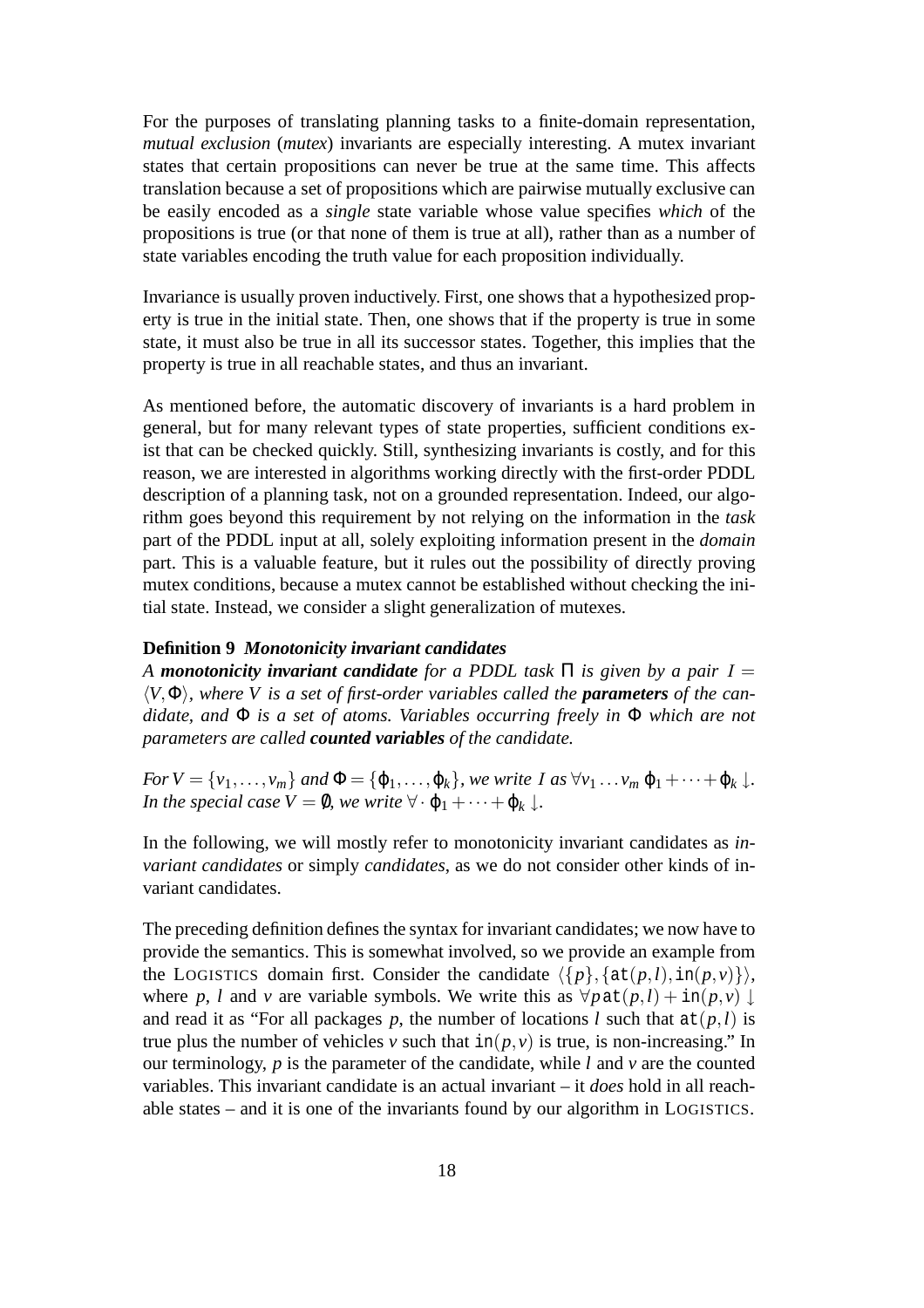Let us now formalize what it means for a candidate to be an invariant.

#### **Definition 10** *Monotonicity invariants*

*Let*  $I = \langle V, \Phi \rangle$  *be a monotonicity invariant candidate of a PDDL task*  $\Pi$ *.* 

*An instance* of *I* is a function  $\alpha$  *mapping the variables in V to objects of*  $\Pi$ *.* 

*The set of covered facts of an instance* α *of I is the set of all ground atoms of the planning task*  $\Pi$  *which unify with some*  $\varphi \in \Phi$  *under*  $\alpha$ *, i.e., the set of all ground atoms*  $φ_0$  *of*  $\Pi$  *for which there exists a variable map*  $β ⊇ α$  *such that*  $β(φ) = φ_0$  *for some*  $\varphi \in \Phi$ *.* 

*The weight of an instance*  $\alpha$  *of I in a state s is the number of covered facts of*  $\alpha$ *which are true in s.*

*The monotonicity invariant candidate I is called a monotonicity invariant iff for all instances* α *of I, all states s reachable from the initial state of* Π *and all successor states s' of s, the weight of*  $\alpha$  *in s' is no greater than the weight of*  $\alpha$  *in s.* 

Similar to our convention for invariant candidates, we usually refer to monotonicity invariants simply as *invariants*.

The definition is probably best understood by considering the previously discussed example invariant. To get an instance of the candidate  $\forall p \, \text{at}(p, l) + \text{in}(p, v) \downarrow$ , we must map *p* to a particular object, say by  $\alpha = \{p \mapsto$  package 1}. The set of covered facts of  $\alpha$  in a given state *s* then consists of all atoms of the form  $at(package1, l)$  or in(package1, *v*) that are satisfied in *s*. In a reachable state, there will typically only be one such atom, for example given by the mapping  $\beta = \alpha \cup \{l \mapsto$  location1}, so the weight of  $\alpha$  in *s* will be 1. But even if we consider strange states where  $\alpha$ has a greater weight than 1, it is easy to see that the weight of  $\alpha$  in a successor state of *s* is never greater than the weight of  $\alpha$  in *s*. This is true for all instances of the candidate, so it is indeed an invariant.

As hinted before, monotonicity invariants are useful for grouping a number of related propositions into a single finite-domain variable: if we have found an invariant for a planning task *and* a given instance of that invariant has weight 1 in the initial state, then the facts covered by that instance are pairwise mutually exclusive. This is how the synthesized invariants are utilized during the later stages of translation.

So how do we generate invariants? Since there are too many feasible candidates to enumerate exhaustively, we follow a guided *guess, check and repair* approach. Starting from a set of a few simple initial candidates, we try to prove that a given candidate is indeed an invariant. Whenever this is the case, we keep the invariant and do not consider it further. However, when the proof fails, we try to detect *why* this is the case and refine the candidate to generate more candidates that do not fail for the same reason (although they might fail for other reasons). From a high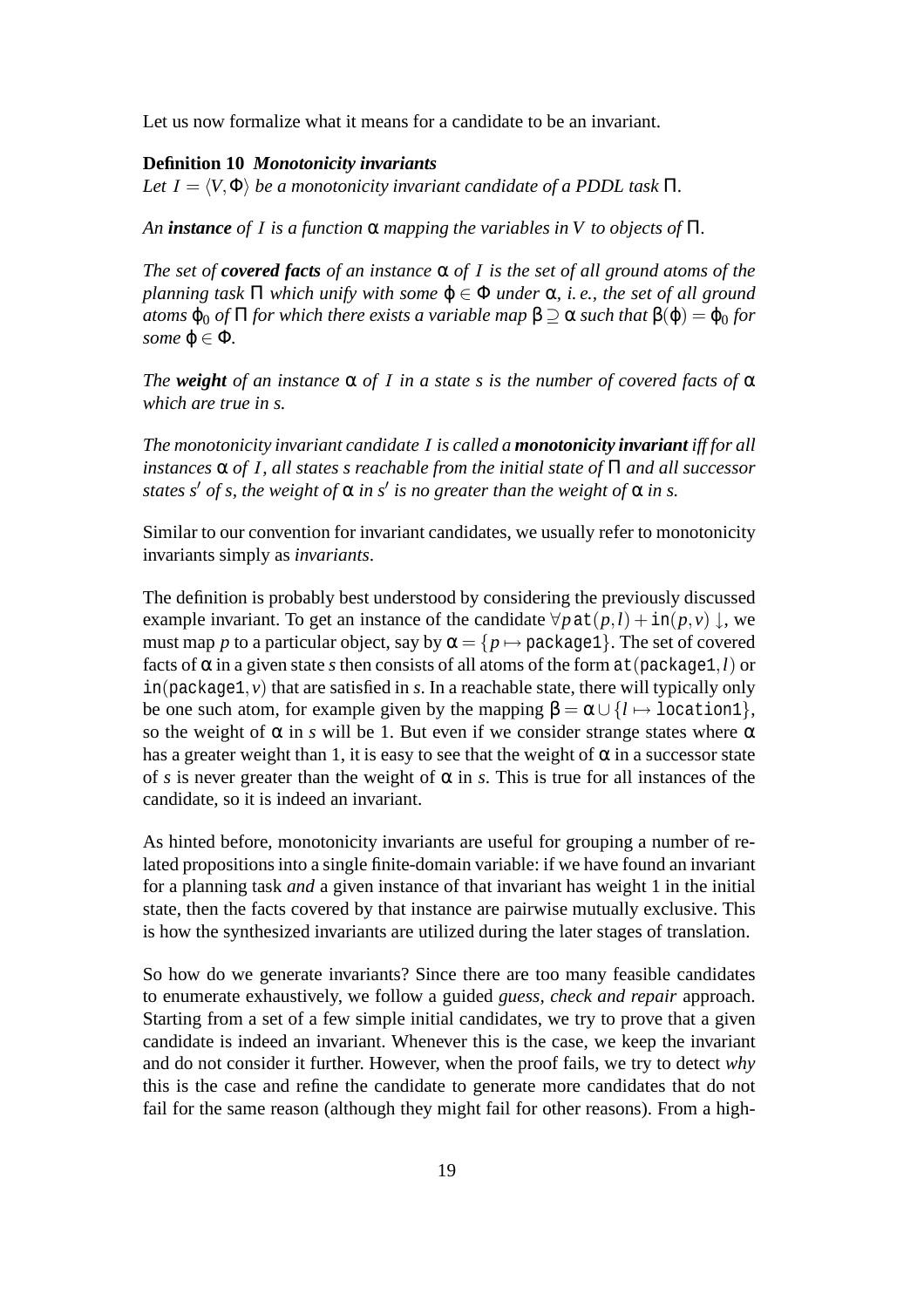level perspective, this is a search problem, and indeed we solve it using standard breadth-first search, using a closed list to avoid exploring the same invariant candidate twice. (This guarantees termination of the algorithm.) To fully specify the invariant synthesis algorithm, it thus suffices to discuss its search space:

- *Initial states:* What are the initial candidates?
- *Termination test:* How do we prove that a candidate is an invariant?
- *Successor set:* How do we refine a candidate for which this proof fails?

In the following, we deal with these three questions in sequence.

# *5.1 Initial candidates*

Before starting the actual invariant synthesis, we check which predicates are affected by operators at all: some predicates, including but not limited to those representing types, are *constant* in the sense that atoms over these predicates have the same truth values in all states. Such predicates are no longer needed after grounding, so we need not consider them for invariant candidates. Of course, a constant predicate trivially satisfies a monotonicity invariant, but these are not very useful.

Therefore, we limit the set of interesting predicates to all *modifiable fluent predicates*, i. e., predicates which occur within operator effects (as part of a simple effect, not merely as part of an effect condition). Note that this also excludes derived predicates. In theory, there is no reason why there should be no monotonicity invariants involving derived predicates, but in practice we have not seen examples of this, and detecting them would require more global reasoning than the proof methods we use for fluent predicates. We will come back to the issue of derived predicates when discussing our method for proving invariance.

The set of initial invariant candidates consists of all those candidates (up to isomorphism, i. e., renaming of variables) which contain at most one counted variable and exactly one atom, over a modifiable fluent predicate, whose parameters are distinct variables. In our experience, mutexes based on invariants with several counted variables per atom are exceedingly rare; in fact, we have not seen an example in practice.

To illustrate the initialization of invariant candidates, we show the three candidates generated for the binary at predicate in the LOGISTICS domain:

$$
\forall x \mathtt{at}(x,l) \downarrow \tag{1}
$$

$$
\forall l \operatorname{at}(x,l) \downarrow \tag{2}
$$

$$
\forall x, l \operatorname{at}(x, l) \downarrow \tag{3}
$$

Similar candidates are introduced for the in predicate. Intuitively, the first candidate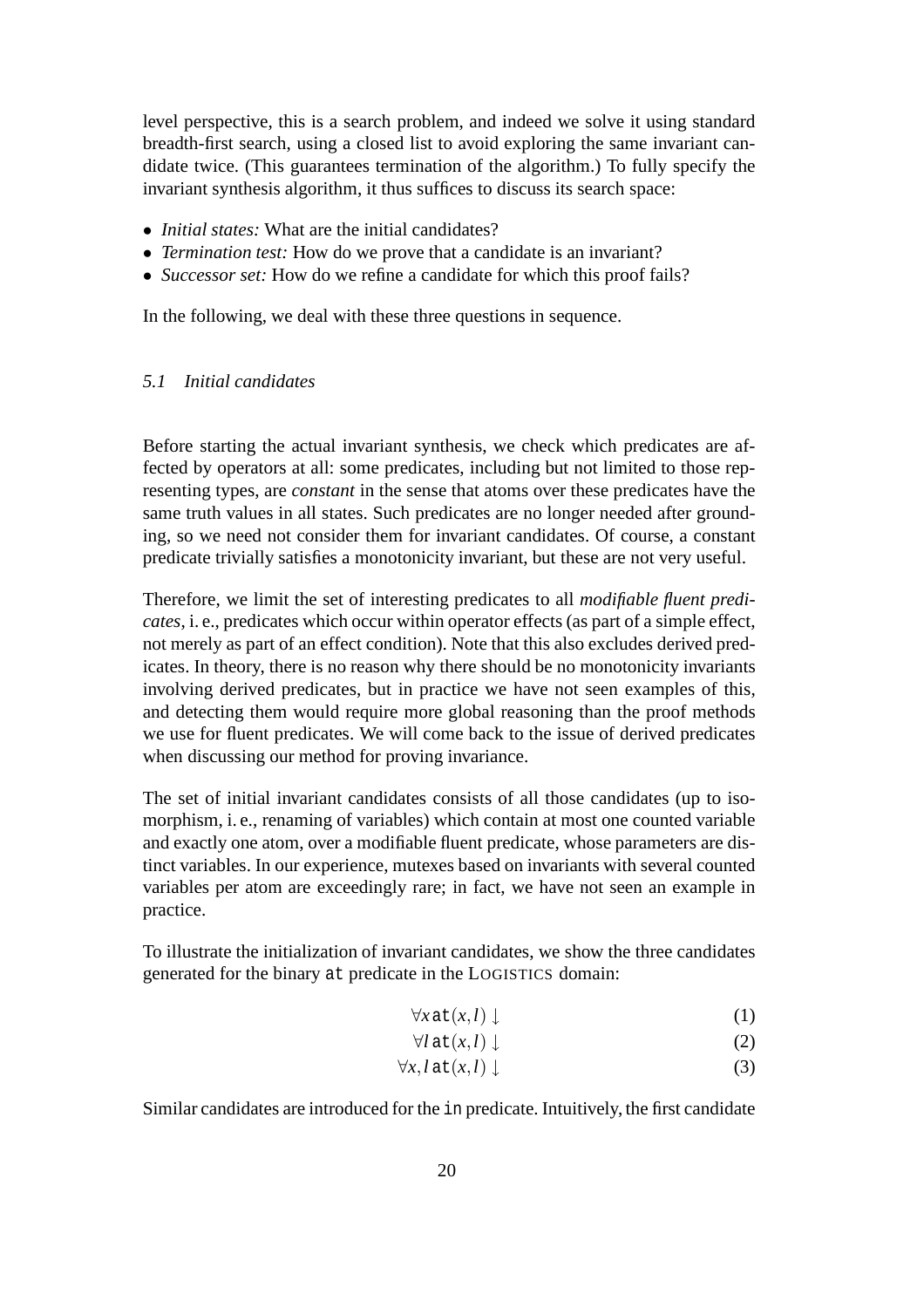states that no object can be at more locations in the successor state than in the current state, the second candidate states that no location can be occupied by more objects in the successor state than in the current state, and the third candidate states that a given object cannot occupy a given location in the successor state if this is not the case in the current state.

Candidates (2) and (3) are obviously not invariants. Candidate (1) is not an invariant either because an object which is currently inside a vehicle can be at some location in the successor state while being at no location in the current state. However, we will see that we can refine (1) into an invariant.

## *5.2 Proving invariance*

In order to prove that a given invariant candidate is an invariant, we must show that no operator can increase the weight of any of its instances. An operator increases the weight of some instance of an invariant candidate iff the number of covered facts that it makes true is greater than the number of covered facts that it makes false. If an operator does not increase the weight of any instance, then we say that it is *balanced* with regard to the invariant.

Ultimately, we are interested in instances of monotonicity invariants that give rise to mutexes, so that only instances of weight 1 are relevant for us. For this reason, we use the following condition which is slightly stronger than balance.

#### **Definition 11** *Threatened invariant candidates*

*An invariant candidate I is threatened by a schematic operator iff one of the following two conditions holds:*

- *The operator has an add effect that can increase the weight of an instance of I in some state, but no delete effect that is guaranteed to decrease the weight of the same instance in the same state. In this case, we say that the operator is unbalanced with regard to I.*
- When ignoring delete effects, the operator can increase the weight of some in*stance of I in some state by at least* 2*. In this case, we say that the operator is too heavy for I.*

Clearly, not being threatened by any schematic operator is a sufficient condition for being a monotonicity invariant. Note that just showing that no operator is unbalanced in the sense of the definition is not sufficient for invariance, as the balance test considers different add effects in isolation. For example, an operator might have two add effects, each of which is individually balanced by a delete effect. However, the operator might still cause a net increase of the weight of an invariant instance if the two balancing delete effects can be identical. This is not always obvious; for example, consider an (incorrectly modelled) operator for moving something which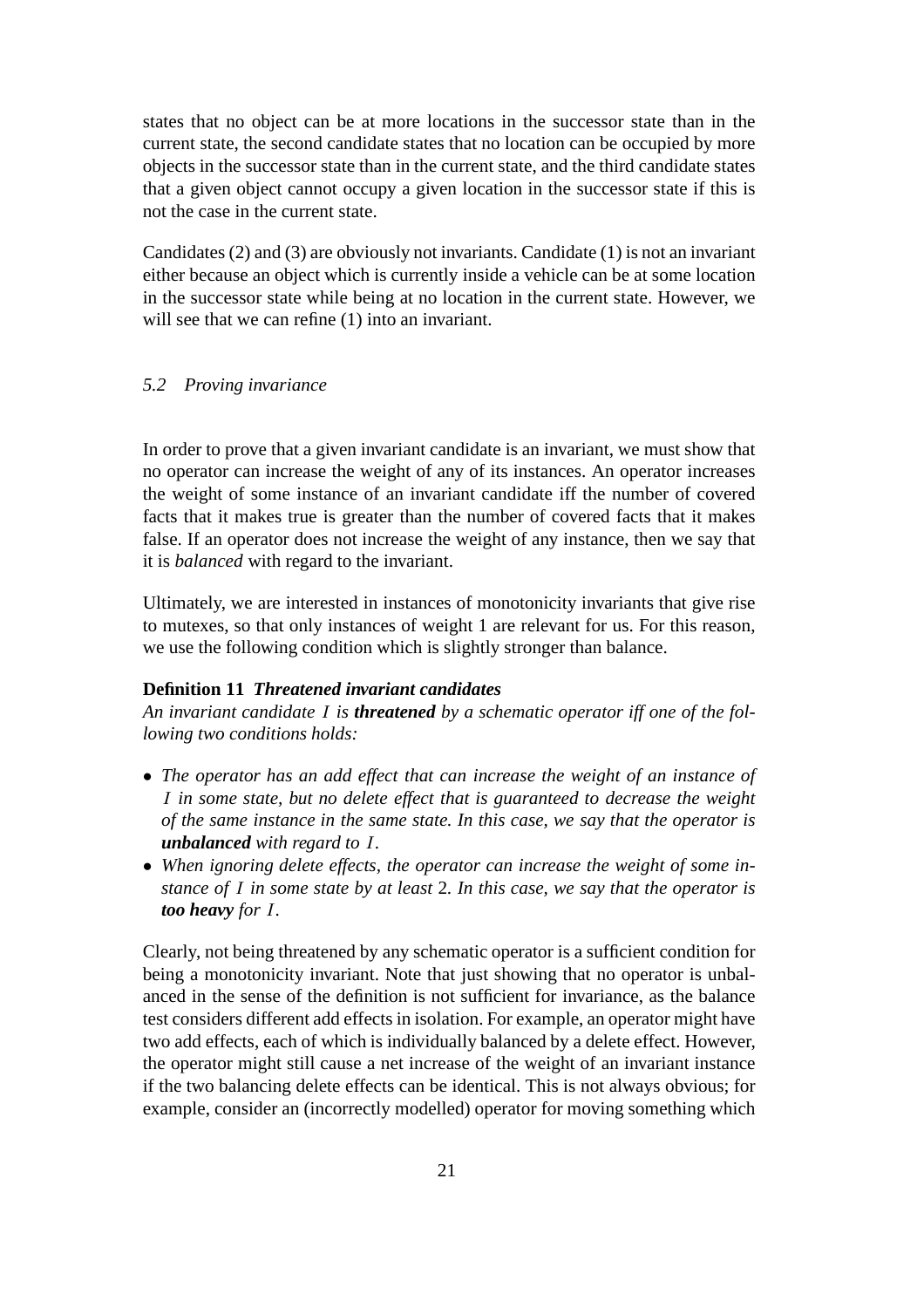is currently at two locations  $l_1$  and  $l_2$  to two other locations  $l_3$  and  $l_4$ :

| Precondition:   | $at(x, l_1) \wedge at(x, l_2)$ |
|-----------------|--------------------------------|
| Add effects:    | $at(x, l_3) \wedge at(x, l_4)$ |
| Delete effects: | $at(x, l_1) \wedge at(x, l_2)$ |

At first glance, the operator does not seem to be problematic for the monotonicity invariant candidate  $\forall x \in \mathcal{X}(x, l) \downarrow$ , but actually it is: in the case  $l_1 = l_2$  and  $l_3 \neq l_4$ , it increases the number of locations that  $x$  is currently at. Attempting to capture such subtleties in the balance test makes this test more complicated, and even more so in the presence of universally quantified effects, which can add an arbitrary number of facts. We avoid such complications by adding the heaviness test, which would reject the invariant candidate because the operator can increase the weight of its instances by two.

Clearly, the heaviness test is stricter than necessary. If the above operator were extended with the precondition  $l_1 \neq l_2$ , then  $\forall x \in (x, l) \downarrow$  might indeed be an invariant, but it would still be rejected due to the operator being too heavy for it. In the context of translation to finite domain representation, this does not appear to be problematic because we are only interested in invariants for the purpose of generating mutex groups. In that setting, the weight of interesting invariant instances is at most one, so operators that add more than one fact either do not exist or are never applicable, and typical PDDL models do not contain schematic operators which are never applicable.

Definition 11 gives rise to the algorithm shown in Fig. 7. Most of the actual work is in unifying operator parameters and quantified variables of universal conditions; the algorithm simplifies significantly in STRIPS domains. We do not discuss the algorithm in full detail, instead focusing on two points that require some explanation, namely the satisfiability and entailment tests that occur towards the end of functions *is-operator-too-heavy* and *is-add-effect-unbalanced*.

For the heaviness test, two add effects can only lead to an operator being too heavy in states *s* where the operator is actually applicable  $(o'$ -precond is true in *s*), the triggering conditions of both add effects are satisfied (*e*.cond and *e* ′ .cond are true in *s*) and the add effects actually add propositions that were not true previously (*e*.atom and *e* ′ .atom are false in *s*). An operator is considered too heavy by *isoperator-too-heavy* if all these conditions can hold together, i. e., their conjunction is satisfiable. (Even if the conjunction is satisfiable, it is of course possible that none of the satisfying states is reachable from the initial state, so this may be overly conservative.)

For the imbalance test, an add effect leads to an imbalance by default. However, it can be balanced if whenever the operator is actually applied in a state *s* (which requires that *o* ′ .precond is true in state *s*) and the add effect triggers (*e*.cond is true in *s*) and actually adds something (*e*.atom is false in *s*), then something is deleted at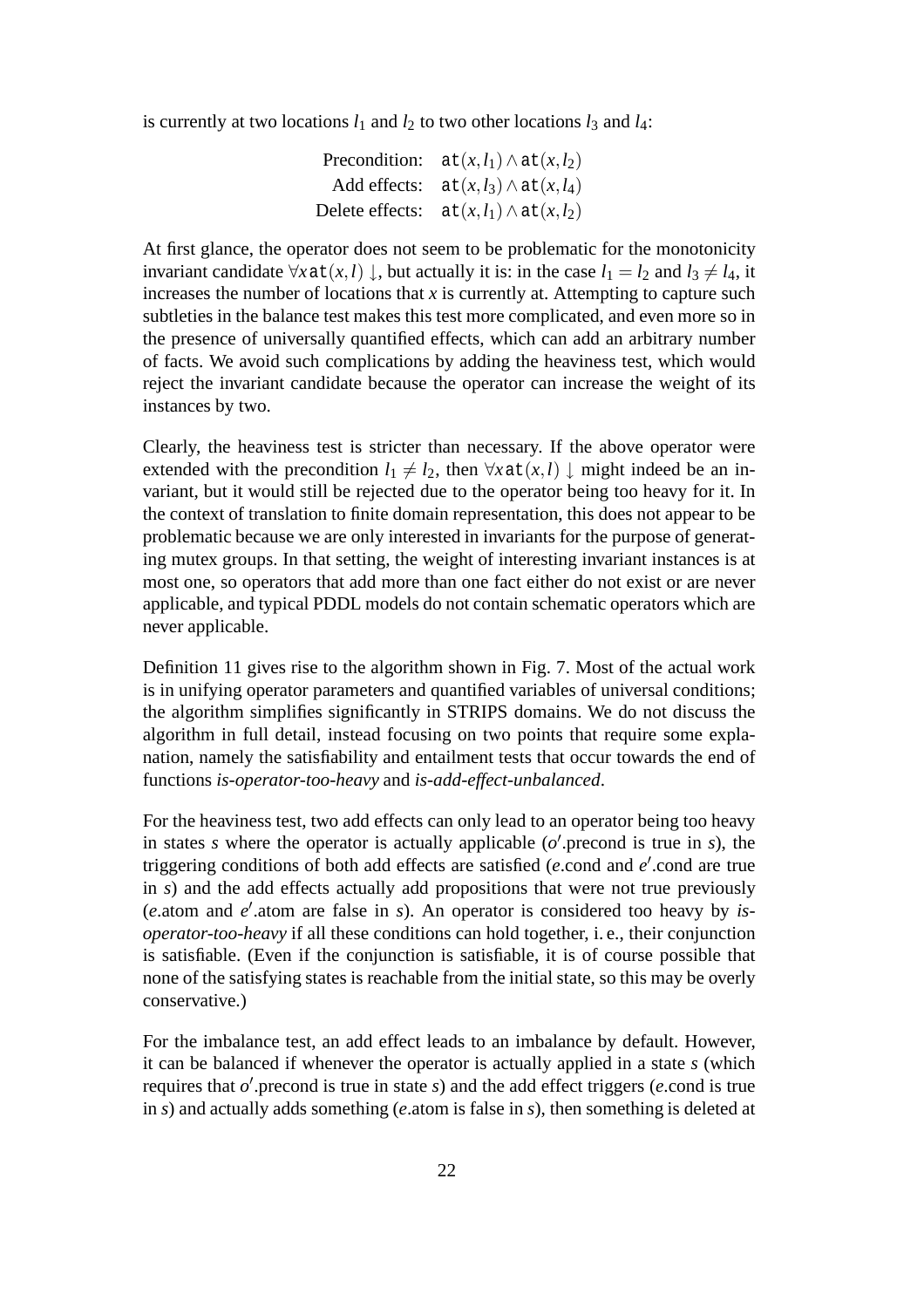the same time, which means that the delete effect triggers (*e* ′ .cond is true in *s*) and deletes something that was previously true (*e* ′ .atom is true in *s*). Function *is-addeffect-unbalanced* conducts logical entailment tests to check if a balancing delete effect is guaranteed to exist. (Again, this may be overly conservative because all states in which balance is violated might be unreachable.)

Coming back to the earlier LOGISTICS example, all three initial candidates are threatened by the same operator unload-truck:

```
Precondition: \text{package}(x) \wedge \text{truek}(t) \wedge \text{location}(l) \wedge \text{at}(t, l) \wedge \text{in}(x, t)Add effects: at(x, l)Delete effects: in(x,t)
```
The operator is unbalanced with regard to all invariant candidates due to the add effect  $at(x, l)$ . Thus, as indicated before, none of (1)–(3) is an invariant. We will discuss possible refinements of the candidates shortly.

There are a few subtleties about the algorithm which we want to point out briefly:

- We duplicate universal effects at the beginning of *is-operator-too-heavy* so that we can detect if two different instantiations of the same universal effect can simultaneously increase the weight of some instance of the invariant candidate.
- Where Fig. 7 contains statements like "Let  $o'$  be a copy of  $o$  where variables are renamed so that...", the question arises whether such a renaming is uniquely determined, and what to do if it is not. Indeed, renamings are unique (and easy to compute) as long as all atoms of the candidate refer to *different* predicates, which is usually the case. However, the algorithm generalizes to invariant candidates with several occurrences of the same predicate, like  $\forall x \in (x, y) + \text{at}(y, x) \downarrow$ . This requires that all possible (non-isomorphic) renamings must be considered for *o* ′ in function *is-add-effect-unbalanced*. In our experience, invariants of this type are not very useful, but our implementation does support them.
- We have noted before that we do not consider invariants involving derived predicates. This is because axioms correspond to operators that have a single add effect, but no delete effect. Invariant candidates including derived predicates can thus never be balanced in the sense of Definition 11, except if the axiom body already entails the head, which is not a very interesting case.
- Because the operator preconditions and effect conditions are in normal form (conjunctions of literals), the satisfiability test in function *is-operator-too-heavy* is performed on a conjunction of literals, which is possible in linear time. (Just check if any two literals in the conjunction are complementary.) Similarly, function *is-add-effect-unbalanced* tests entailment between two conjunctions of literals, which is also possible in linear time.

One final subtlety concerns the semantics of PDDL operators with "conflicting" effects. Note that our balance test requires that *e* atom does not equal *e'* atom, i. e., the atom that is added is different from the one which is deleted. The reason for this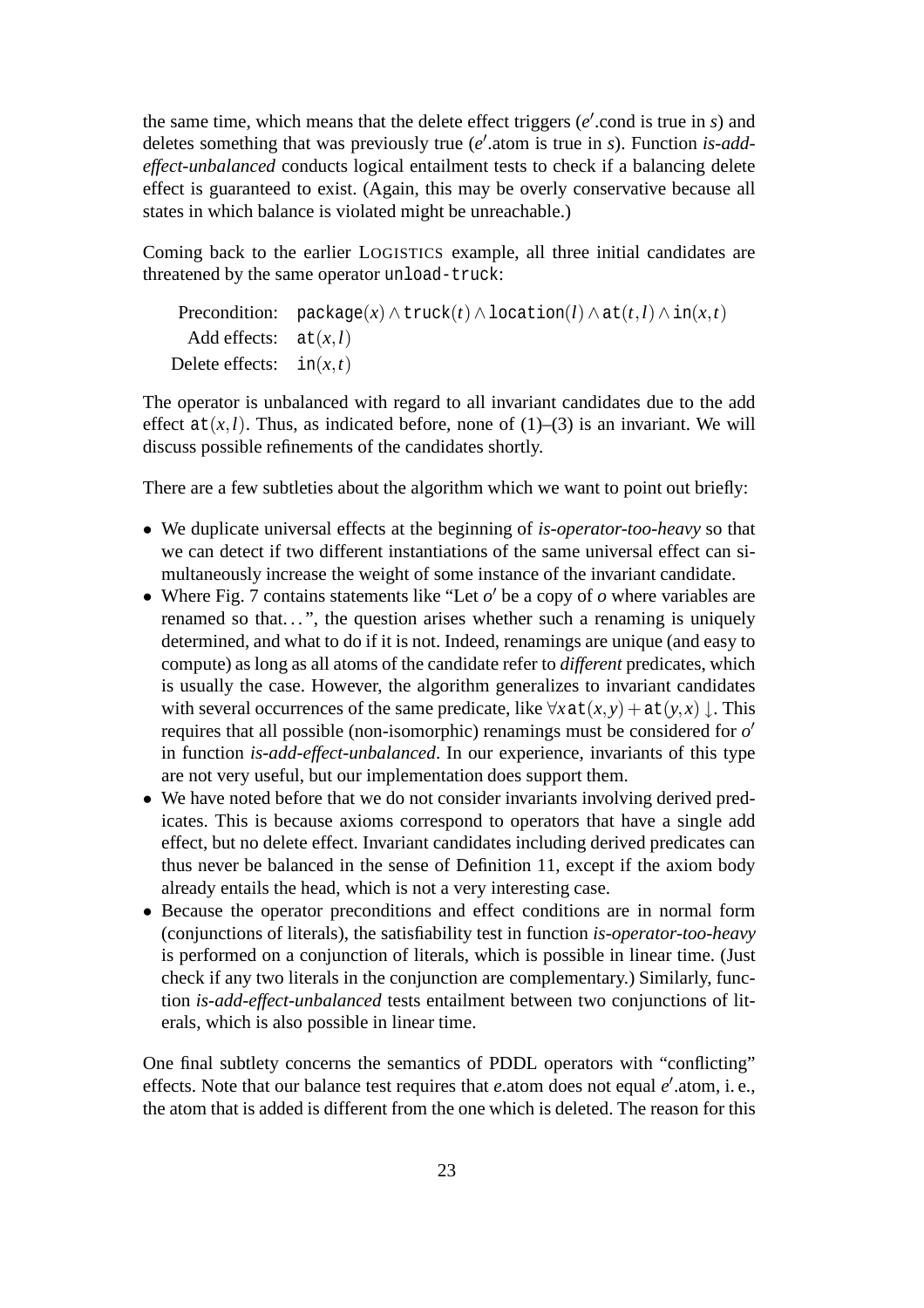```
function prove-invariant(V, Φ):
      for each schematic operator o:
            if is-operator-too-heavy(o, V, \Phi):
                   return false. { Reject the candidate. }
            for each add effect e of o that affects a predicate in Φ:
                   if is-add-effect-unbalanced(o, e, V, \Phi):
                         return false. { Reject or refine the candidate. }
      return true. { Accept the candidate. }
function is-operator-too-heavy(o, V, \Phi):
      Let o' be a copy of o.
      Duplicate all (non-trivially) quantified effects of o'.
      Assign unique names to all quantified variables in effects of o'.
      for each pair (e, e') of add effects of o' that affect a predicate in \Phi:
             if the parameters of operator o' can be renamed so that
               (e.atom \neq e'.atom and
                \text{covers}(V, \Phi, e \text{.atom}) and \text{covers}(V, \Phi, e' \text{.atom}) and
                o'.precond∧e.cond∧e'.cond∧ ¬e.atom∧ ¬e'.atom
                is satisfiable):
                   return true. { The operator is too heavy. }
      return false. { The operator is not too heavy. }
function is-add-effect-unbalanced(o, e, V, \Phi):
      Let o' be a copy of o where the parameters are minimally
         renamed so that covers(V, \Phi, e.atom) is true.
      for each delete effect e
′ of o
′
that affects a predicate in Φ:
             if the quantified variables of e' can be renamed so that
               (e.atom \neq e'.atom and covers(V, \Phi, e'.atom) and
                o'.precond ∧ e.cond ∧ ¬e.atom \models e'.cond ∧ e'.atom):
                   return false. { e
′ balances e. }
      return true. { The add effect is unbalanced. }
function covers(V, \Phi, \Psi):
      for each \varphi \in \Phi:
            if the counted variables in \varphi (those not in V)
               can be renamed so that \varphi = \psi:
                   return true.
      return false.
```
Fig. 7. Algorithm for proving that an invariant candidate  $\langle V, \Phi \rangle$  is an invariant.

is that PDDL semantics mandate that if the same atom is both added and deleted simultaneously, it is actually added, so that an atom cannot balance itself.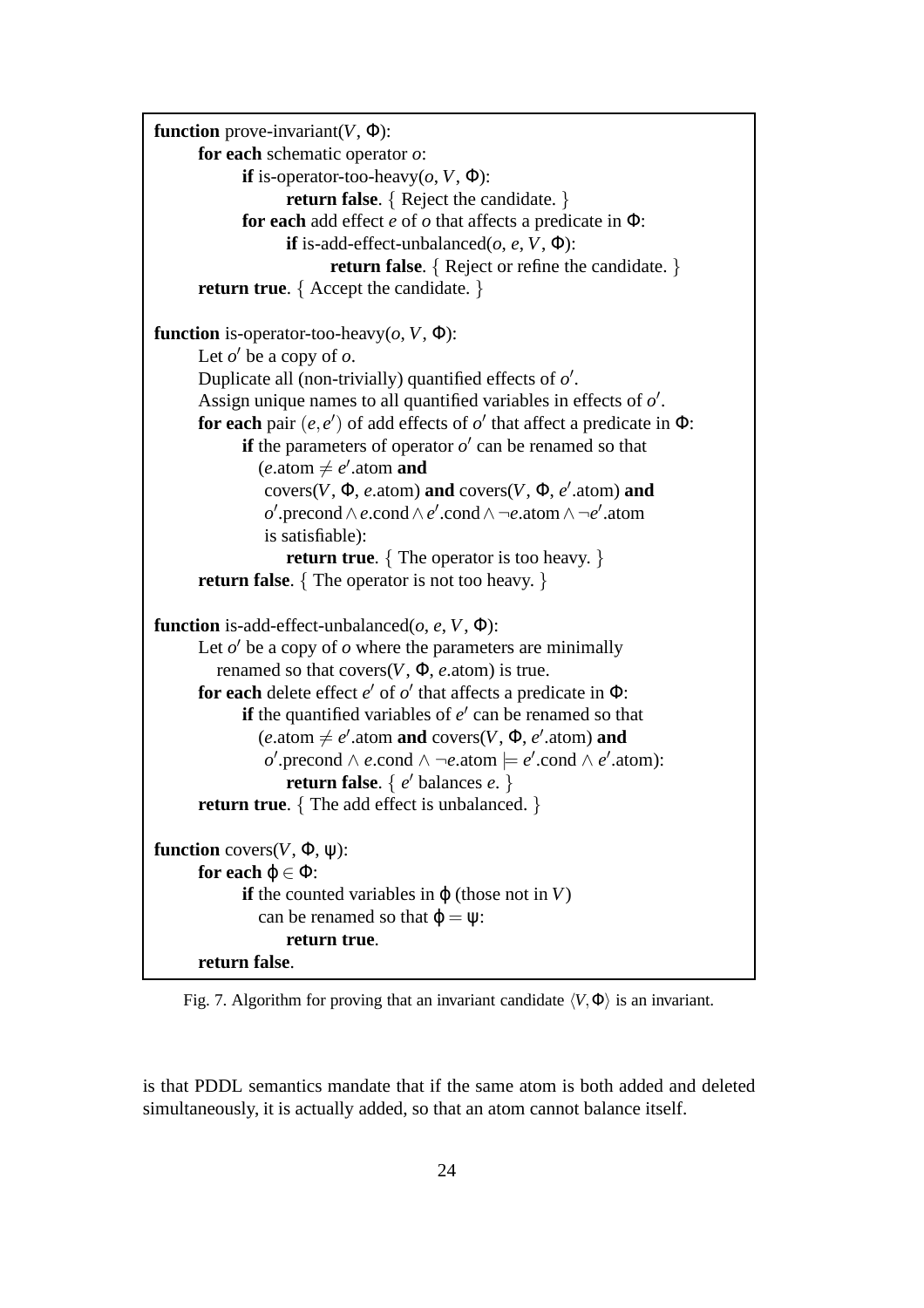| <b>algorithm</b> refine-candidate( $V$ , $\Phi$ ):                                     |
|----------------------------------------------------------------------------------------|
| Select some schematic operator $o$ and add effect $e$ such that                        |
| is-add-effect-unbalanced $(o, e, V, \Phi)$ returns <b>true</b> .                       |
| for each atom $\varphi'$ over variables from V and at most one other variable          |
| for which covers(V, $\Phi$ , $\phi'$ ) is not true:                                    |
| $\Phi' := \Phi \cup \{\phi'\}$                                                         |
| Simplify $\Phi'$ by removing atoms from $\Phi$ that are covered by $\phi'$ .           |
| (These cannot contribute to the weight of an instance of $\langle V, \Phi' \rangle$ .) |
| Simplify $\Phi'$ by removing unused parameters.                                        |
| <b>if not</b> is-add-effect-unbalanced( $o$ , $e$ , $V$ , $\Phi'$ ):                   |
| Add $\langle V, \Phi' \rangle$ to the set of invariant candidates.                     |
|                                                                                        |

Fig. 8. Algorithm for refining an unbalanced invariant candidate  $\langle V, \Phi \rangle$ .

# *5.3 Refining failed candidates*

As indicated in the overview of the invariant synthesis algorithm, we do not give up immediately if we cannot prove a given candidate to be an invariant. Instead, we try to *refine* it by adding atoms that can restore balance. In algorithmic terms, whenever we reject an invariant candidate  $\langle V, \Phi \rangle$ , we try to generate a set of new candidates of the form  $\langle V, \Phi \cup {\phi'} \rangle$ .

Whether or not this is promising depends on the reason why the candidate was rejected. If it was rejected because an operator is too heavy, then no possible refinement that adds an atom to the candidate can change this fact, and we give up on the candidate completely. If, however, it was rejected because of unbalanced operators, there is hope that we can deal with the flaw by adding an atom that can match some delete effect of the threatening operator, balancing the unbalanced add effect.

The basic refinement algorithm is shown in Fig. 8. The actual implementation does not generate all possible refining atoms ϕ ′ naively, but rather uses information from the set of delete effects of the threatening operator *o* and the failed call to *is-addeffect-unbalanced* to only consider atoms  $\varphi'$  for which there is a chance that the new balance check will succeed. Since this is conceptually straight-forward, we do not go into more detail about this technique.

Instead, let us return to the LOGISTICS example. Recall that invariant candidate (1),  $\forall x \, \text{at}(x, l) \downarrow$ , is threatened by the operator unload-truck, whose add effect  $at(x, l)$  is unbalanced. The operator has only one delete effect, namely  $\neg in(x, t)$ . Indeed,  $in(x,t)$  is a suitable refinement atom for  $\varphi'$  without further variable renaming, since the unload-truck operator is balanced with regard to the refined candidate  $\forall x \text{at}(x, l) + \text{in}(x, t) \downarrow$ . So we add this candidate to the set of currently considered candidates. At a later stage, it will be considered by *prove-invariant*, which will show that it is indeed an invariant.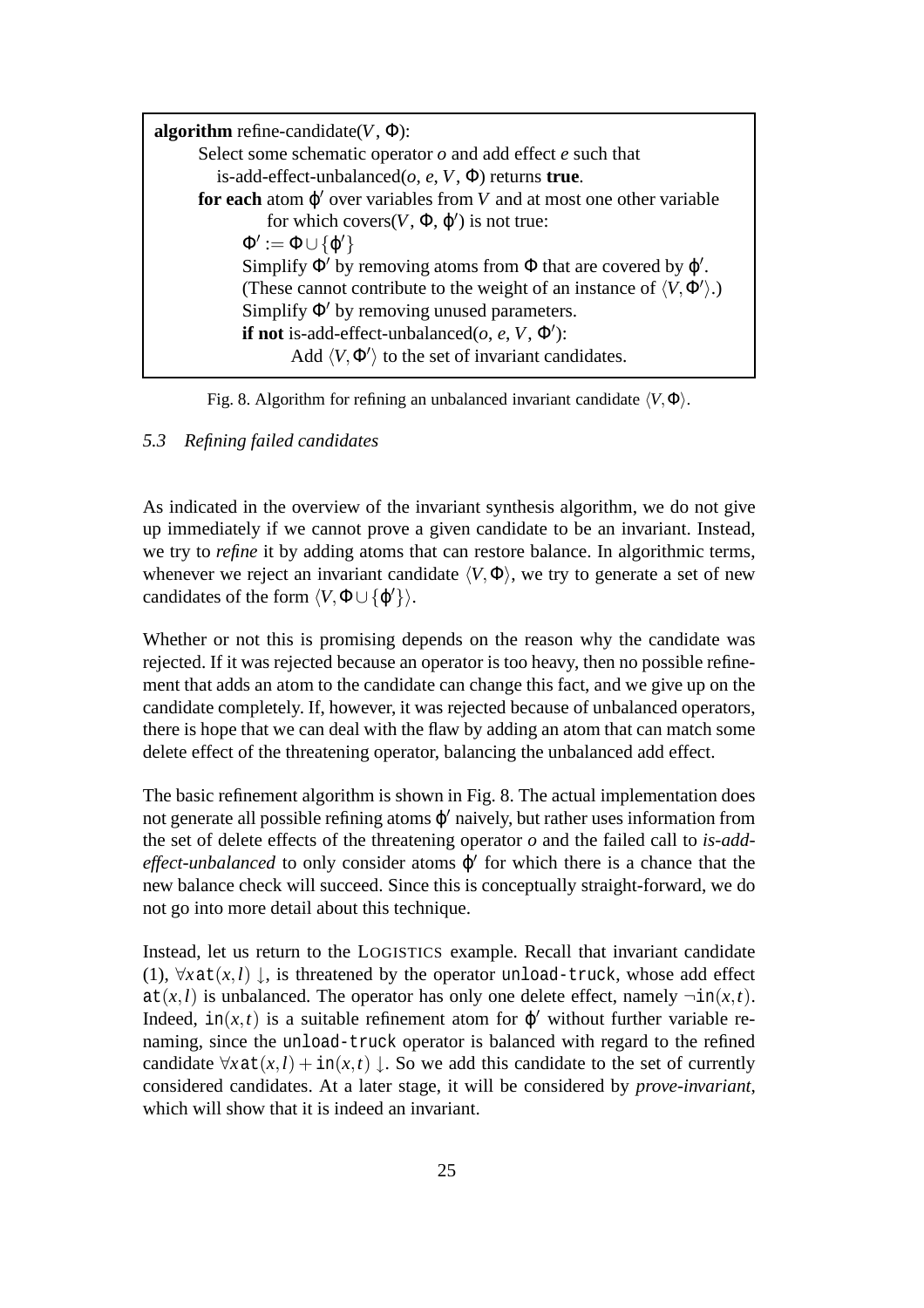In contrast, the other two candidates cannot be suitably refined. For (3), consider the drive-truck operator:

```
Precondition: truck(t)∧location(l)∧location(l
′
)∧city(c)∧
                   \text{int-city}(l, c) \wedge \text{int-city}(l', c) \wedge \text{at}(t, l')Add effects: at(t, l)Delete effects: at(t, l')
```
In order to refine (3),  $\forall x, l \in \mathcal{X}(x, l) \downarrow$ , to balance this operator, we would need to add the atom  $at(x, l')$ , as  $at(t, l')$  is the only delete effect of the operator and *t* unifies to *x*. However, this atom covers the original atom  $at(x, l)$  (note that the converse is not true, because only *l'* is a counted variable), leading to the candidate  $\forall x, l \notin \mathcal{L}(x, l')$ where parameter *l* is unnecessary, so that it simplifies to  $\forall x \in (x, l')$ . This candidate is isomorphic to (1) and hence not considered again.

Considering candidate (2) and the drive-truck operator, the only possible refinement is  $\forall \cdot \texttt{at}(x, l') \downarrow$  ("The total number of at propositions is non-increasing"), but this has more than one counted variable and thus will not be considered by *refinecandidate*. Supposing that we removed the restriction to candidates with at most one counted variable,  $\forall \cdot$  at $(x, l') \downarrow$  would turn out to be violated by the unload-truck operator, but could be further refined to  $\forall \cdot \text{at}(x, l') + \text{in}(x, l') \downarrow$  ("The total number of at and in propositions is non-increasing"). This latter candidate is actually a monotonicity invariant. However, its only instance clearly has a weight greater than 1 in the initial state of any non-trivial LOGISTICS task and thus is not useful for providing any mutex information. (Of course, it would still be a monotonicity invariant, and be part of the output of the algorithm, if the restriction to at most one counted variable were removed. To derive mutex information from monotonicity invariants, we must also consider the initial state information; this happens in the "Variable selection" stage of the translation algorithm, described in Section 7.1.)

## *5.4 Examples*

This concludes our description of the invariant synthesis algorithm. To give an impression of the kind of invariants it generates, Fig. 9 shows some of the results obtained on IPC domains. The invariants found in the GRID domain are most interesting, as they include some monotonicity information that is *not* covered by mutexes: the third GRID invariant states that the total number of open and locked doors never increases, the fourth invariant states that the number of locked doors never increases, and the sixth invariant states that a door which is not locked can never become locked.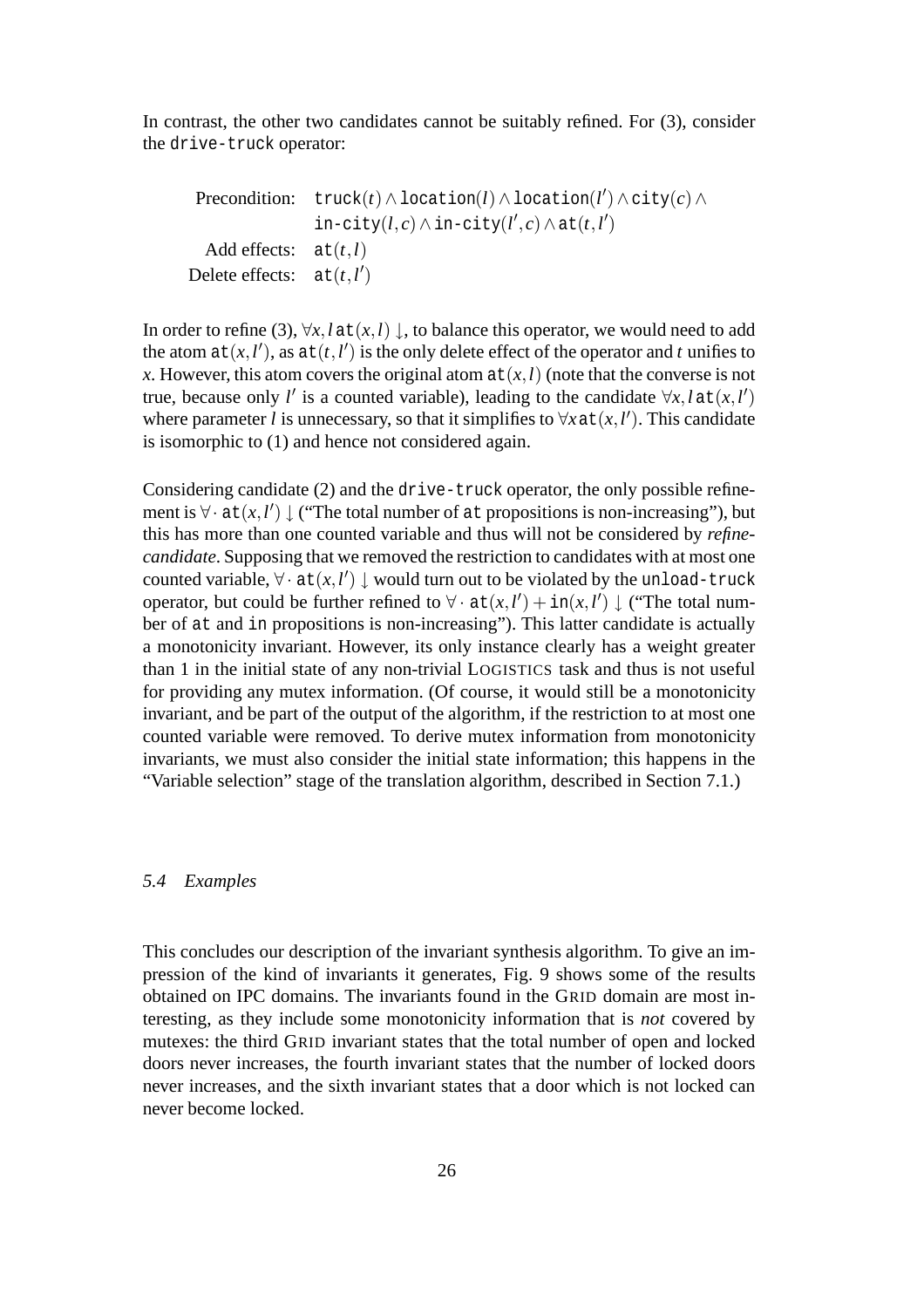```
LOGISTICS \forall x \text{ at}(x,l) + \text{in}(x,t) \downarrowBLOCKSWORLD \forall handempty() + holding(b) \downarrow\forall b \text{ holding}(b) + \text{clear}(b) + \text{on}(b', b) \downarrow\forall b \text{ holding}(b) + \text{ontable}(b) + \text{on}(b, b') \downarrowGRID \forall \cdot \text{armempty}() + \text{holding}(k) \downarrow\forall· at-robot(l) \bot\forall \cdot \text{ open}(d) + \text{locked}(d) \downarrow∀· locked(d) ↓
                              \forall d \text{ open}(d) + \text{locked}(d) \downarrow\forall d \text{ locked}(d) \perp\forall k \text{ holding}(k) + \text{at}(k, l) \downarrow
```
Fig. 9. Invariants found in some standard benchmark domains.

## *5.5 Related work*

Before moving on to the next translation stage, we should point out that the algorithm described in this section is not the only approach to invariant synthesis proposed in the literature. We thus provide a brief comparison to six other approaches, sorted in decreasing order of relatedness:

- Edelkamp and Helmert's algorithm [14] proposed for the MIPS planner [16,15],
- Scholz's algorithm for finding *c-constraints* [43],
- Gerevini and Schubert's DISCOPLAN [24,25],
- Rintanen's invariant synthesis algorithm [41],
- Bonet and Geffner's algorithm for generating mutexes [4], and
- Fox and Long's TIM [19,8].

Apart from the first algorithm in the list, all of these were developed independently from ours, although all but the last one follow very similar ideas. Edelkamp and Helmert's algorithm is the most closely related approach. In fact, our algorithm can be considered an extension of the MIPS algorithm to non-STRIPS domains. Compared to the original algorithm, our method incorporates some cosmetic and performance improvements, but the main difference is the coverage of universal and conditional effects. Note, however, that this is no small difference, as it is much easier to reason about STRIPS operators than about the more general class of operators occurring in normalized PDDL tasks. On STRIPS domains, both algorithms generate the same set of invariants.

Scholz's algorithm is very similar to Edelkamp and Helmert's, with only slight differences in the way that failed invariant candidates are refined to generate new invariant candidates. It shares the weakness of being limited to STRIPS domains.

DISCOPLAN also uses a very similar guess, check and repair approach. However, its method for refining invariant candidates is quite different. In particular, while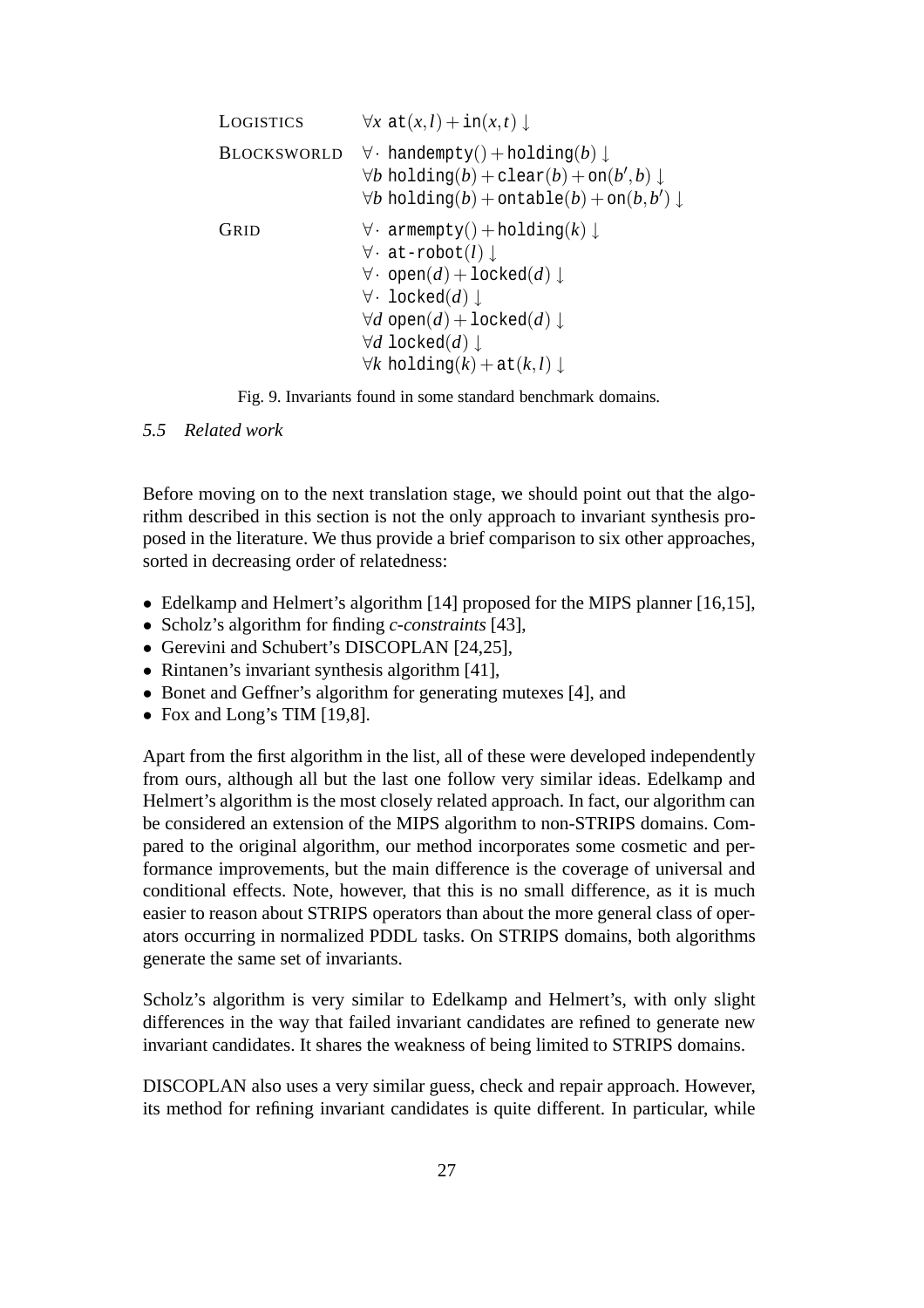our algorithm immediately refines an invariant as soon as a threatening operator is discovered, DISCOPLAN first collects all threats to an invariant for *all* operators. Only then does it generate refinements, which attempt to address all these threats at the same time. On the one hand, collecting threats across operators allows making more informed choices in invariant refinement. On the other hand, it appears that this approach incurs a performance penalty. For example, while our algorithm always terminates in less than a second on all IPC benchmark tasks, DISCOPLAN exceeds a 30 minute timeout on large instances of the IPC4 AIRPORT domain. It should be noted, though, that DISCOPLAN generates many classes of invariants besides mutexes, because it was designed as a general invariant synthesis tool, not with finite-domain representations in mind. This difference in purpose should be taken into account when comparing runtime results, as it is likely that better runtime results could be obtained for DISCOPLAN by only considering mutual exclusion invariants. (Modifying DISCOPLAN's algorithm to derive such a specialization appears feasible, but an appropriate modification of the available implementation appears to be a practically non-trivial task.) Apart from efficiency concerns, another consideration is that even though DISCOPLAN is not limited to STRIPS, it can only deal with a subset of ADL features which is not sufficiently rich for all IPC benchmarks. Finally, even for STRIPS domains, we found that some invariants important for a concise finite-domain encoding which our algorithm discovers were missed by DISCOPLAN. For example, in the DRIVERLOG domain, our approach can prove that a given driver can only be at one place or inside one truck at the same time, which allows encoding driver location in a single variable. An encoding based on the invariants found by DISCOPLAN would need to introduce a separate state variable for each driver-location and driver-truck pair. (After discussing this point with the DISCOPLAN authors, the algorithm has been amended, so that the most recent version of DISCOPLAN now finds this invariant.)

Rintanen's algorithm follows the same guess-check-repair structure as our algorithm and DISCOPLAN. One main difference (and advantage) of Rintanen's algorithm is that its "check" step uses the information from *all* current invariant candidates, rather than just the one currently being considered, to strengthen the induction hypothesis. An interesting difference is that, opposite to our algorithm, it always proceeds from stronger invariant candidates to weaker ones. Note that for inductive proofs, both strengthening and weakening an invariant candidate can be a promising refinement strategy. In particular, weaker statements are not necessarily easier to prove than stronger ones because the induction hypothesis is also weaker. A problem of Rintanen's algorithm is that it is limited to propositional STRIPS and that it is not sufficiently efficient for many of the IPC benchmarks. For this reason, we have not made a detailed comparison regarding the kinds of invariants it can or cannot find; from our limited experience, we believe the approaches to be comparable in this respect, at least for the mutexes we are interested in. Like DISCOPLAN, Rintanen's approach can find more general classes of invariants than mutexes.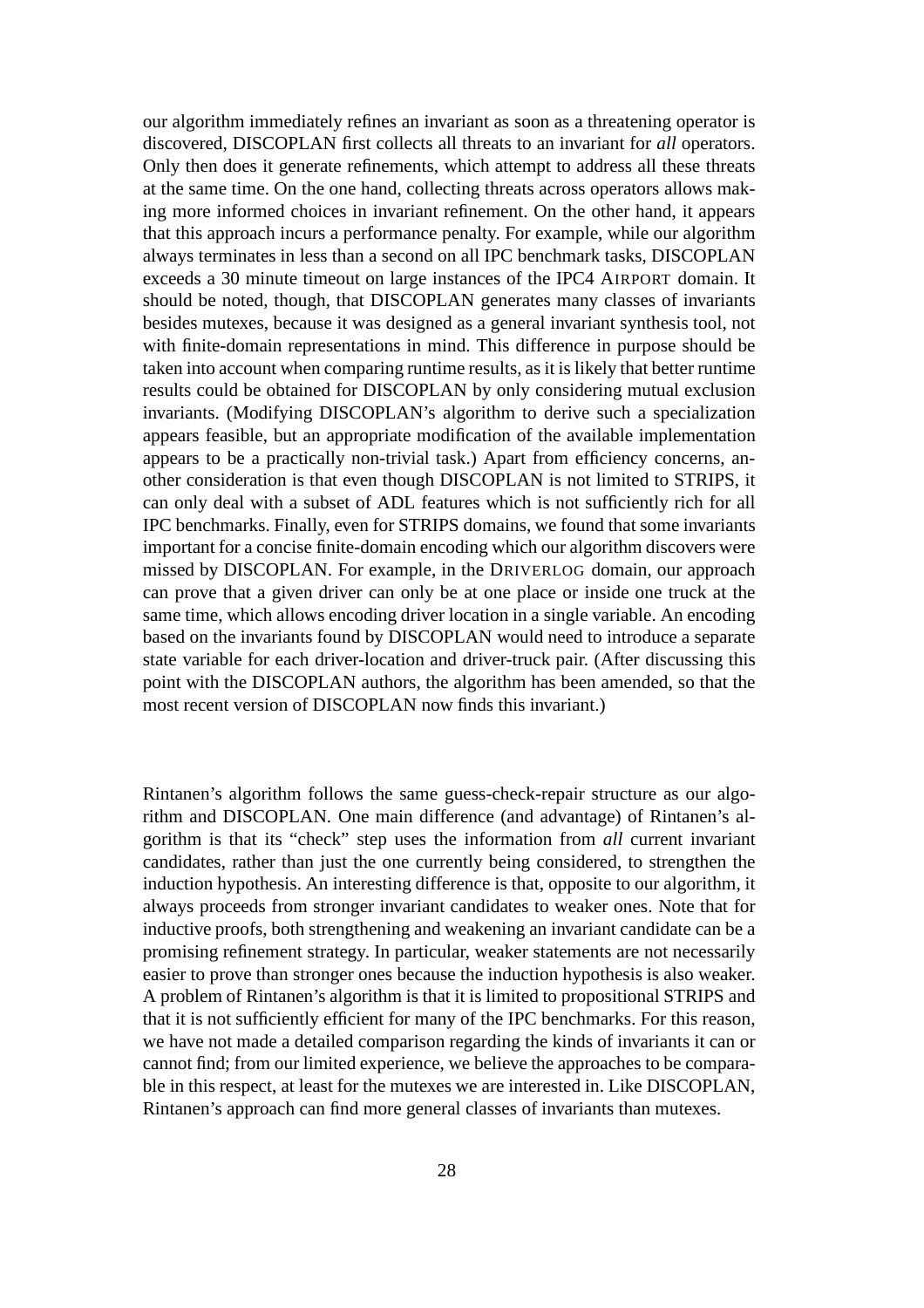Bonet and Geffner's algorithm for generating mutexes can be seen as a special case of Rintanen's algorithm that starts from a different (weaker) set of invariant candidates and immediately rejects all failed candidates instead of trying to refine them. Like Rintanen's algorithm, it is limited to STRIPS and works on a grounded representation, which makes it much more expensive to compute for large IPC benchmarks than our first-order algorithm. To keep the runtime manageable, the algorithm puts some severe restrictions on the potential mutex pairs to consider. For example, if  $at(x)$  is a set of propositions that encodes the location of an object on a graph, the algorithm fails to prove mutual exclusion if the diameter of the graph is greater than 2. (Examples of this arise in the AIRPORT, DRIVERLOG, GRID, MPRIME, MYSTERY and TPP domains.)

Finally, Fox and Long's TIM (for *type inference module*) is (or can be interpreted as) an invariant synthesis algorithm which follows a conceptually very different approach to the other algorithms described here, based on the notion of *property spaces* which are generated from the type structure of the task, which is in turn derived by a *type inference* technique which gives the system its name. TIM was originally [19] limited to STRIPS and thus not directly usable for us. It has since been extended to handle some ADL constructs [8], independently of the development of our invariant synthesis algorithm.

## **6 Grounding**

After computing monotonicity invariants, the next translation stage generates a variable-free representation of the normalized PDDL task, a process which is called *grounding*.

## **Definition 12** *Grounded PDDL tasks*

*A grounded PDDL task is a PDDL task such that all literals occurring in the goal formula, axioms and operators are ground literals (i. e., do not contain variables).*

Grounding is a conceptually simple operation. If *O* is the set of objects of the task, a variable *x* in a parameterized structure (operator, axiom or universally quantified effect) can be eliminated by replacing the original structure with |*O*| copies, one for each object  $o \in O$ , where *x* is substituted with *o* in the respective copy. If the PDDL task were not already in normal form, quantifiers in conditions could be similarly eliminated by replacing ∃*x*ϕ with the disjunction W *<sup>o</sup>*∈*<sup>O</sup>* ϕ[*x*/*o*] and ∀*x*ϕ with the conjunction  $\bigwedge_{o \in O} \varphi[x/o].$ 

In general, the grounded task can be exponentially larger than the original one: for example, an operator with *k* parameters gives rise to  $|O|^k$  many ground instances, and *k* can grow linearly with the task size. However, in practice the number of parameters *k* is usually low, and in particular it is fixed for a given planning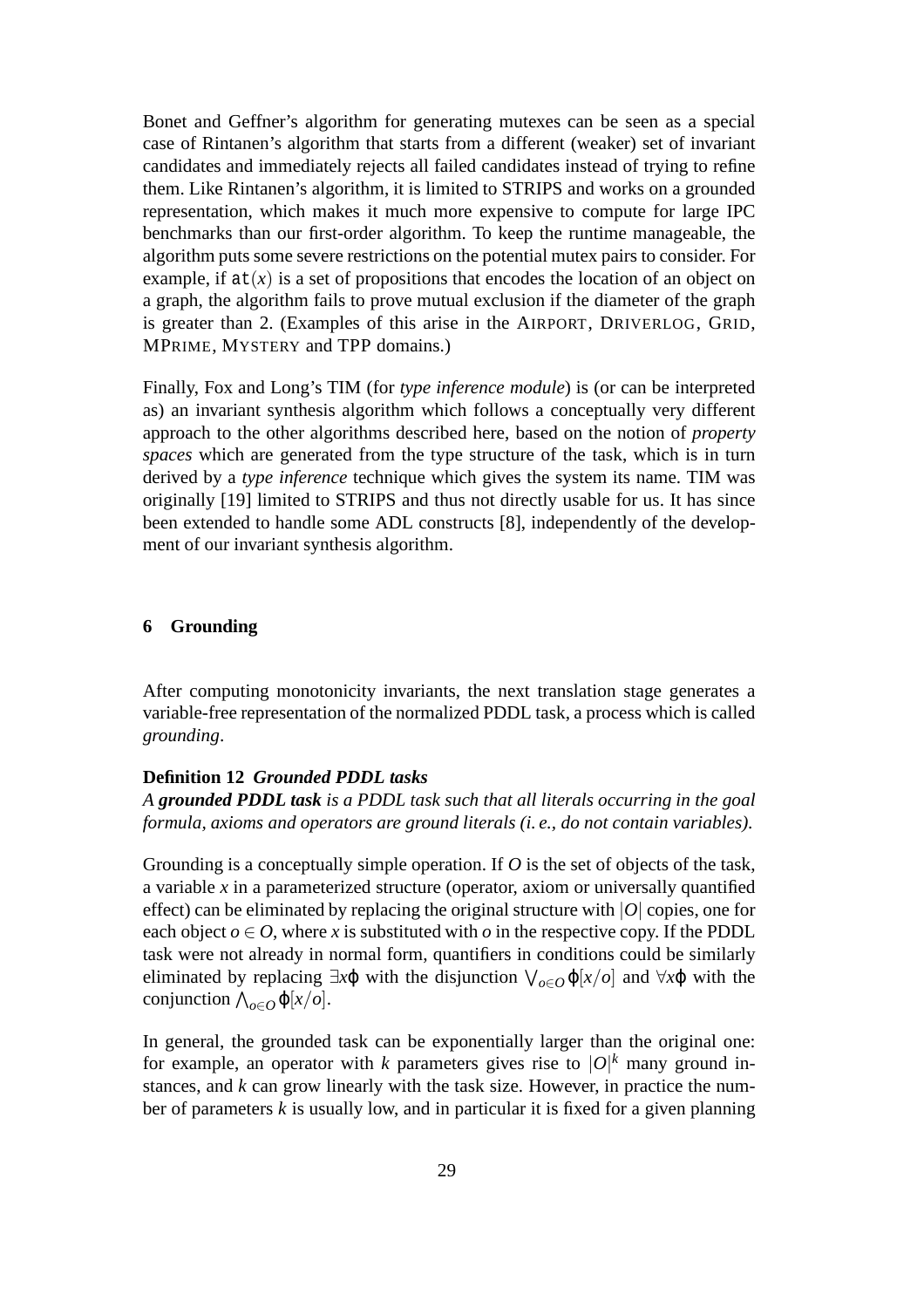domain. Moreover, the exponential blowup through grounding is computationally unavoidable, since planning with grounded representations is exponentially easier than planning with schematic representations [18].

In practice, for the majority of common planning domains, grounding is not a timecritical operation, and simple grounding schemes like the one outlined above suffice. However, there are exceptions to this rule: the naive grounding algorithm is not computationally feasible for the whole spectrum of IPC planning domains. To illustrate that grounding can be challenging, we tested the grounding algorithm implemented in the FF planner [32] on the IPC benchmark suite, imposing a runtime limit of 30 minutes and a memory limit of 2 GB. (FF does not directly support derived predicates, but for the purposes of grounding, derived predicates can be treated as if they were operators with a single effect, which we did for this experiment.) FF is particularly suited for comparison because it is one of the few planners that support the full ADL subset of the PDDL language, and because its grounded tasks follow a very similar normal form to the one in this article. (The only significant difference is that it compiles away negative literals in conditions.) Moreover, it uses a fairly sophisticated grounding procedure, originally introduced by Koehler and Hoffmann for the IPP planner [36].

Our experiment showed that even though grounding in FF is blazingly fast for the vast majority of benchmarks, there are scaling issues in some domains. In particular, the grounding procedure failed on 57 tasks (28 from the OPTTELEGRAPH domain, 2 from PATHWAYS, and 27 from PSR-LARGE) by exhausting the memory limit. Being unable to ground a planning task would not be a significant problem if these tasks were beyond reach of current planners, but most of them are not. For example, the results reported by Richter et al. [39] show that their landmarkbased planner can solve (in at least one of the planner configurations described in the paper) all these tasks except for 16 of the largest PSR-LARGE instances under similar time and memory constraints. Furthermore, even significantly increasing the memory limit for the grounding procedure does not eliminate the bottleneck in the grounding procedure: with a 28 GB memory limit, grounding with FF still fails on 26 tasks (11 from OPTTELEGRAPH, 15 from PSR-LARGE), of which 16 are solved by the planner of Richter et al. with a 3 GB memory bound.

## *6.1 Improving the naive grounding algorithm*

How can we perform grounding more efficiently than the naive algorithm that instantiates each variable with each possible object? The key observation here is that many ground operators produced by the naive algorithm are not applicable in any reachable state of the task, and thus can be safely omitted from the grounded representation.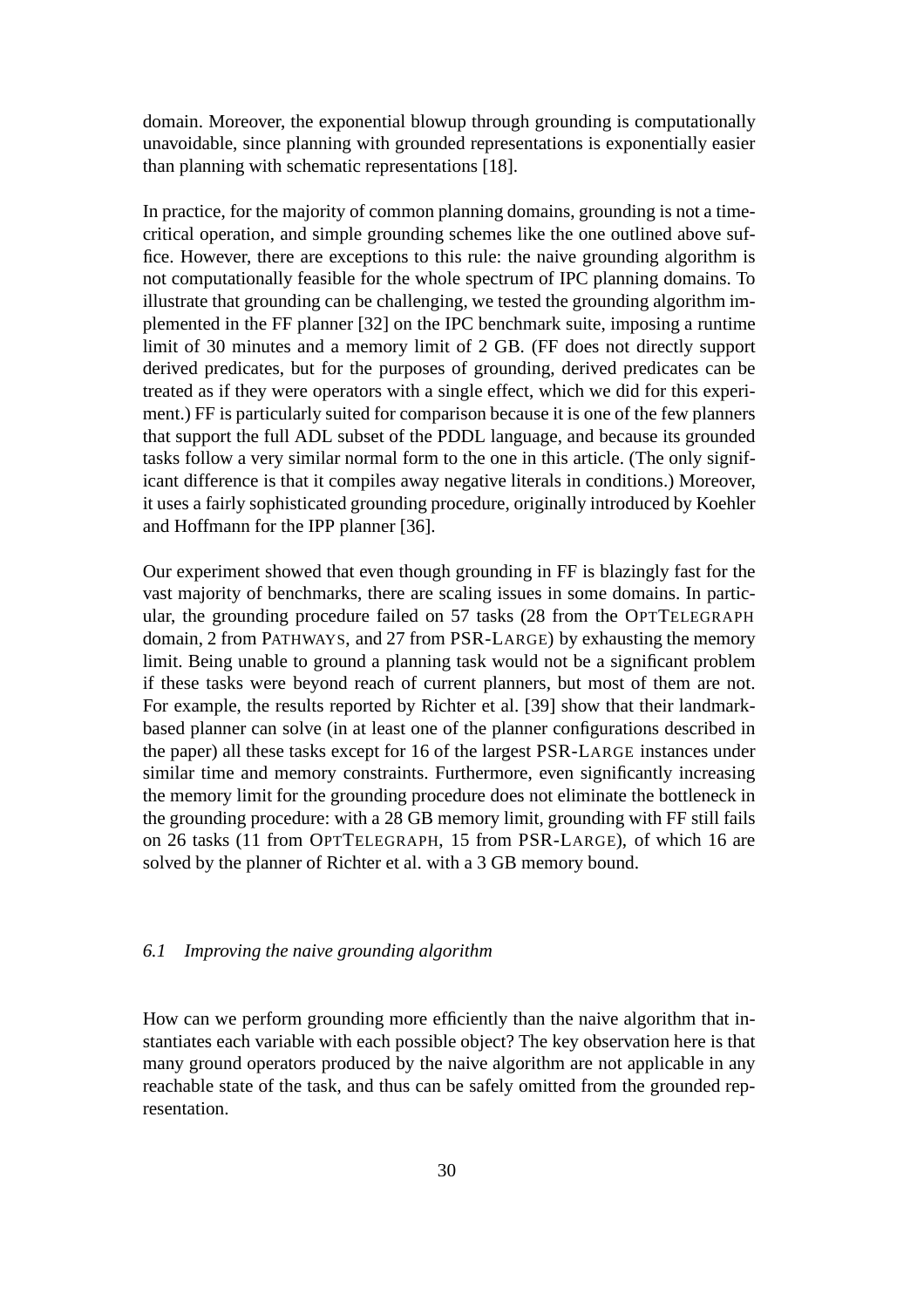```
Operator load-truck(p,t,l):
Precond.: \text{package}(p) \wedge \text{truek}(t) \wedge \text{location}(l) \wedge \text{at}(t, l) \wedge \text{at}(p, l)Effect: in(p,t) \land \neg at(p,l)Operator unload-truck(p,t,l):
Precond.: \text{package}(p) \wedge \text{truek}(t) \wedge \text{location}(l) \wedge \text{at}(t, l) \wedge \text{in}(p, t)Effect: at(p,l) \wedge \neg in(p,t)Operator drive-truck(t, l, l', c):
Precond.: truck(t) \wedgelocation(l) \wedgelocation(l') \wedgecity(c) \wedge\text{in-city}(l, c) \wedge \text{in-city}(l', c) \wedge \text{at}(t, l)Effect: at(t, l') \wedge \neg at(t, l)Operator load-airplane(p,a,l):
Precond: package(p)\landairplane(a)\landlocation(l)\landat(a,l)\landat(p,l)
   Effect: in(p,a) \land \neg at(p,l)Operator unload-airplane(p,a,l):
Precond: package(p)∧airplane(a)∧location(l)∧at(a,l)∧in(p,a)
   Effect: at(p,l) \wedge \neg in(p,a)Operator fly\text{-airplane}(a, l, l'):
Precond.: airplane(a)∧airport(l)∧airport(l
′
)∧at(a,l)
   Effect: at(a, l') \wedge \neg at(a, l)
```
Fig. 10. Schematic operators of the LOGISTICS domain.

| algorithm                                        | operators<br>$5.82 \cdot 10^{10}$      |
|--------------------------------------------------|----------------------------------------|
| naive                                            |                                        |
| checking types                                   | $1.94 \cdot 10^{8}$                    |
| checking static preconditions                    | $3.00 \cdot 10^6$<br>$1.53 \cdot 10^5$ |
| checking relaxed reachability                    |                                        |
| checking relaxed reachability and pruning no-ops | $1.51 \cdot 10^5$                      |

Fig. 11. Number of ground operator generated by different grounding algorithms for task LOGISTICS #28 (IPC1).

We illustrate this point with the operators of the LOGISTICS domain, shown in Fig. 10, using instance #28 from IPC1 [37] as a running example. There are 490 objects in this task, so that the naive algorithm generates 490*<sup>k</sup>* ground instances of each operator with *k* parameters. There are 5 operators with 3 parameters each and one operator with 4 parameters, so we end up with  $5 \cdot 490^3 + 490^4 = 5.82 \cdot 10^{10}$ operators (cf. first row of Fig. 11), which is clearly infeasible. We will now discuss a number of increasingly sophisticated techniques to reduce this number, leading up to the ideas underlying the new grounding method introduced in this article, which is then discussed in the remainder of this section.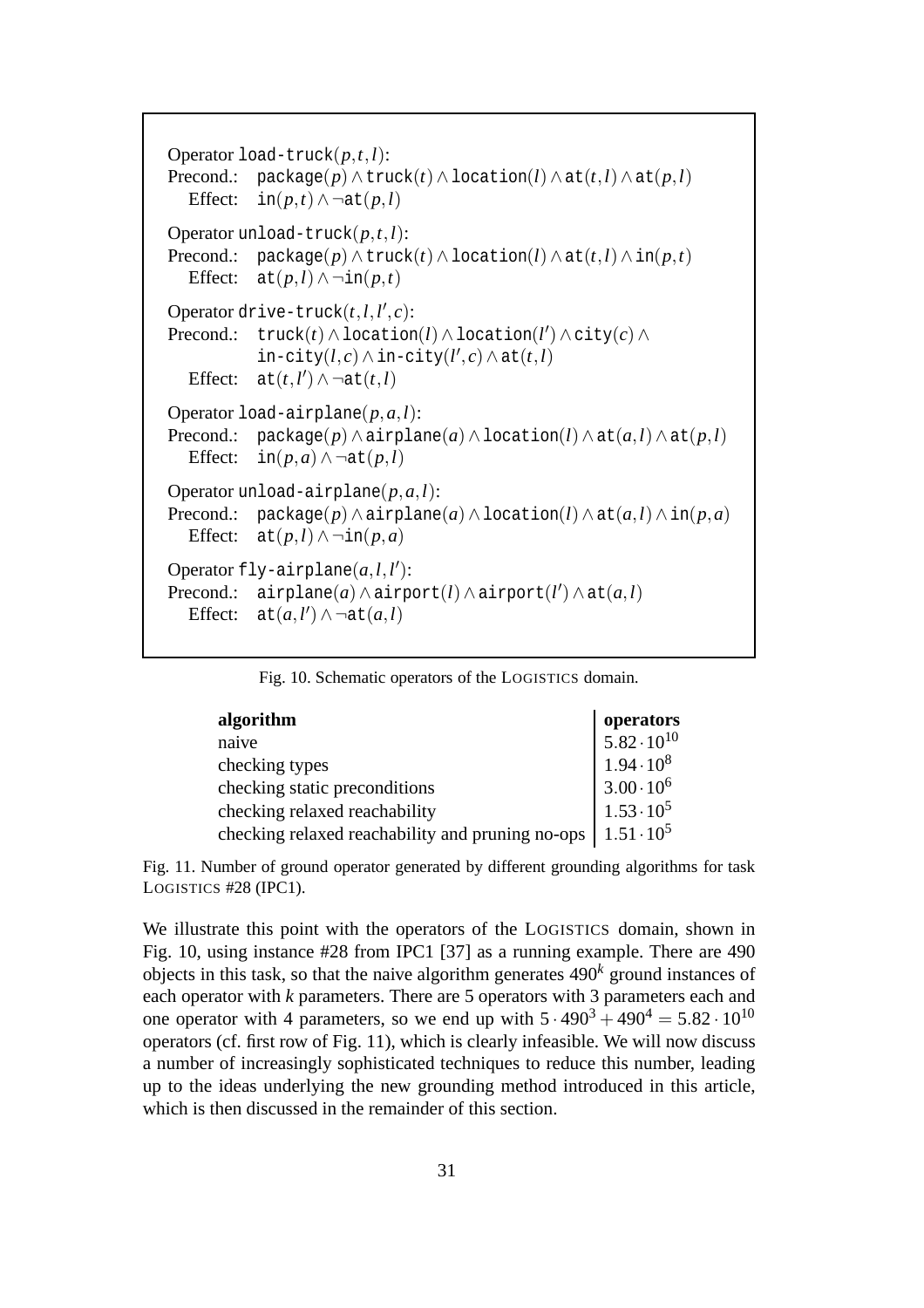#### *6.1.1 Exploiting type information*

A brief look at the output of the naive algorithm shows that the vast majority of operators is useless. For example, load-truck(city1,truck4,airport1) requires that package(city1) is true, which is never the case in a reachable state. Indeed, even though the LOGISTICS domain from IPC1 is untyped, it is easy to see that the unary predicates airplane, airport, city, location, package and truck are used as "implicit types": they are static (do not appear in operator effects) and serve to restrict the possible instantiations of the operator parameters.

As a first enhancement, we can take such (implicit or explicit) typing information into account. The example task has 42 packages, 83 trucks, 5 airplanes, 20 cities and 340 locations (17 in each city). One location in each city is an airport, so there are 20 airports. Exploiting this information, we only need to generate  $42 \cdot 83 \cdot$ 340 ground instances of load-truck and unload-truck, 83·340·340·20 ground instances of drive-truck,  $42 \cdot 5 \cdot 340$  ground instances of load-airplane and unload-airplane and  $5 \cdot 20 \cdot 20$  ground instances of  $fly$ -airplane, for a total of  $1.94 \cdot 10^8$  ground operators (second row of Fig. 11). Despite the improvement of more than two orders of magnitude, this is still infeasibly large for a 2 GB memory limit.

#### *6.1.2 Checking static preconditions*

The vast majority of generated ground operators are instances of drive-truck, and most of them are not useful because the preconditions on the in-city predicate can never be true. Like the type predicates previously considered, in-city is a *static* predicate, so a natural second enhancement would be to avoid generating operators which violate a precondition on *any* static predicate, not just unary ones. This reduces the number of ground instances for drive-truck to  $83 \cdot 340 \cdot 17 \cdot 1$ (after parameters *t* and *l* are instantiated arbitrarily, there are only 17 valid options for parameter *l'* and only one valid option for parameter *c*). The other operators do not mention any non-unary static predicates, so their number of ground instances remains the same, for a total of  $3.00 \cdot 10^6$  ground operators (third row of Fig. 11), another improvement of roughly two orders of magnitude.

An important caveat, though, is that unlike the naive grounding algorithm and the algorithm that takes type information into account, a grounding algorithm that filters on static preconditions cannot be implemented in such a way that it is guaranteed to run in linear time in the size of its output, unless  $P = NP$ . To see this, consider a planning task with just a single operator, whose precondition is a conjunction of atoms over static predicates. Such an operator then defines a *constraint satisfaction problem* (CSP) [9], where the domains of the variables are given by the objects of the task, the constraint schemas are given by the facts for the static predicates in the initial state, and the preconditions of the operator correspond to the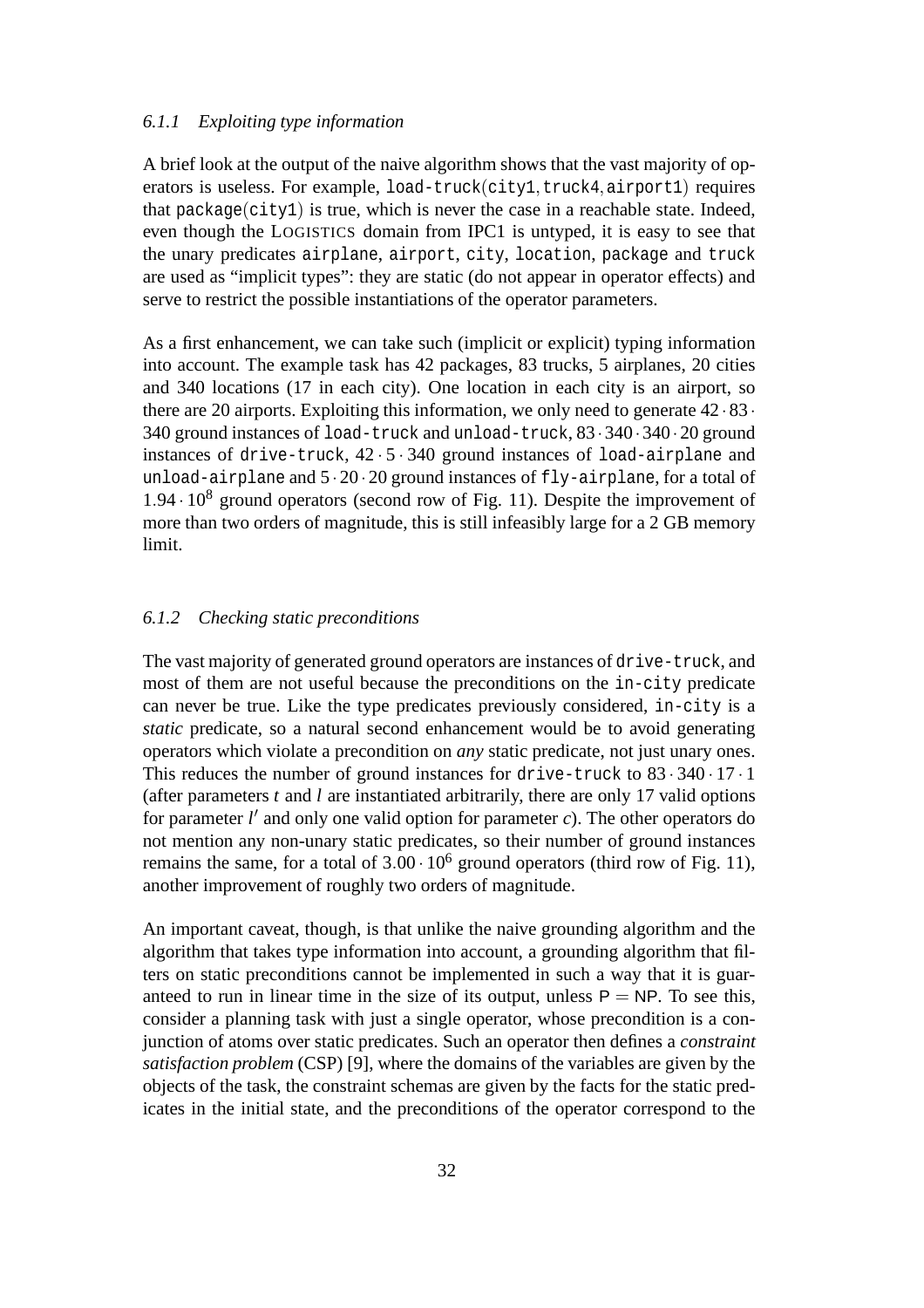constraints. Deciding whether or not an operator has *any* valid instantiation is thus akin to deciding CSP solvability, which is NP-complete. The problem is already NP-hard in the case where (using planning terminology instead of CSP terminology) there are only three objects and predicates are at most binary, by reduction from 3-COLORABILITY [21, problem GT4], or in the case where there are only two objects and predicates are at most ternary, by reduction from 3-SAT [21, problem LO2]. The actual problem we need to solve, finding all valid instantiations of an operator, corresponds to finding *all* solutions to a CSP. This is even harder: even with only two objects and at most binary predicates (a case where deciding solution existence is easy), *counting* the number of solutions is #P-complete [7].

For this reason, a grounding algorithm that checks all static preconditions will in general do some wasteful work. One approach is to enumerate all operators that satisfy the type constraints and reject those which violate a static precondition. This approach is no faster than the algorithm that generates all type-correct operators without checking non-unary static predicates, but it generates fewer operators and hence requires less space, since infeasible ground operators can be immediately removed.

A more elaborate idea is to reject a partially instantiated operator as soon as one of its static preconditions can no longer become true given the current partial assignment. This is the approach taken by the IPP grounding algorithm [36], and it is closely related to a technique called *forward checking* in the CSP literature [9], generalized to constraints on more than two variables.

The pruning power of the forward checking approach depends on the order in which variables of an operator are instantiated. To see this, let us return to the LOGISTICS example. The only operator where we can potentially obtain a benefit over the simpler type-checking algorithm is drive-truck. If its parameters are instantiated in the order shown in Fig. 10, the forward checking technique offers no benefit over the simpler approach: for all type-correct choices of truck *t* and locations *l* and  $l'$ , there exists a feasible value for the city  $c$  for each static precondition. (In most cases, there exists no value for *c* that satisfies both in-city preconditions *simultaneously*, but this is not detected by the forward-checking algorithm.)

However, if the variables are instantiated in the opposite order, many partial instantiations of  $l'$  and  $c$  or of  $l, l'$  and  $c$  can be rejected immediately. The total number of partial instantiations to consider is then limited to  $1 + 20 + 20 \cdot 340 + 20 \cdot 17$ .  $340 + 20 \cdot 17 \cdot 17 \cdot 83 = 602161$  (counting, in this sequence, instantiations of 0, 1, ..., 4 variables). This is only 26% larger than the number of ground operators that satisfy all static preconditions, 479740. In contrast, the simpler algorithm needs to test  $1.92 \cdot 10^8$  instances of this operator, which is a factor of 400 larger than the number of surviving instantiations.

The price for the improvement offered by the forward checking algorithm is that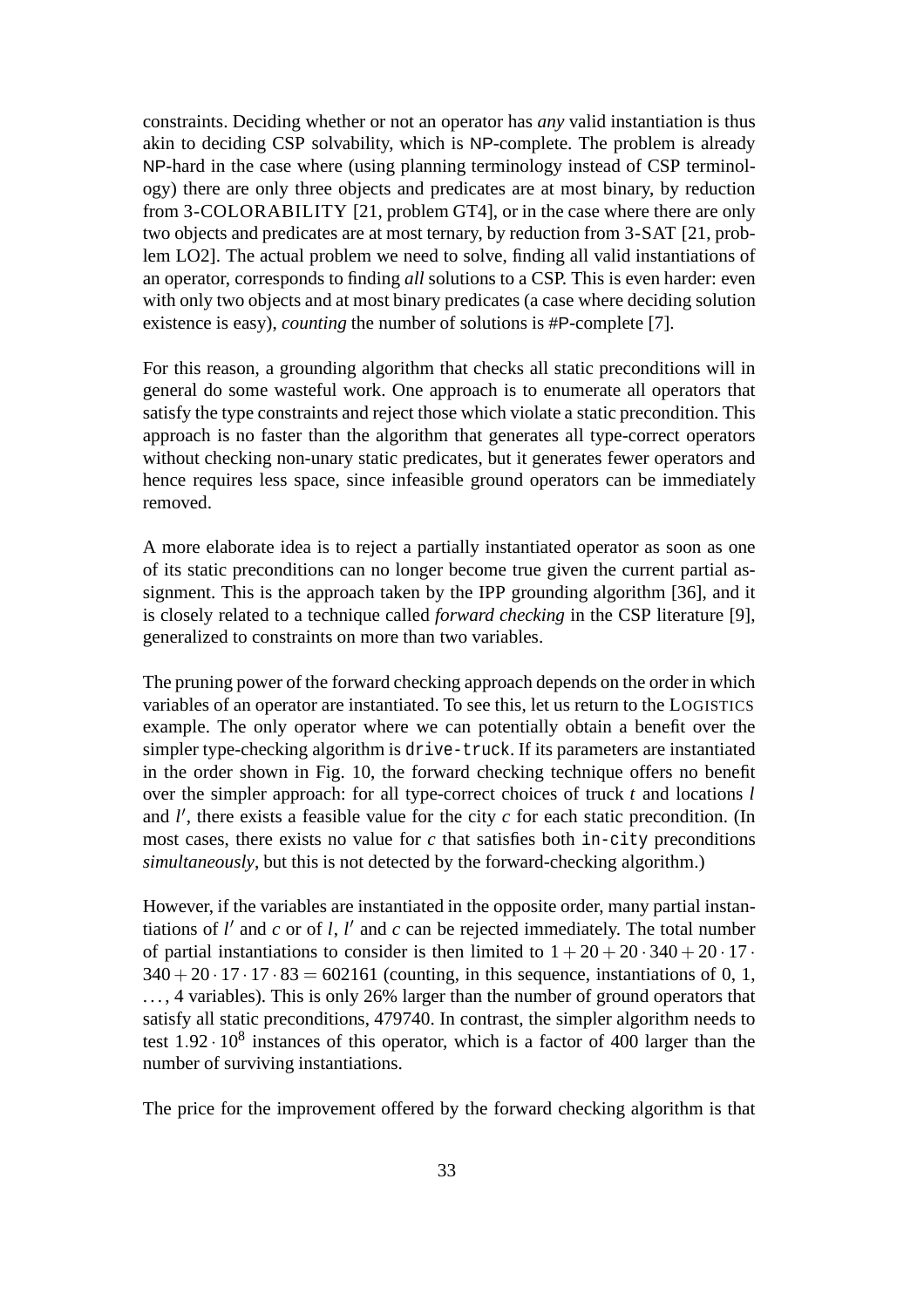large indexing structures are needed for efficiently checking whether a given partial instantiation of a static predicate can be extended to a full instantiation. We believe that the space requirements of these indexing structures are to a large degree responsible for the failures of the IPP/FF grounding algorithm on some IPC tasks. We remark that the size of these index structures grows exponentially with the arity of predicates, and the domains on which we observe failures are all among the few domains in the IPC suite where predicate arity is not bounded by 2 (the maximal arity is 3 in PATHWAYS and 4 in OPTTELEGRAPH and PSR).

#### *6.1.3 Checking relaxed reachability*

In practice, for our LOGISTICS example, the grounding algorithm that filters on static preconditions is fast enough to allow grounding in reasonable time, at least if we use the forward checking idea and instantiate variables in a favourable order. However, significant enhancements are still possible and worthwhile, as reducing the number of ground operators has a beneficial influence on most planning algorithms. For example, the per-state overhead of a search algorithm tends to increase with the number of ground operators it must test for applicability.

In the LOGISTICS example, more than 90% of the generated operators are still unreachable. The reason for this is that these operators have infeasible preconditions involving the *non-static* predicate at. In particular, a truck can never be at a location that does not belong to its initial city, and an airplane can never be at a non-airport location. By respecting these constraints, we can restrict the number of ground instances to  $42.83.17$  for load-truck and unload-truck, to  $83.17.17$ for drive-truck, and to  $42 \cdot 5 \cdot 20$  for load-airplane and unload-airplane. (The number of instantiations of fly-airplane cannot be reduced further.) This results in a total of  $152911 = 1.53 \cdot 10^5$  ground operators, another improvement by more than an order of magnitude (fourth row of Fig. 11).

It is thus desirable to also rule out ground operators with infeasible preconditions on non-static predicates. However, there is a problem: checking whether a given atom can ever be satisfied in a reachable state is as hard as planning itself. Thus, in practice we need to compute an approximation of the set of reachable facts, which is at the same time conservative (includes all reachable facts) but also tight (excludes as many facts as possible). One such approximation method is the use of *delete relaxations* [32]. Instead of computing the set of reachable facts of a normalized PDDL task Π itself, we compute the reachable facts of a relaxed planning task  $\mathcal{R}(\Pi)$ , which differs from  $\Pi$  as follows:

- Negative literals in axiom bodies, operator preconditions, effect conditions and the goal condition are assumed to be always true.
- Delete effects of operators are ignored.

The set of reachable atoms of  $\mathcal{R}(\Pi)$  is a superset of the set of reachable atoms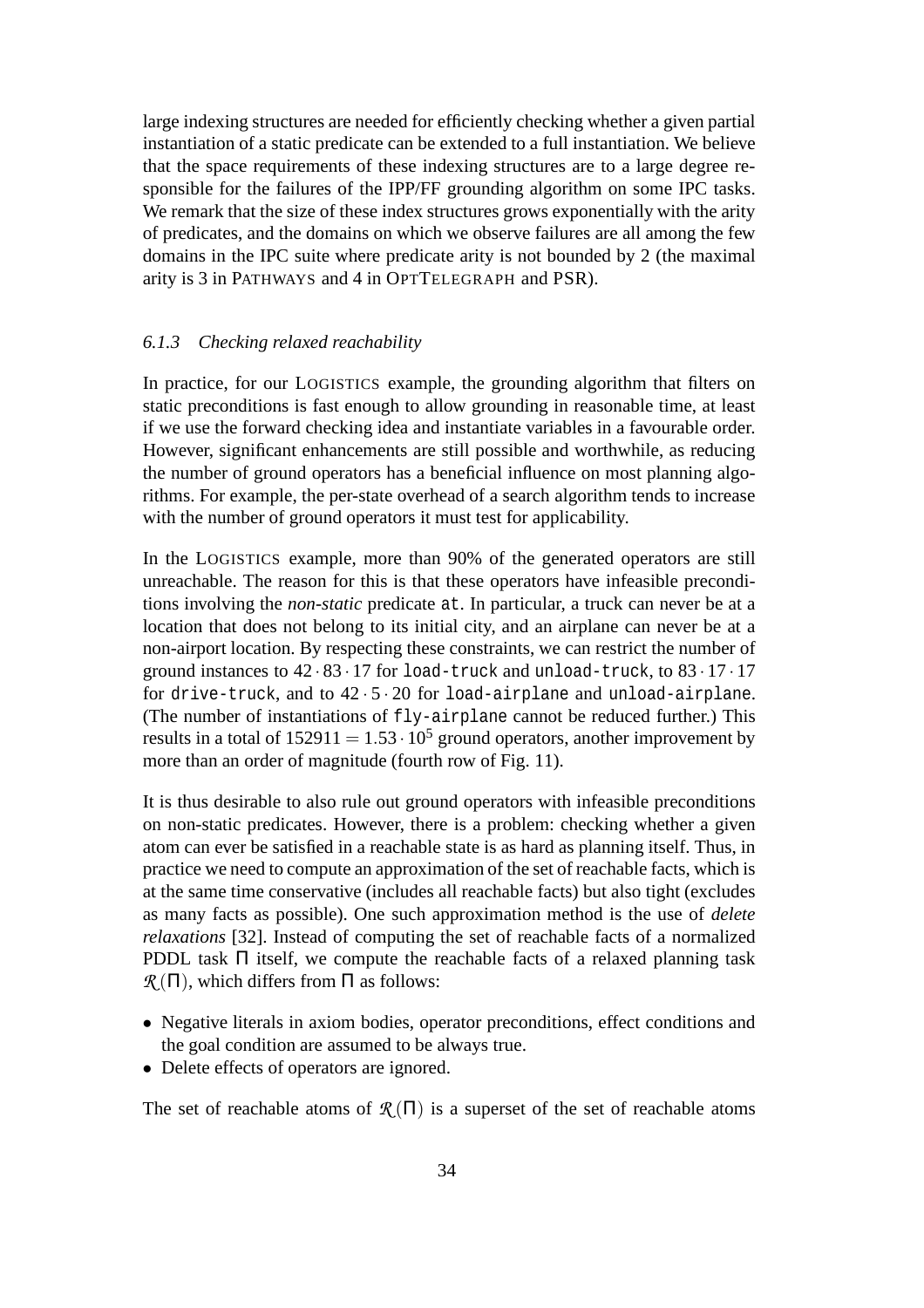of Π. (This follows from the fact that the so-called *h* <sup>+</sup> heuristic is *completenesspreserving*; see Hoffmann's article [31] for details.) In many practical cases, this superset relationship is quite tight. For example, in the LOGISTICS domain, the sets of reachable atoms of  $\mathcal{R}(\Pi)$  and  $\Pi$  are identical. In other words, if we restrict the grounded representation of the LOGISTICS task to those operators whose preconditions are reachable in the delete relaxation, then no further pruning is possible without removing operators that are actually reachable. (However, we remark that one may in some cases safely remove reachable operators. In our example, the grounded task contains about 1% *no-op* operators, namely movements of a vehicle from location *l* to *l* itself. The last row of Fig. 11 shows the number of remaining operators after no-op pruning. Our grounding procedure does not detect such noops, but they are filtered out in a final post-processing stage when the finite-domain representation is generated.)

Computing the reachable atoms of a relaxed planning task is much easier than for general planning tasks. In particular, if a relaxed planning task is already grounded, its reachable atoms can be computed in linear time with the marking algorithm for propositional Horn logic [11]. Indeed, the grounding algorithm of FF proceeds by first applying the IPP grounding algorithm (i. e., the forward checking algorithm described above), and then computing the reachable atoms and operators of the delete relaxation to further reduce the grounded representation. While this leads to a tight representation, the drawback of the approach is that it has the same time and space requirements as the IPP algorithm, as it generates the IPP output as an intermediate result. As discussed in the introduction to this section, there are a number of planning tasks for which this approach fails.

For this reason, we have designed a new grounding algorithm which generates the set of facts and operators (and axioms) that are reachable in the relaxed task *directly*, without ever considering any facts that are not relaxed reachable. We now turn to a description of this algorithm.

## *6.2 Overview of Datalog exploration*

The basic idea of our new grounding algorithm, which we call *Datalog exploration*, is to encode the atom reachability problem for relaxed planning tasks as a set of logical facts and rules, i. e., as a logic program. This allows us to efficiently compute the set of reachable atoms by computing the *canonical model* of that logic program, which consists of the set of ground atoms that it logically implies. The algorithm consists of three steps: generating the logic program, translating it into a normal form that supports efficient evaluation, and computing its canonical model. Before going into detail for each of these steps, let us formally define what we mean by a logic program. As in the other parts of the paper, we assume that our logical vocabulary does not contain function symbols of non-zero arity.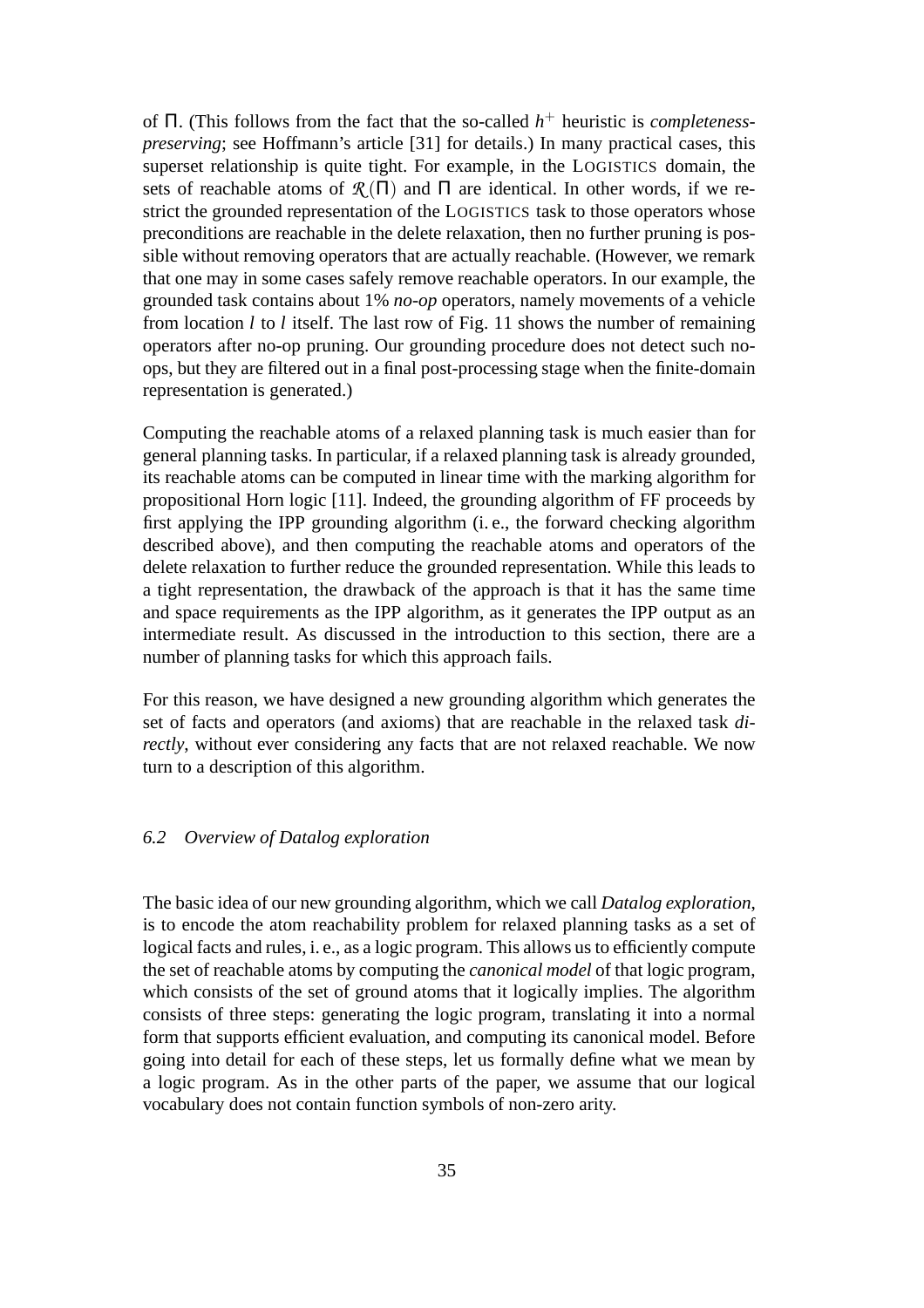#### **Definition 13** *Datalog programs*

*A Datalog rule (also called positive Horn clause) is a first-order formula of the form*  $\varphi_1 \wedge \cdots \wedge \varphi_k \rightarrow \psi$  *(k > 0), where*  $\varphi_i$  *and*  $\psi$  *are (usually not ground) atoms. It can be written as* ψ ← ϕ1,...,ϕ*<sup>k</sup>* . *Using this notation,* ψ *is called the head and* ϕ1,...,ϕ*<sup>k</sup> is called the body of the rule. Datalog rules are usually assumed to be universally quantified: for a given Datalog rule*  $\chi$  *with* free $(\chi) = \{v_1, \ldots, v_k\}$ *, we*  $\partial f$  *define*  $\chi_{\forall} = (\forall v_1 \dots v_k : \chi)$ *. Similarly, for a set of Datalog rules*  $\mathcal{R}$ *, we define*  $\mathcal{R}_{\forall} =$  $\{ \chi_{\forall} \mid \chi \in \mathcal{R} \}.$ 

*A Datalog program* is a pair  $\langle f, \mathcal{R} \rangle$ , where  $f$  is a set of ground atoms called the *set of facts and R is a set of Datalog rules called the set of rules.*

*The canonical model of a Datalog program*  $\langle f, \mathcal{R} \rangle$  *is the set of all ground atoms*  $\varphi$  *with*  $\mathcal{F} \cup \mathcal{R}_{\forall} \models \varphi$ *.* 

Next, we show how to translate the relaxed reachability problem into a Datalog program. Afterwards, we demonstrate how to translate this logic program into a particularly simple form and how to compute the canonical model of the simplified logic program efficiently.

## *6.3 Generating the logic program*

Reachability in a relaxed normalized PDDL task is straight-forward to represent as a logic program. A ground atom is reachable in the relaxed task iff it is true in the initial state or there exists some reachable axiom or operator of the relaxed task that can make it true. Therefore, the set of facts of the logic program is formed by the atoms in the initial state of the planning task, and the set of rules is derived from the axiom and operator definitions. Additionally, we introduce a rule for the goal of the planning task to detect whether the relaxed task is solvable; if not, the original task is also unsolvable, which we can report immediately to stop the translation process early.

Recall from Section 4 that at this stage, all conditions occurring in the PDDL task are conjunctions of literals. For such conjunctions  $\varphi$ , we denote the conjunction of all *positive* literals in  $\varphi$  by  $\varphi^+$ . In the context of logic programs, we follow the PROLOG convention of using uppercase letters for first-order variables and lowercase letters for constants and predicates. The exploration rules for a normalized PDDL task are generated as follows:

• *Axioms:* For schematic axioms  $a = (\varphi \leftarrow \psi)$  with  $\psi^+ = \psi_1^+ \wedge \cdots \wedge \psi_m^+$  and free( $\varphi$ )∪free( $\psi$ ) = {*X*<sub>1</sub>, ...,*X*<sub>*k*</sub>}, we generate the *axiom applicability rule* 

 $\overline{a}$ -applicable $(X_1,\ldots,X_k) \leftarrow \mathsf{\Psi}^+_1$  $i_1^+, \ldots, \psi_m^+$ .

and the *axiom effect rule*

 $\varphi \leftarrow a$ -applicable $(X_1, \ldots, X_k)$ .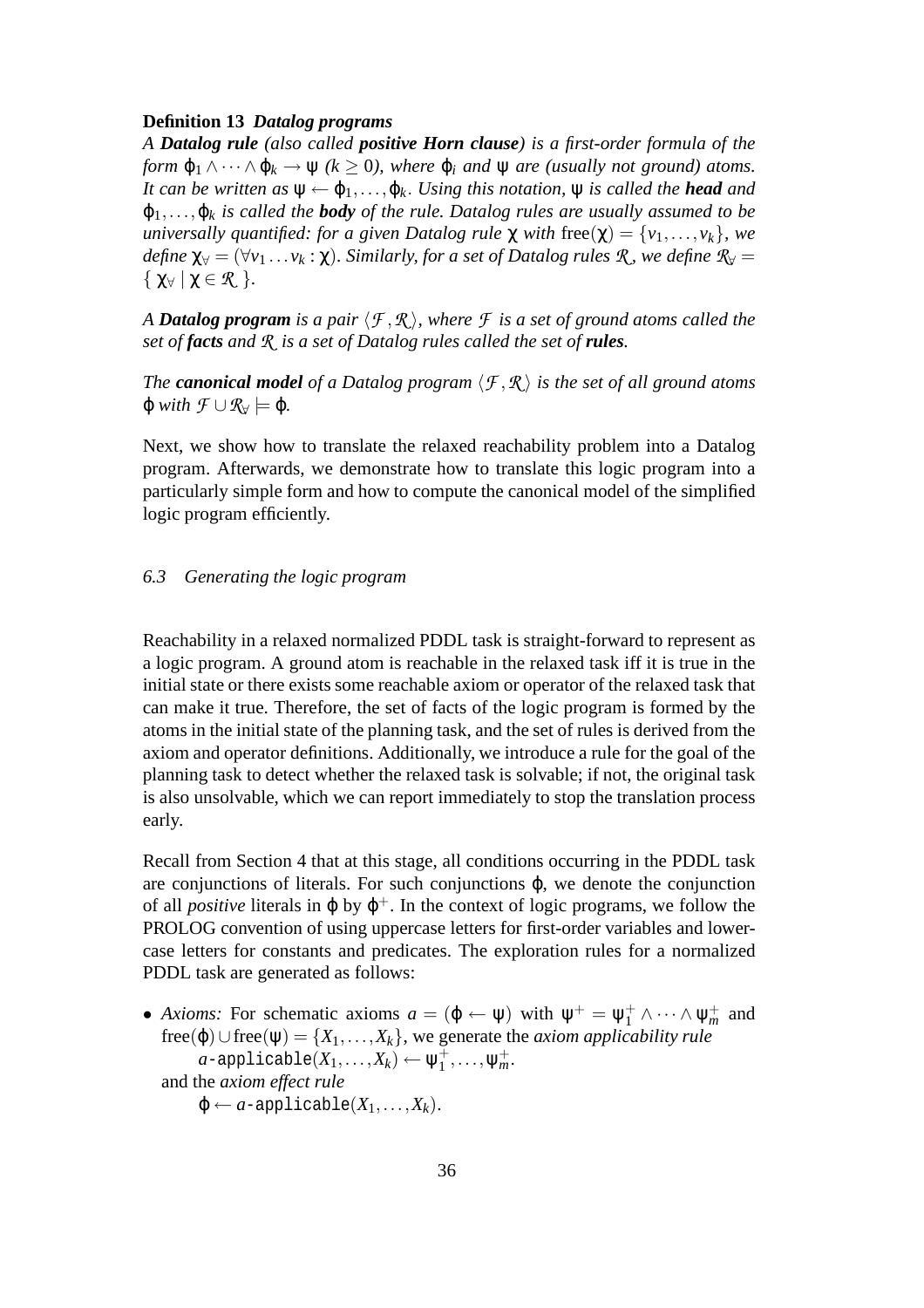• *Operators:* For schematic operators  $o$  with parameters  $\{X_1, \ldots, X_k\}$  and precondition φ with  $\varphi^+ = \varphi_1^+ \wedge \cdots \wedge \varphi_m^+$ , we generate the *operator applicability rule*  $o$ -applicable $(X_1,\ldots,X_k) \leftarrow \mathsf{\phi}^+_1$  $i_1^+, \ldots, \varphi_m^+$ .

and for each add effect *e* of *o* adding the atom  $\psi$  with bound variables  $\{Y_1, \ldots, Y_l\}$ and effect condition  $\chi$  with  $\chi^+ = \chi^+_1 \wedge \cdots \wedge \chi^+_n$ , we generate the *effect trigger rule*  $e$ -triggered $(X_1, \ldots, X_k, Y_1, \ldots, Y_l)$ 

$$
\leftarrow o\text{-applicable}(X_1,\ldots,X_k), \chi_1^+,\ldots,\chi_n^+.
$$

and *effect rule*

 $\Psi \leftarrow e\text{-triangle}(X_1,\ldots,X_k,Y_1,\ldots,Y_l).$ 

• *Goal:* For the goal  $\varphi$  with  $\varphi^+ = \varphi_1^+ \wedge \cdots \wedge \varphi_m^+$ , we generate the *goal rule* goal-reachable $() \leftarrow \pmb{\phi}^+_1$  $^{+}_{1}, \ldots, \varphi_{m}^{+}.$ 

The correctness of these rules should be evident, as they are just literal translations of the PDDL semantics for the relaxed planning task. The reader might wonder why we sometimes introduce new predicates that do not seem necessary for computing the set of reachable facts. For example, axiom applicability rules and axiom effect rules could be combined into a single rule without introducing the auxiliary predicate *a*-applicable. The purpose of these auxiliary predicates is to track which axioms and operators must be instantiated when grounding the PDDL task. For example, in the LOGISTICS domain, we will not generate a ground operator fly-airplane(plane1,loc1,loc3) if loc3 is not an airport location, since in this case the canonical model of the logic program does not include the atom fly-airplane-applicable(plane1,loc1,loc3). The operator applicability predicates serve the additional purpose of factoring out common subexpressions. Without them, all operator preconditions would need to be repeated in each effect trigger rule (or effect rule, if effect trigger rules were similarly eliminated).

## *6.4 Translating the logic program to normal form*

Having generated a logic program representation, we need to find a way to efficiently generate the canonical model. Returning to the LOGISTICS example, one of the generated rules is

$$
\begin{aligned} \texttt{drive-truck-appliedble}(T, L, L', C) \leftarrow \texttt{truck}(T), \texttt{location}(L), \\ \texttt{location}(L'), \texttt{city}(C), \texttt{in-city}(L, C), \texttt{in-city}(L', C), \texttt{at}(T, L). \end{aligned}
$$

Given a set of reachable facts, we need to determine the possible instantiations of the rule for which all conditions in the body are reachable. We must do this without systematically trying out all possible instantiations – otherwise, nothing is gained over the naive instantiation method. Moreover, we prefer to evaluate the rule *incrementally*: whenever a new instantiation of a predicate in the body is derived (say, the fact  $at(truck1,loc5)$ ), we want to derive new consequences of the rule without re-generating previously derived facts. In order to achieve these objectives,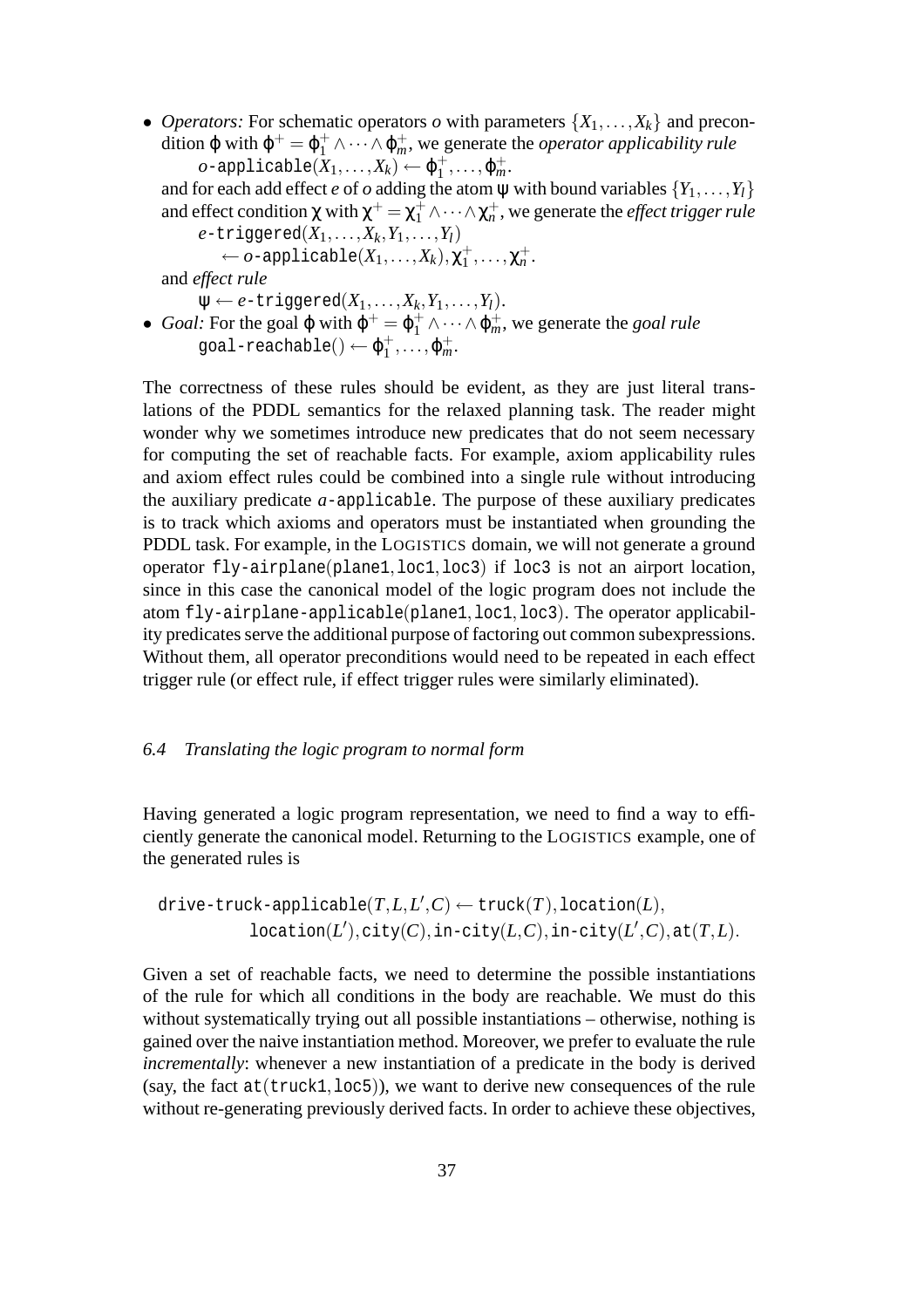we consider a particular class of Datalog programs.

### **Definition 14** *Datalog programs in normal form*

*A first-order logic atom is called variable-unique if it does not contain two occurrences of the same variable. (For example, an atom like P*(*X*,*Y*,*X*) *is not variableunique because variable X occurs twice. Repetition of constants is allowed.) A Datalog rule is called variable-unique if its head and all atoms in its body are variable-unique.*

*A Datalog rule is called a projection rule if it is variable-unique and of the form* ϕ ← ϕ<sup>1</sup> *with free*(ϕ) ⊆ *free*(ϕ1)*. In other words, projection rules are unary rules where all variables in the head occur in the body.*

*A Datalog rule is called a <i>join rule* if it is variable-unique and of the form  $\varphi \leftarrow$  $φ_1, φ_2$  *with free*( $φ_1) ∪$ *free*( $φ_2)$ ) = *free*( $φ_1) ∪$ *(free*( $φ_1) ∩$ *free*( $φ_2)$ )*. In other words, join rules are binary rules where all variables occurring in the head occur in the body, and all variables occurring in the body but not in the head occur in* both *atoms of the body.*

## *A Datalog program is in normal form if all rules are projection or join rules.*

The names of the rule types in Definition 14 are reminiscent of the related databasetheoretic operations from relational algebra [44]: projection rules correspond to the projection operator  $\pi$  and join rules correspond to the natural join operator  $\bowtie$  (or strictly speaking, a combination of natural join and projection). The advantage of Datalog programs in normal form is that each rule can be incrementally evaluated very efficiently. (We will describe an algorithm for this later on.) Note that the same is *not* true for general rules – as discussed in Section 6.1.2, deciding whether a general Datalog rule has any valid instantiation is equivalent to CSP solvability.

We now describe how to convert Datalog programs to normal form. Firstly, we eliminate duplicate variable occurrences as follows: if any rule contains atoms with duplicate occurrences of the same variable  $X$ , we change one occurrence of  $X$  in any such atom into a new variable  $X'$  and add the atom equals  $(X, X')$  to the rule body. We repeat until no further such transformations are possible. If any such transformation was necessary, we add the fact equals( $o$ , $o$ ) to the logic program for each object *o* of the planning task.

Secondly, for any variable *X* that occurs in the head but not in the body of a rule, we add the atom  $object(X)$  to the rule body. (Remember from Section 4.1 that  $object(o)$  is true for any object  $o$  of the planning task.)

Thirdly, all rules with an empty body are converted into facts. Their heads must be ground atoms because all variables occurring in the head must occur in the (in this case, empty) body after the previous transformation.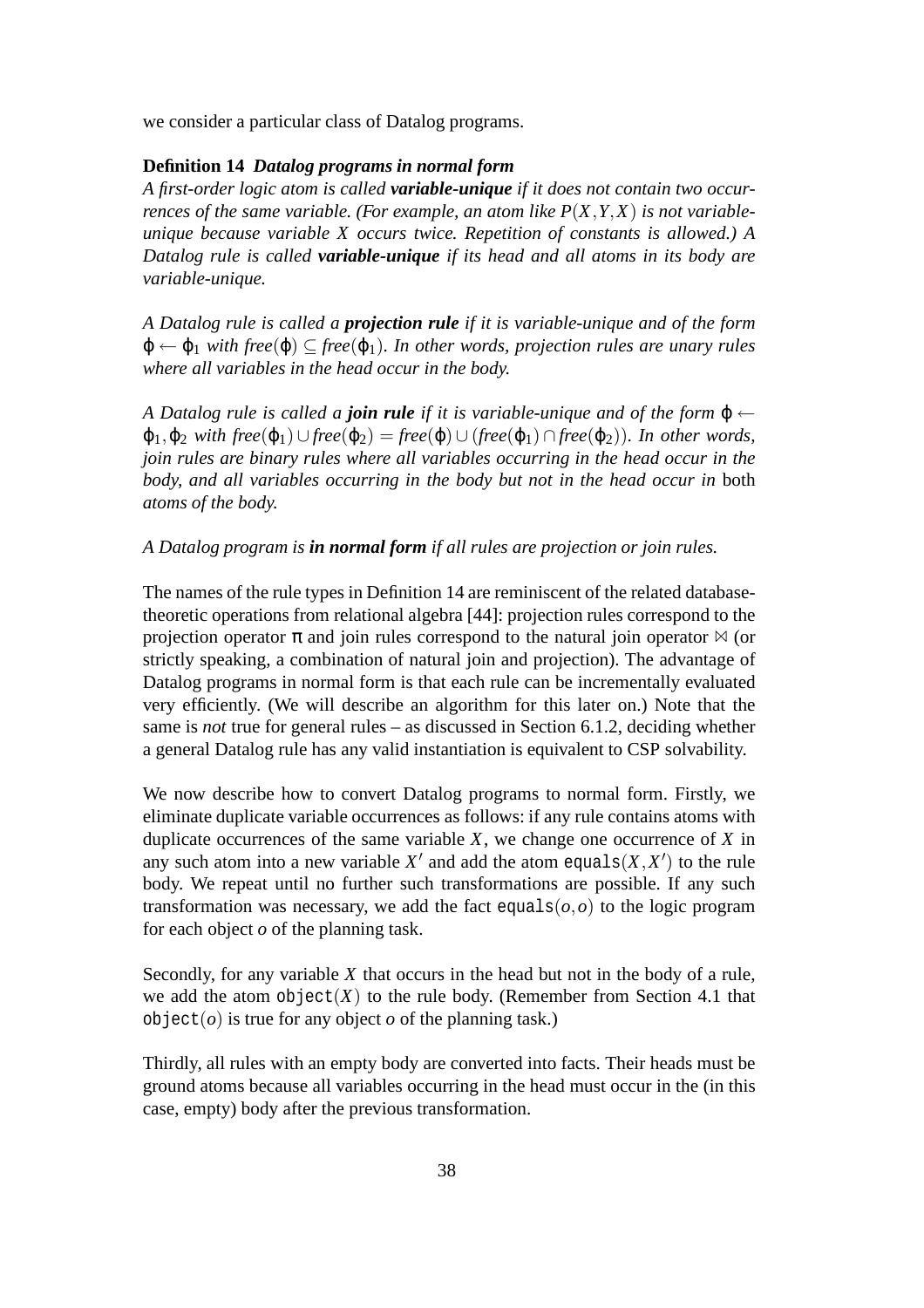After these transformations, all remaining unary rules are projection rules; we still need to normalize rules with two or more atoms in the body. This is essentially a *conjunctive query optimization problem*, commonly studied in database theory [45]. As a first step towards normalizing such a rule, we determine if any atom in its body contains variables that occur in no other atom of the rule, neither in the body nor in the head. If this is the case, such variables are projected away, following the general principle for query optimization that projections should be performed as early as possible. In detail, assume we are given the rule  $\varphi \leftarrow \varphi_1, \ldots, \varphi_m$ , where  $free(\varphi_i) = \{X_1, \ldots, X_k\}$  contains variables not present in any of the other atoms, say  ${X_{i+1},...,X_k}$ . Then we introduce a new predicate p and replace the original rule by the rules  $\varphi \leftarrow \varphi_1, \ldots, \varphi_{i-1}, p(X_1, \ldots, X_j), \varphi_{i+1}, \ldots, \varphi_m$  and  $p(X_1, \ldots, X_j) \leftarrow \varphi_i$ .

After this transformation, all binary rules are valid join rules, while rules with  $m > 2$ atoms correspond to *m*-ary joins which still need to be decomposed into binary joins. How exactly this decomposition is performed can in general greatly affect performance. To see this, consider the rule

 $\text{drive-truck-applicable}(t, l, l', c) \leftarrow \text{in-city}(l, c), \text{in-city}(l', c), \text{at}(t, l).$ 

from LOGISTICS. (For brevity, we omit some additional conditions from the body of the actual rule, which are not relevant to the discussion.) One possible decomposition into binary join rules results in the following two rules:

 $\tt temp<sub>1</sub>(t,l,c) \leftarrow incity(l,c),at(t,l).$  $\texttt{drive-truck-applicable}(t,l,l',c) \leftarrow \texttt{temp}_1(t,l,c), \texttt{in-city}(l',c).$ 

Another possible decomposition results in these rules:

$$
\mathsf{temp}_2(t, l, l', c) \leftarrow \mathsf{in-city}(l', c), \mathsf{at}(t, l).
$$
\n
$$
\mathsf{drive-truck-applicable}(t, l, l', c) \leftarrow \mathsf{temp}_2(t, l, l', c), \mathsf{in-city}(l, c).
$$

Of the two possibilities, the first is vastly preferable: the number of reachable instances of  $temp_1$  is only as large as the number of reachable instances of at, because for any reachable fact  $at(t, l)$ , exactly one city *c* will satisfy in-city(*l*,*c*). The number of reachable instances of  $temp_2$ , on the other hand, is the *product* of the number of reachable instances of at and the total number of locations, which is much larger than the number of reachable instances of drive-truck-applicable.

Finding a good decomposition is thus key to good performance. Unfortunately, finding the best possible ordering is generally not easy. Indeed, the closely related problem of *join ordering* is one of the central problems in query optimization for databases, and typical query optimizers address it by exhaustively considering an exponentially large space of possibilities [45, Chap. 11].

The fact sets we have to deal with in planning tasks are not as large as the relations considered in database systems, so our normalization procedure does not quite go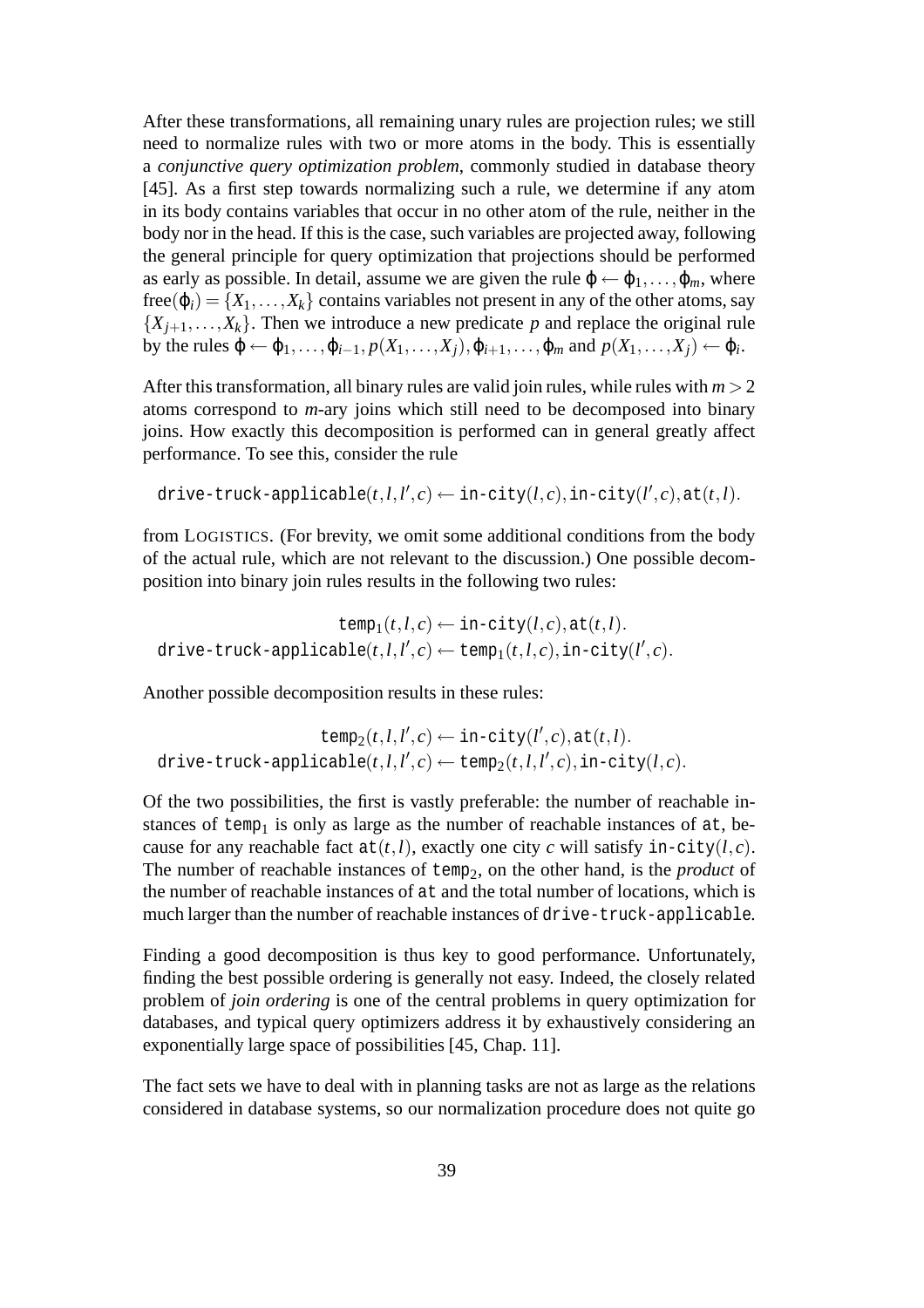**algorithm** greedy-join(*rule*): **while**  $|ruleboldsymbol{\}| > 2$ : Choose  $\varphi$ ,  $\varphi' \in rule$  body such that  $\varphi \neq \varphi'$  and join-cost(*rule*, φ, φ') is minimal.  $X_1, \ldots, X_k := \text{join-vars}(rule, \phi, \phi')$ Generate a new predicate symbol *p* with arity *k*. Generate a new join rule  $p(X_1,...,X_k) \leftarrow \varphi, \varphi'.$  $rule.\text{body} := rule.\text{body} \setminus \{\varphi, \varphi'\} \cup \{p(X_1, \ldots, X_k)\}\$ function join-vars(*rule*, φ, φ'): { Compute the relevant variables for the predicate generated by joining  $\varphi$  and  $\varphi'$ . } **return** free({ $\phi$ ,  $\phi'$ })∩free({*rule*.head} ∪ (*rule*.body \ { $\phi$ ,  $\phi'$ })). function join-cost(*rule*, φ, φ'):  $new-arity := |join-vars(rule, \varphi, \varphi')|$  $max\text{-}old\text{-}arity := \max(|\text{free}(\varphi)|, |\text{free}(\varphi')|)$  $min\text{-}old\text{-}arity := min(|free(\varphi)|, |free(\varphi')|)$ **return** (new-arity−max-old-arity, new-arity−min-old-arity, new-arity). { Cost estimates are triples which are compared lexicographically. We prefer joins where "new arity"−"max old arity" (the increase in arity) is small and consider the other criteria only for ties. }

Fig. 12. The greedy join algorithm for decomposing a rule into join rules.

to such lengths. Instead of an exhaustive search that finds a globally optimal decomposition, it applies a sequence of greedy (locally optimal, according to some simple heuristics) transformations without backtracking over any choices it makes. The algorithm, called *greedy-join*, is shown in Fig. 12. To decompose a rule, it iteratively picks two atoms  $\varphi$  and  $\varphi'$  from the rule body and joins them, introducing a new predicate *p* for the result of the join and replacing the two atoms in the rule body by an instance of that new predicate. This process is repeated until the body of the rule no longer contains more than two atoms. In each step of the algorithm, the two atoms  $\varphi$  and  $\varphi'$  to join are picked in order to minimize the (estimated) effort for computing their join, according to the following three rules (without loss of generality,  $\varphi$  has at least as many variables as  $\varphi'$ ):

- (1) Prefer joins where the arity of  $p$  minus the number of variables of  $\varphi$  is smallest.
- (2) If ties need to be broken, prefer joins where the arity of *p* minus the number of variables of  $\varphi'$  is smallest.
- (3) If ties still need to be broken, prefer joins where the arity of *p* is lowest.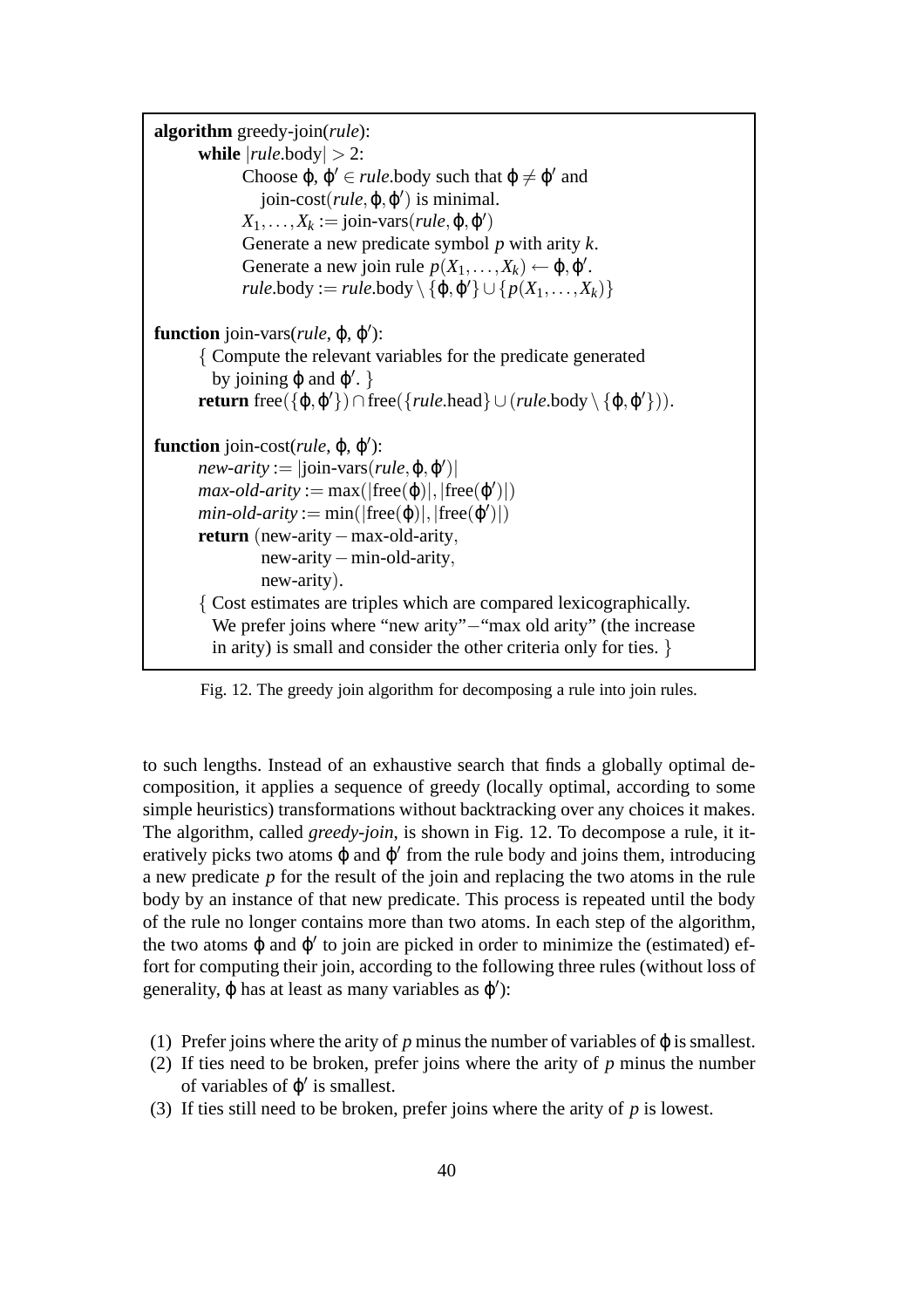The net effect of these rules is that the algorithm prefers joining atoms with a large number of common variables. In the LOGISTICS example above, this heuristic steers clear of the second decomposition, where the sets of variables of the joined atoms are disjoint.

#### *6.5 Computing the canonical model*

Once the Datalog program has been converted to normal form, we are ready to compute its canonical model. We use an incremental approach, shown in Fig. 13.

The algorithm maintains two variables to keep track of reachable facts. Variable *canonical-model* records the set of all atoms that the algorithm has determined to be reachable so far. It grows monotonically throughout execution of the algorithm and contains the result upon termination. Variable *queue* keeps track of all atoms which are currently *open*, i. e., have been determined reachable, but have not yet been considered for matching conditions in the rule bodies. We say that an atom is *closed* if it is contained in *canonical-model* (has been reached) and is not open.

In addition to *canonical-model* and *queue*, the algorithm uses the following data structures:

• *Rule matcher*: A rule matcher is an indexing structure that supports efficient unification queries on the bodies of Datalog programs. When given a ground atom *a*, the rule matcher determines all projection rules  $\varphi \leftarrow \varphi_1$  and join rules  $\varphi \leftarrow \varphi_1, \varphi_2$  such that  $\varphi_1$  or  $\varphi_2$  unifies with *a*, i.e., such that it is possible to substitute objects for variables in  $\varphi_1$  or  $\varphi_2$  in such a way that *a* is obtained. The rule matcher reports the matched rules and whether  $\varphi_1$  or  $\varphi_2$  was matched (if both unify with *a*, two matches are generated).

Note that matching ground atoms to the rules they can trigger is simple if the rules do not contain constants in the body. Unfortunately, some of the IPC benchmarks contain a huge number of operator schemas involving constants (most importantly, the STRIPS formulation of the AIRPORT domain), and an efficient indexing structure is important for those. Rule matchers are implemented as decision-tree like data structures very similar to *successor generators* [28].

• *Join rule indices:* Each join rule  $r = \varphi \leftarrow \varphi_1, \varphi_2$  maintains two hash tables *r*.index<sub>1</sub> and *r*.index<sub>2</sub> that map instantiations of the common variables of  $\varphi_1$  and  $\varphi_2$  to instantiations of the variables of  $\varphi_1$  and  $\varphi_2$ , respectively.

At any time (except during updates) and for any assignment *key* to the common variables of  $\varphi_1$  and  $\varphi_2$ , *r*.index<sub>1</sub>[*key*] contains those variable mappings  $\alpha \supseteq \text{key}$ for the variables of  $\varphi_1$  for which  $\alpha(\varphi_1)$  belongs to the closed set. Similarly, *r*.index<sub>2</sub>[*key*] contains those variable mappings  $\beta \supseteq \text{key}$  for the variables of  $\varphi_2$  for which  $\beta(\varphi_2)$  belongs to the closed set. We call this property the *index invariant*.

The index information can be exploited for quickly determining all possible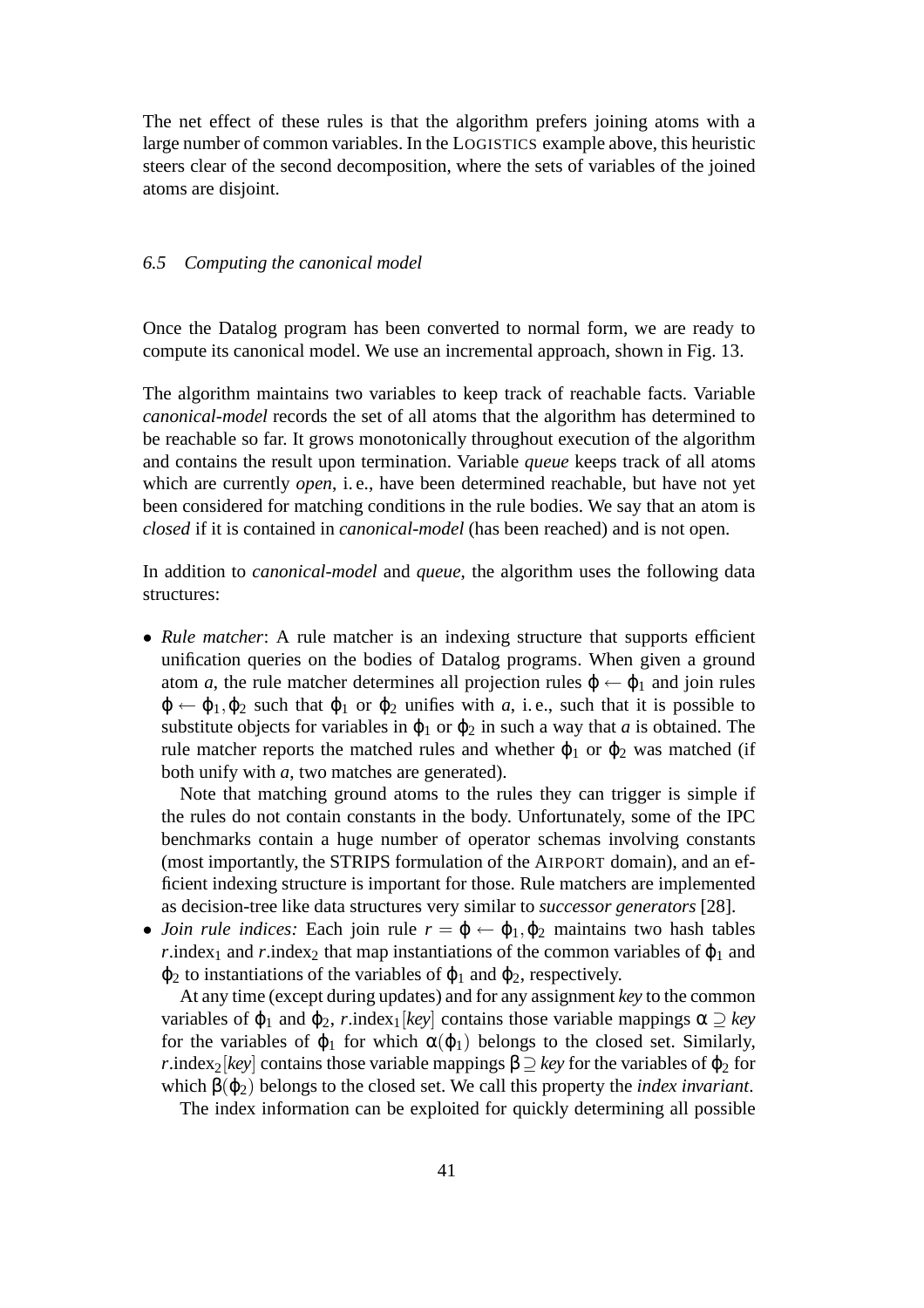```
algorithm compute-canonical-model(\mathcal{F}, \mathcal{R}):
       for each join rule r \in \mathcal{R}:
               r.index<sub>1</sub> := make-empty-hashtable()
               r.index<sub>2</sub> := make-empty-hashtable()
       rule-matcher := make-rule-matcher(<math>R</math>)queue := make-empty-queue()
       canonical-model := 0
       { In the following, enqueuing a fact means adding it to queue and
         canonical-model if it is not yet an element of canonical-model. }
       Enqueue all facts in F .
       while queue is not empty:
               current-fact := queue.pop()
               for each match m \in rule-matcher.match(current-fact):
                      if m refers to \varphi_1 in a projection rule r = \varphi \leftarrow \varphi_1:
                              Let \alpha be the variable assignment
                                 for which \alpha(\varphi_1) = current\text{-}fact.Enqueue \alpha(\varphi).
                      else if m refers to \varphi_1 in a join rule r = \varphi \leftarrow \varphi_1, \varphi_2:
                              Let \alpha be the variable assignment
                                 for which \alpha(\varphi_1) = current\text{-}fact.key := \alpha restricted to free(\varphi_1)∩free(\varphi_2)
                              Add \alpha to r.index<sub>1</sub>[key].
                              Enqueue (\alpha \cup \beta)(\varphi) for each \beta \in r.index<sub>2</sub>[key].
                      else if m refers to \varphi_2 in a join rule r = \varphi \leftarrow \varphi_1, \varphi_2:
                              { Analogous to the previous case. }
```
Fig. 13. Computing the canonical model of a Datalog program  $\langle f, \mathcal{R} \rangle$  in normal form.

instantiations of  $\varphi_2$  that match a given instantiation of  $\varphi_1$ , or vice versa, as is done in the algorithm. Note that the variable assignment  $\alpha \cup \beta$  considered in the algorithm is indeed a well-defined function, since  $\alpha$  and  $\beta$  agree on all variables for which they are both defined.

The algorithm clearly terminates, as each loop iteration produces a new closed atom (by removing an open atom from *queue*), which can only happen a finite number of times. To motivate its correctness, we state an important invariant of the **while** loop: *all atoms that can be derived in one step from the rules R and the closed atoms are contained in the canonical-model set*.

This property is true when the while loop is first entered because there are no closed atoms at this stage, and no atoms can be derived from *R* and the empty set of atoms. It is not hard to prove that the property is also preserved by a single iteration of the **while** loop: each such iteration causes the single new atom *current-fact* to become closed, so we only need to consider one-step derivations that make use of this atom, and possibly other atoms that are already closed. The processing of *current-fact*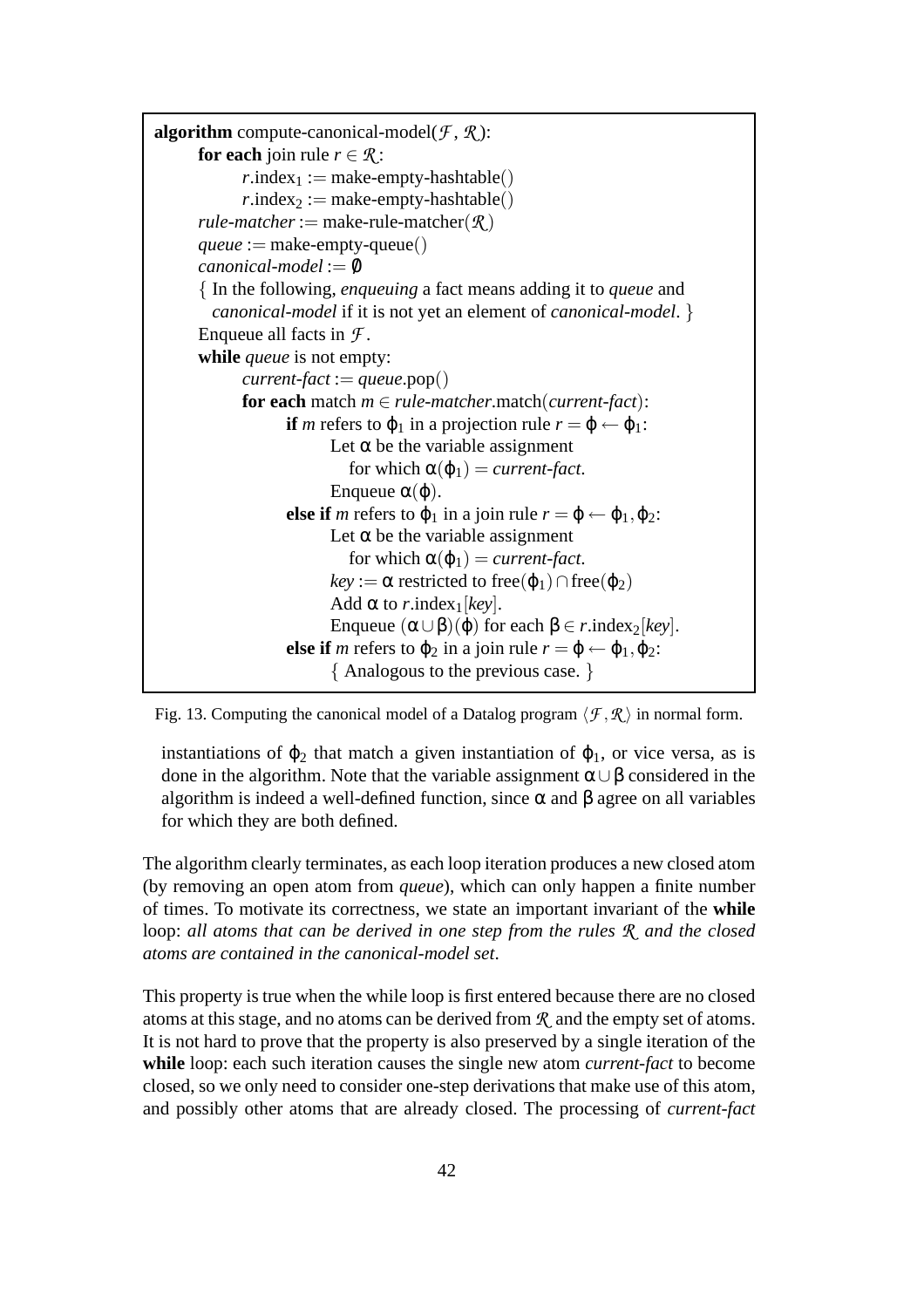then causes precisely those atoms which can be generated by such derivations to be enqueued, adding them to *canonical-model* if they are not already present. Thus, the property is indeed a loop invariant. (A more formal proof would need to establish this invariant simultaneously with the index invariant.)

The loop invariant implies that upon termination of the algorithm, when all atoms in the *canonical-model* set are closed, the set is closed under application of *R* . Because it also contains all facts from  $\mathcal F$  and only contains facts that can be derived from *F*, it thus contains exactly the canonical model of  $\langle f, \mathcal{R} \rangle$ .

#### *6.6 Axiom and operator instantiation*

With the help of the canonical model, instantiating axioms and operators is very straight-forward. To compute the grounded representation, we scan through the set of ground atoms in the canonical model in the order in which they were generated, creating axiom and operator instances as follows:

- When encountering atoms of the form  $a$ -applicable( $x_1, \ldots, x_k$ ) where  $a$  is a schematic axiom, we generate a ground instance of *a* with the parameters substituted with  $x_1, \ldots, x_k$ .
- When encountering atoms of the form  $o$ -applicable( $x_1, \ldots, x_k$ ) where  $o$  is a schematic operator, we generate a ground instance of *o* without effects. Like in the case of axioms, the parameters of the operator are substituted with  $x_1, \ldots, x_k$ , and the precondition is instantiated accordingly.
- When encountering atoms of the form  $e$ -triggered( $x_1, \ldots, x_k, y_1, \ldots, y_l$ ) where *e* is an effect of some operator *o*, we look up the set of already generated ground operators to find the operator  $o(x_1,...,x_k)$ . This operator must have been generated previously because an *e*-triggered atom can only be derived after the corresponding *o*-applicable atom. Having found the ground operator, we attach to it the effect obtained by instantiating the variables in  $e$  with  $y_1, \ldots, y_l$ .

After a single pass through the canonical model, this procedure has produced a grounded representation of the normalized PDDL task.

## *6.7 Performance*

We conclude our discussion of the Datalog exploration algorithm with some remarks on performance. In practice, the only performance-critical part for grounding is algorithm *compute-canonical-model*: all the processing that happens before is generally negligible (linear-time for a fixed domain), and the processing that happens afterwards, while not always negligible in absolute terms, only requires linear time in the combined size of its input and output, which is asymptotically optimal.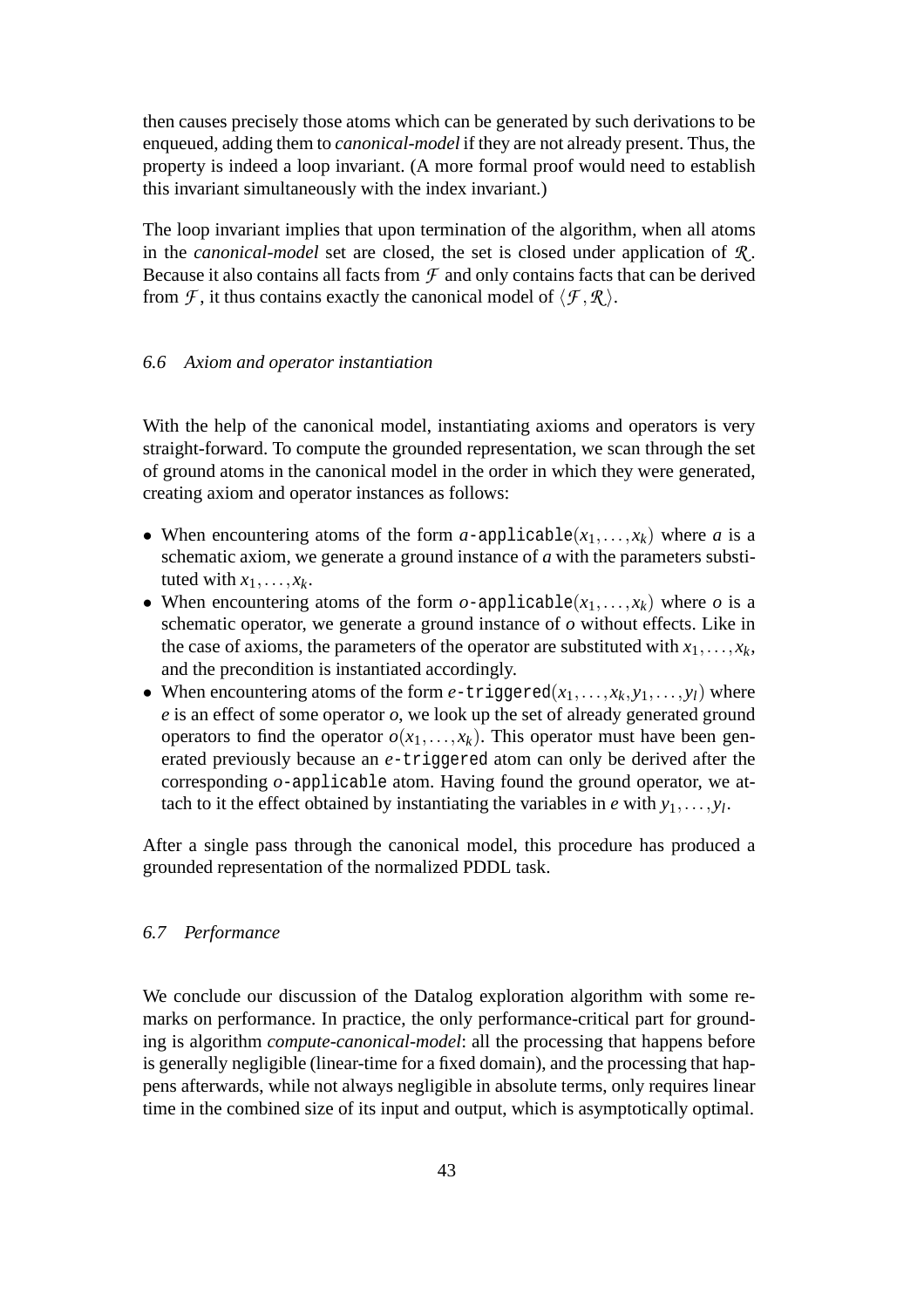How costly, then, is computing the canonical model? To simplify the analysis, we only consider the case where the planning domain is fixed. In that case, the *rules* of the Datalog program are fixed, and only the facts differ from instance to instance. Under this assumption, the runtime of *compute-canonical-model* is linear in the number of attempts to *enqueue* a fact (see Fig. 13). In the best case, this number is identical to the number of facts in the canonical model for the initial Datalog program (before normalization), so that the overall grounding algorithm runs in linear time in its combined input and output size and is hence asymptotically optimal. However, this is not always the case, as there are two possible sources of inefficiency:

- *Duplicates*: There may be several attempts to enqueue the same fact (e.g., if projection rules project different facts to the same fact, or because the fact is generated by different rules). For a given run of the algorithm, we define the *duplicate ratio* as the total number of attempts to enqueue a fact, divided by the size of the canonical model upon completion.
- *Irrelevant facts*: Facts that correspond to temporary predicates introduced during normalization of the Datalog program are irrelevant for the final instantiation stage. For a given run of the algorithm, we define the *irrelevance ratio* as the size of the canonical model, divided by the number of facts in the canonical model that are relevant (i. e., do not refer to predicates introduced during normalization).

The overhead of *calculate-canonical-model*, compared to an idealized algorithm that could generate the set of relevant facts in linear time in its size, is the product of the duplicate ratio and irrelevance ratio. In the perfect case, both numbers would be equal to 1. However, as we saw in Section 6.4 for the different decompositions of the drive-truck-applicable rule into binary joins, the irrelevance ratio in particular can be considerably larger, especially if the greedy join algorithm makes poor choices. Indeed, the existence of a grounding algorithm with only polynomial overhead in the *general case*, where the Datalog rules are not fixed, would prove  $P = NP$ .

It is thus natural to ask how large these ratios become in practice. To answer that question, we applied the grounding algorithm to all tasks of the IPC1–5 benchmark suite, measuring the duplicate ratio and irrelevance ratio for each. The results are summarized in Fig. 14, which shows the minimal and maximal duplicate and irrelevance ratios that were observed in each domain. The results show that the duplicate ratios are generally benign, always staying below a value of 4. The irrelevance ratios are also usually low, consistently staying below a value of 5 for all but two domains: MICONIC-FULL and ROVERS. For MICONIC-FULL, the irrelevance ratios can become as large as 6.48; however, the ratios are actually inversely correlated with problem size, becoming lower as the problem sizes increase. Only the 20% smallest instances have irrelevance ratios over 3, and all instances of above average size have irrelevance ratios below 2. Thus, there are no serious scalability issues in this domain.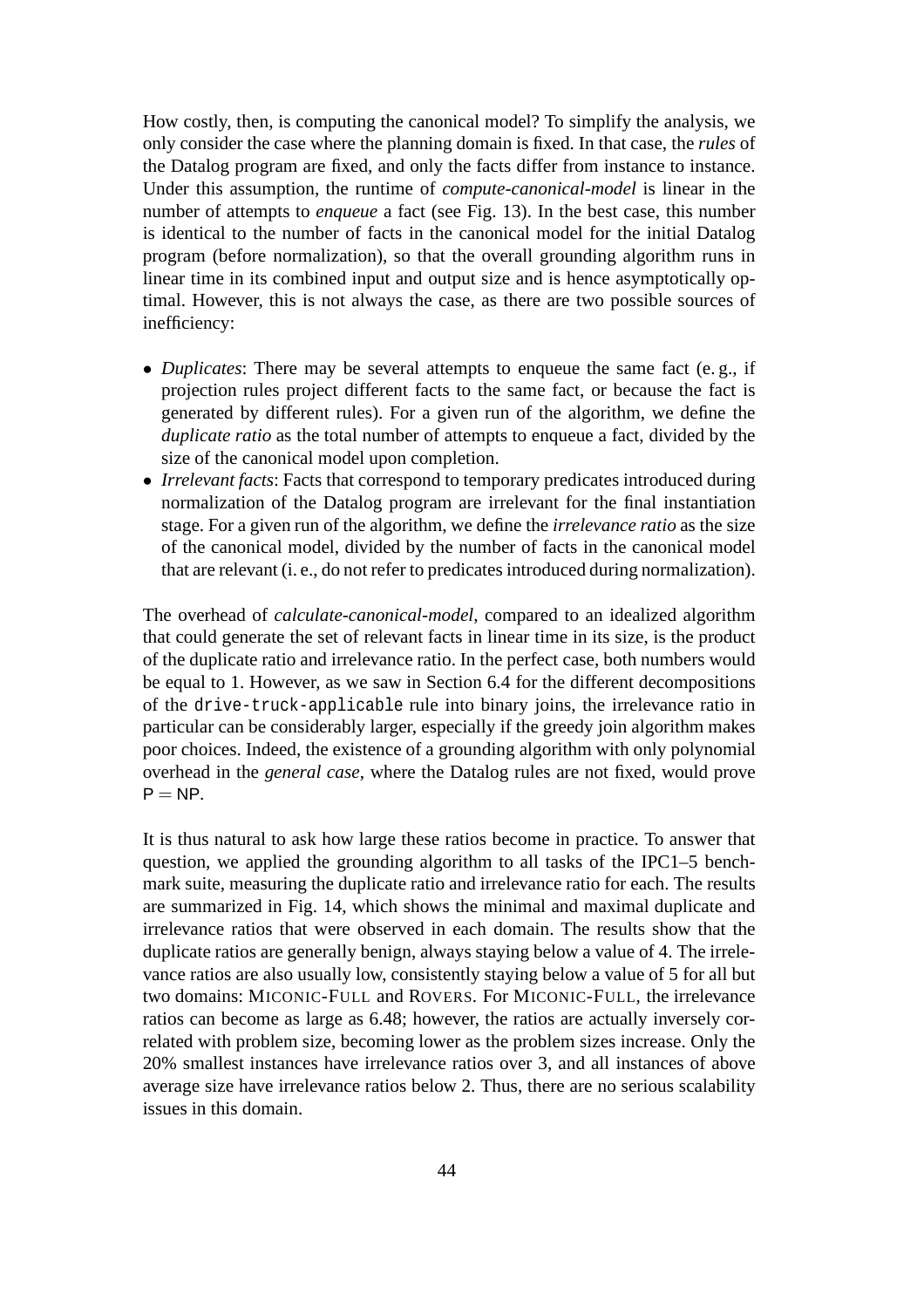| domain             | <b>DR</b>     | <b>IR</b>     | domain              | DR            | <b>IR</b>      |
|--------------------|---------------|---------------|---------------------|---------------|----------------|
| <b>AIRPORT</b>     | $1.16 - 1.49$ | $1.90 - 3.41$ | <b>OPTTELEGRAPH</b> | $1.22 - 1.27$ | $2.75 - 2.82$  |
| <b>ASSEMBLY</b>    | 1.34–1.57     | $1.09 - 1.28$ | <b>PATHWAYS</b>     | $1.12 - 1.60$ | $1.48 - 1.72$  |
| <b>BLOCKSWORLD</b> | $1.56 - 1.72$ | $1.67 - 1.67$ | <b>PHILOSOPHERS</b> | $1.10 - 1.13$ | $2.66 - 2.79$  |
| <b>DEPOT</b>       | $1.35 - 2.47$ | $1.50 - 2.48$ | PIPES-NOTANK        | $1.40 - 2.15$ | $2.30 - 3.44$  |
| DRIVERLOG          | $1.19 - 1.65$ | $1.36 - 2.26$ | PIPES-TANK          | $1.35 - 3.91$ | 1.43-4.99      |
| FREECELL           | $2.01 - 3.48$ | $1.26 - 2.28$ | PSR-LARGE           | $1.03 - 1.07$ | $3.04 - 3.65$  |
| GRID               | 1.99–2.23     | $1,34-1,49$   | <b>PSR-MIDDLE</b>   | $1.02 - 1.08$ | $3.01 - 3.70$  |
| <b>GRIPPER</b>     | $1.28 - 1.35$ | $1.68 - 1.74$ | PSR-SMALL           | $1.32 - 1.99$ | $1.00 - 1.00$  |
| LOGISTICS          | $1.11 - 1.53$ | $1.48 - 2.29$ | <b>ROVERS</b>       | $1.05 - 1.35$ | $2.35 - 27.96$ |
| MICONIC-FULL       | $1.08 - 3.00$ | $1.65 - 6.48$ | <b>SATELLITE</b>    | $1.22 - 1.97$ | $1.02 - 1.72$  |
| MICONIC-SIMPLE     | $1.11 - 1.74$ | $1,33-1,63$   | <b>SCHEDULE</b>     | $1.70 - 2.65$ | $1.19 - 1.27$  |
| MICONIC-STRIPS     | $1.02 - 1.34$ | $1.74 - 2.29$ | <b>STORAGE</b>      | $1.08 - 2.41$ | $1.56 - 2.46$  |
| <b>MOVIE</b>       | $1.18 - 1.24$ | $1.00 - 1.00$ | TPP                 | $1.03 - 1.64$ | $2.34 - 3.71$  |
| <b>MPRIME</b>      | $1.76 - 2.74$ | $1.12 - 1.84$ | <b>TRUCKS</b>       | $1.70 - 2.71$ | $1.03 - 1.37$  |
| <b>MYSTERY</b>     | $1.32 - 2.47$ | $1.28 - 2.25$ | <b>ZENOTRAVEL</b>   | $1.42 - 2.42$ | $1.22 - 2.51$  |
| <b>OPENSTACKS</b>  | $1.54 - 2.54$ | $1.05 - 1.39$ |                     |               |                |

Fig. 14. Duplicate ratios (DR) and irrelevance ratios (IR) for the IPC benchmarks. For each domain, we report the range of ratios observed across all instances.

The only domain which produces somewhat worrying results is ROVERS, where the irrelevance ratios become as large as 27.96, significantly more than for all other domains. Moreover, the ratios tend to increase with scaling problem size. Closer inspection reveals that an unfortunate choice by the greedy join algorithm is to blame for this sub-par performance. In normalizing the rule for the predicate communicate-rock-data-applicable $(r, l, p, x, y)$ , which has 11 conditions in the body, the following four conditions remain after 7 join steps:

 $temp_1(r, p) \equiv$  waypoint(*p*)  $\land$  have-rock-analysis(*r*, *p*) temp<sub>2</sub>(*r*, *x*) ≡ rover(*r*) ∧ available(*r*) ∧ waypoint(*x*) ∧ at(*r*, *x*) temp<sub>3</sub>( $l$ ,  $y$ ) ≡ lander( $l$ )  $\land$  chan-free( $l$ )  $\land$  waypoint( $y$ )  $\land$  at-lander( $l$ ,  $y$ ) visible $(x, y)$ 

At this point, there are three possible joins that the greedy join algorithm considers optimal: joining  $\texttt{temp}_1$  with  $\texttt{temp}_2$ , joining  $\texttt{temp}_2$  with  $\texttt{visible},$  and joining  $\texttt{temp}_3$ with visible. Of these three possibilities, our implementation arbitrarily picks the second, which happens to be the worst possible choice because there is a very large number of reachable instantiations for  $temp_2(r, x) \wedge visible(x, y)$ , most of which cannot be extended to feasible assignments for all conditions. The reason for this is that there is only one value for *y* for which  $temp_3(l, y)$  is reachable (there is only one lander and it is not mobile, so that at-lander has only one reachable instance).

To determine the impact of this unfortunate tie breaking decision, we have instrumented the greedy join algorithm to override its default choice and instead join  $temp<sub>3</sub>$  with visible at this choice point, and similarly for an equivalent choice point for the isomorphic communicate-soil-data-applicable predicate. With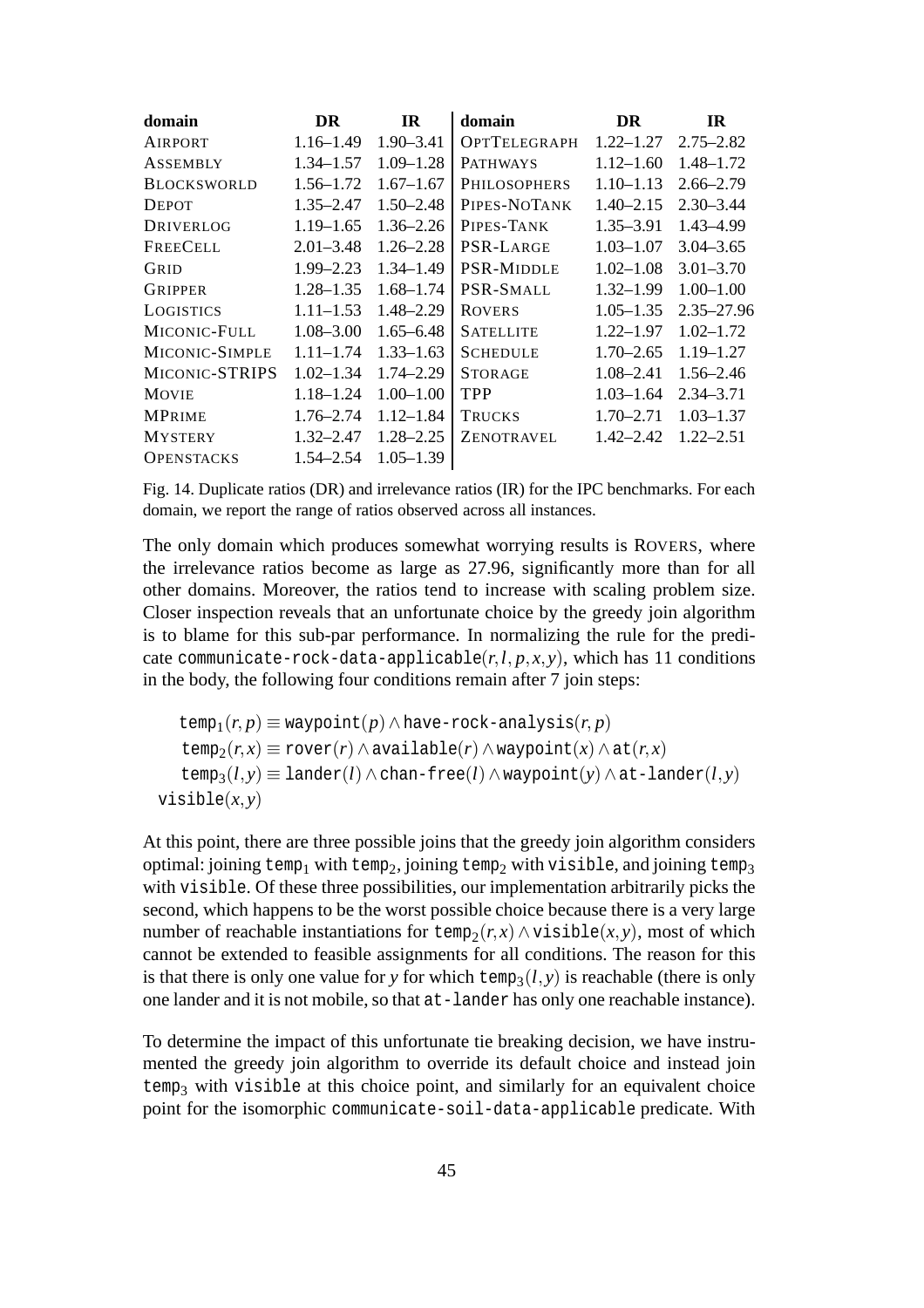this modification, the worst-case irrelevance ratio in the ROVERS domain reduces from 27.96 to 4.83. By additionally overriding the subsequent join decision to prevent the algorithm from joining  $temp_1$  with  $temp_2$ , the worst-case irrelevance ratio can be further reduced to 1.97. In terms of overall runtime for the grounding algorithm, the reduced irrelevance ratio translates to an order-of-magnitude improvement.

This small case study illustrates two things: on the one hand, we clearly see that join ordering choices can have a significant impact on the performance of the grounding algorithm and thus do require attention. On the other hand, the essentially linear scaling behaviour for all domains except ROVERS indicates that the heuristic decisions of the greedy join algorithm are usually quite solid.

#### **7 Generating the finite-domain representation**

Together with the invariants synthesized earlier, the grounded PDDL task generated in the previous stage provides all the information we need for producing the finitedomain representation in the final translation stage. Recall from Definition 4 that an FDR task is given by a set of finite-domain variables  $\mathcal{V}$ , an initial state  $s_0$  and goal  $s_{\star}$ , axioms  $\mathcal{A}$  and operators  $\mathcal{O}$ . We start by defining suitable variables and variable domains; everything else then more or less falls into place.

## *7.1 Variable selection*

Each variable of the generated FDR task corresponds to one or more (reachable) ground atoms of the STRIPS task. We start by extracting the set *P* of all such atoms from the canonical model and partitioning them into atoms  $P_f$  which are instances of *modifiable fluent predicates* or *derived predicates* and atoms *P<sup>c</sup>* which are instances of *constant predicates* (cf. Section 5.1).

We want to represent as many ground atoms by a single state variable as possible. To achieve this, we first determine the set of *mutex groups*induced by the computed invariants. Mutex groups are computed in a straight-forward manner by instantiating the monotonicity invariants in all possible ways, checking for each instance if it has weight 1 in the initial state, and if so, which atoms from  $P_f$  it covers. The algorithm is shown in Fig. 15. The actual implementation uses an indexing structure to efficiently determine the set of reachable atoms covered by a given invariant instance.

Normally, not every mutex group will correspond to an FDR state variable, since the same atom can be part of several mutex groups, but of course only needs to be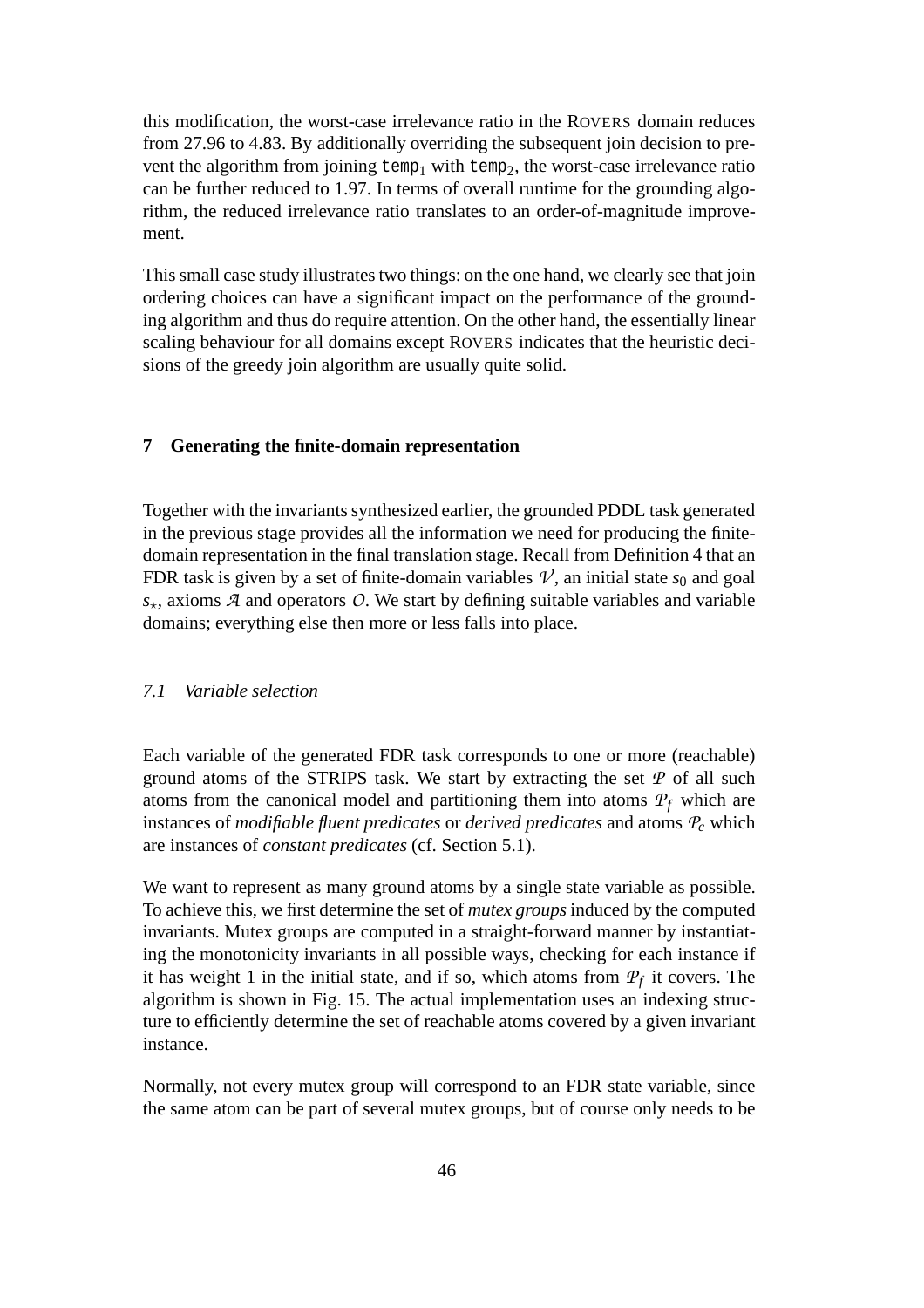**algorithm** compute-mutex-groups(*invariants*, *P<sup>f</sup>* , *s*0): **for each** invariant  $I \in$  *invariants*: **for each** instance α of *I*: **if** weight( $\alpha$ ,  $s_0$ ) = 1: Create a mutex group containing all atoms in *P<sup>f</sup>* covered by α.

Fig. 15. Computing mutex groups from the set of monotonicity invariants *invariants*, the set of reachable atoms  $P_f$  and the initial state  $s_0$ .

- (1)  $\{holding(a), clear(a), on(a,a), on(b,a), on(c,a), on(d,a)\}$
- (2)  $\{holding(b), clear(b), on(a,b), on(b,b), on(c,b), on(d,b)\}$
- (3)  $\{holding(c), clear(c), on(a, c), on(b, c), on(c, c), on(d, c)\}$
- (4)  $\{holding(d),clear(d),on(a,d),on(b,d),on(c,d),on(d,d)\}$
- (5)  $\{holding(a),ontable(a),on(a,a),on(a,b),on(a,c),on(a,d)\}$
- (6)  ${holding(b),ontable(b),on(b,a),on(b,b),on(b,c),on(b,d)}$
- (7)  $\{holding(c),ontable(c),on(c,a),on(c,b),on(c,c),on(c,d)\}$
- (8)  $\{holding(d),ontable(d),on(d,a),on(d,b),on(d,c),on(d,d)\}$
- (9)  $\{holding(a), holding(b), holding(c), holding(d), handempty() \}$

Fig. 16. Mutex groups for a BLOCKSWORLD task with four blocks. Some atoms, such as  $on(a, a)$ , are reachable in the relaxed task although they are never true in the "real" task.

encoded once. As an example of this phenomenon, consider Fig. 16, which shows the mutex groups of a BLOCKSWORLD task with four blocks. If, for example, we decide to encode mutex groups  $(1)$ – $(4)$  with four finite-domain state variables, then we only need to encode one atom from each of the other groups, since all on and holding atoms are already represented. Therefore, the translator would first generate four state variables with domains consisting of seven values each, namely holding(x), clear(x), on(a,x), on(b,x), on(c,x), on(d,x) and the seventh option "none of the other six is true". (Of these seven values, two – block *x* being on top of itself and none of the six atoms being true – are actually impossible.) Afterwards, it would encode the truth values of the remaining atoms ontable $(x)$  and handempty() with binary state variables.

In this case, there was at least one atom in each mutex group that was unique to this particular group, so that the resulting encoding is not much better than an encoding which simply takes all mutex groups and introduces a state variable for each. However, in other cases, one group can be completely covered by others; examples of this can be found in the AIRPORT domain. In this case we prefer covering the set of reachable atoms with as few state variables as possible.

Unfortunately, set cover problems of this kind are NP-complete [21, problem SP5] and indeed not even approximable with a constant-factor approximation ratio [1], so we limit our covering efforts to the greedy algorithm shown in Fig. 17, which is among the best approximation algorithms known for this problem, achieving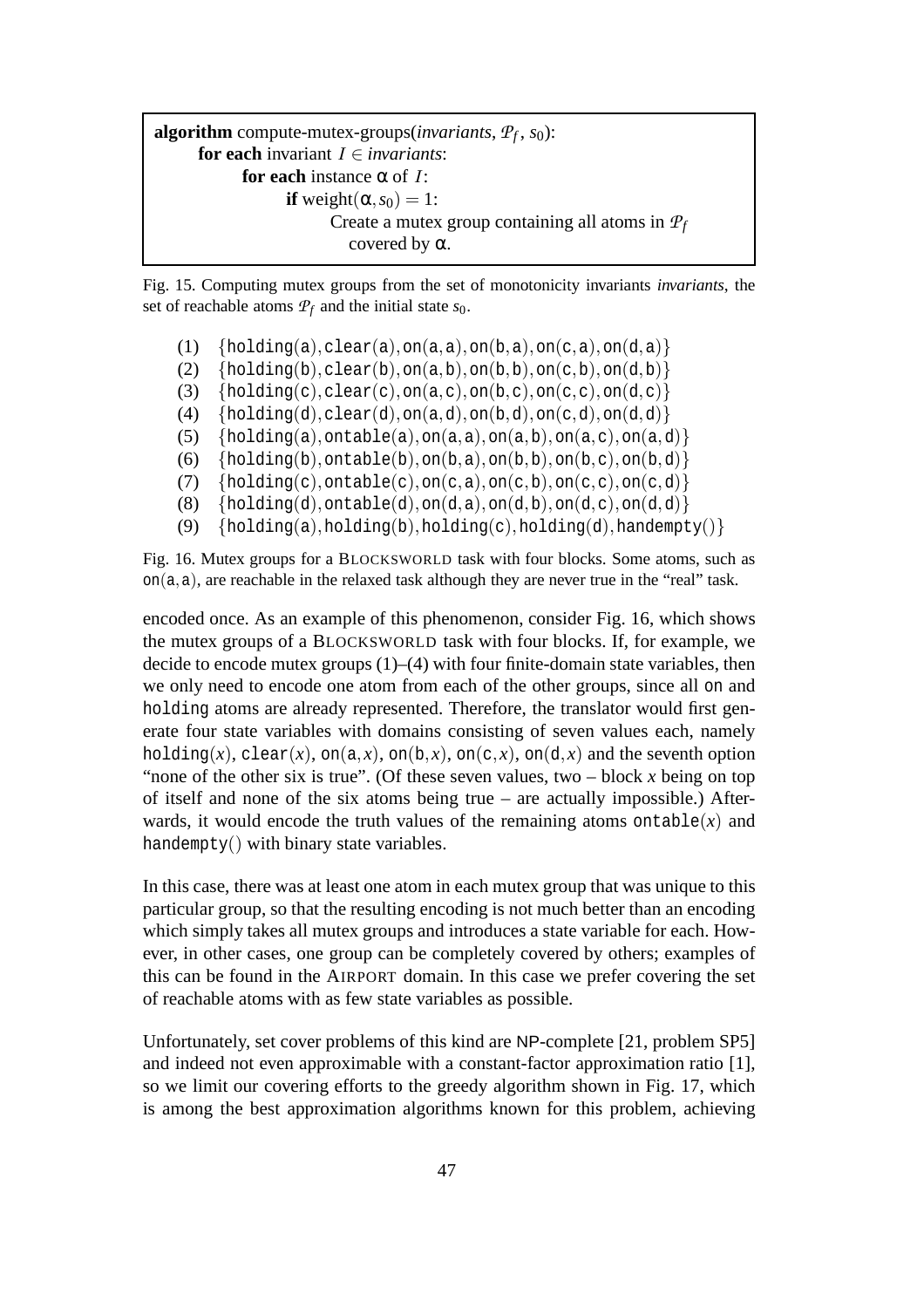**algorithm** choose-variables(*P<sup>f</sup>* , *mutex-groups*): *uncovered* :=  $P_f$ **while** *mutex-groups*  $\neq$  0: Pick a mutex group *P* of maximal cardinality. Create a variable *v* with domain  $\mathcal{D}_v = P \cup \{\perp\}.$  $uncovered := uncovered \setminus P$  $m$ utex-groups := { $P' \setminus P \mid P' \in m$ utex-groups }  $m$ utex-groups := {  $P' | P' \in m$ utex-groups  $\wedge |P'| \geq 2$  } Create a variable *v* with domain  $\{p, \perp\}$  for each remaining element of *uncovered*.

Fig. 17. Greedy algorithm for computing the FDR variables and variable domains.

an  $O(\log n)$ -approximation [1]. Iteratively, we pick a mutex group *P* of maximal cardinality and introduce a new FDR state variable with domain *P*∪ {⊥}, where ⊥ stands for "none of the elements of *P* is true". We then remove all covered elements from all other mutex groups, removing groups that no longer contain more than one element. This process is repeated until all mutex groups have been removed. At this stage, the remaining uncovered atoms *p* are represented by binary variables with domain  $\{p, \perp\}.$ 

After execution of the algorithm, for each reachable atom  $p \in \mathcal{P}_f$  there is exactly one FDR variable whose domain includes *p*. The translation will ensure that this variable, which we denote as  $var(p)$  in the following, assumes the value p in an FDR state iff  $p$  is true in the corresponding state of the PDDL task. With this information, we can now go about converting the rest of the PDDL task to the finite-domain representation.

# *7.2 Converting the initial state*

We start by converting the initial state, which is the easiest step. For each atom  $p \in$  $P_f$  that is in the initial state, we set the initial value of *var*(*p*) to *p*. FDR variables for which there is no initial state atom *p* with  $var(p) = p$  are initialized to  $\perp$ . Note that different initial state atoms  $p, p' \in \mathcal{P}_f$  must satisfy  $var(p) \neq var(p')$ , because  $p$ and  $p'$  could only be represented by the same FDR variable if they were mutually exclusive, which implies their not being in the initial state together. Therefore, the converted initial state is well-defined.

## *7.3 Converting operator effects*

Translating the state changes incurred by operator effects requires some care. For add effects setting an atom  $p$  to true, conversion is easy: such an effect is always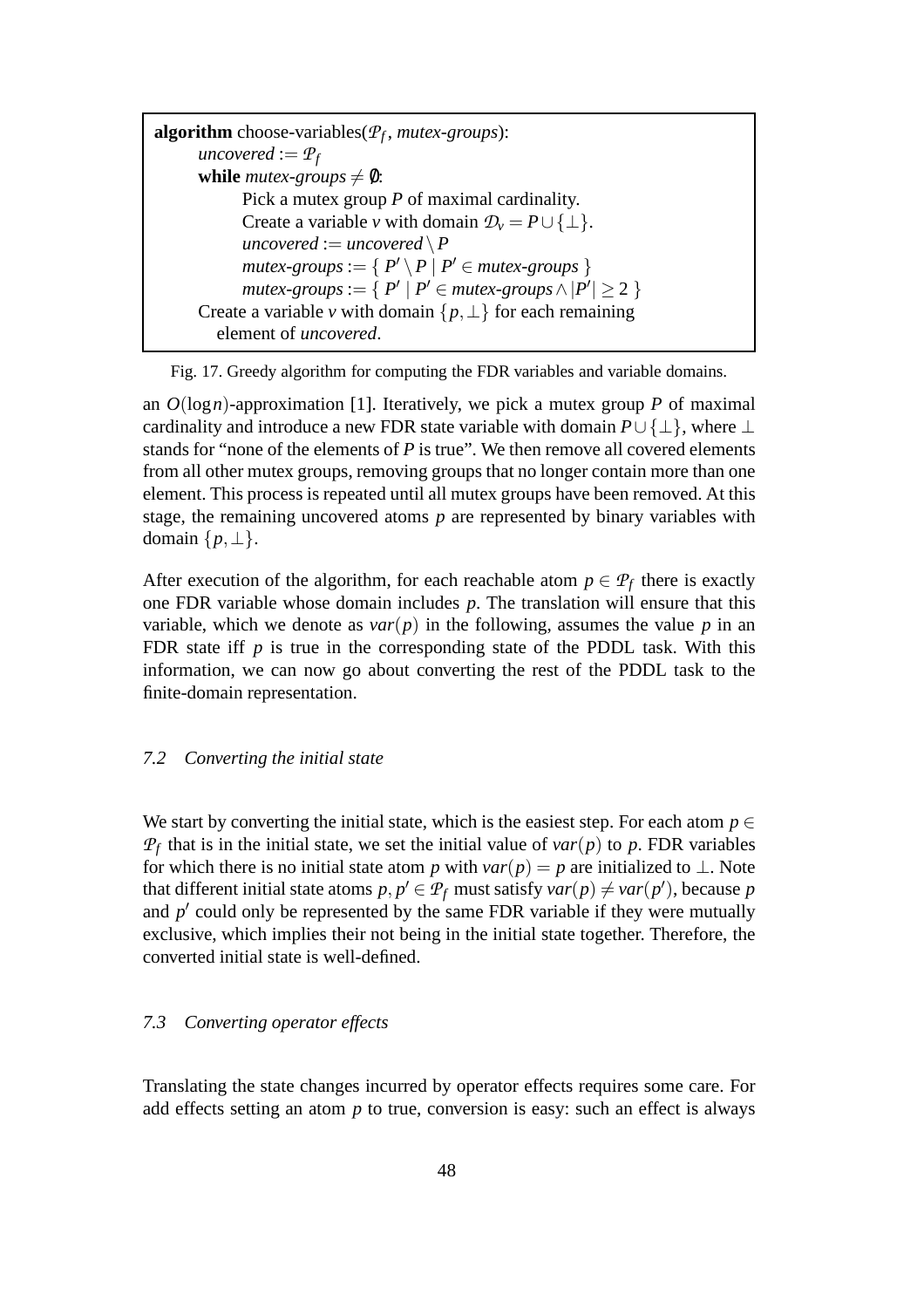translated to an FDR effect setting  $var(p)$  to p, because we know p to be true after operator application if the effect fires.

However, for delete effects setting an atom *p* to false, the correct translation is not as clear. We cannot simply set  $var(p)$  to  $\perp$  ("none of the variables represented by  $var(p)$  is true") unconditionally, because this is not always correct: it could be the case that another effect of the same operator triggers simultaneously and adds another atom represented by the same variable, or that *p was not true* when the operator was applied, but some other atom represented by *var*(*p*) was.

Therefore, the correct behaviour is to set *var*(*p*) to  $\perp$  only if we know that *p* was previously true and that no effect adding an atom represented by  $var(p)$  triggers simultaneously. In other situations, the delete effect should not cause a change in the value of  $var(p)$ . If the other effects of the operator that add atoms represented by *var*(*p*) have effect conditions  $\chi_1, \ldots, \chi_k$ , then this is achieved by adding *p* ∧  $\neg \chi_1 \wedge \cdots \wedge \neg \chi_k$  to the effect condition of the translated effect.

If some of the formulae  $\chi_i$  are proper conjunctions (i.e., neither constant true nor singleton literals), this results in an effect condition which is not a conjunction of literals. In this case, we introduce a new derived variable  $v_i$  that evaluates to true whenever  $\neg \chi_i$  is true, and use  $v_i$  in the effect condition instead.

All things considered, this conversion of delete effects looks very complicated, and indeed in most cases simpler translations are possible. For this purpose, we detect two common special cases, with which we deal differently:

- If we see that whenever the delete effect triggers, some add effect affecting the same variable must trigger as well, because it has the same or a more general effect condition, then we do not need to represent the delete effect in the finitedomain representation at all. The add effect will take care of the value change of its affected variable.
- On the other hand, if we see that no add effect affecting the same variable can trigger at the same time, because no such effect exists or each of their effect conditions is inconsistent with the condition of the delete effect, then we can convert the delete effect to an effect setting  $var(p)$  to  $\perp$ . If *p* is not already part of the operator precondition or effect condition, we must add it to the effect condition to make sure that  $var(p)$  is only cleared if it was previously set to *p*.

In most cases, translating delete effects is straight-forward because the two simpler cases are by far more common than the general case. In particular, for unconditional effects, one of the special cases always applies.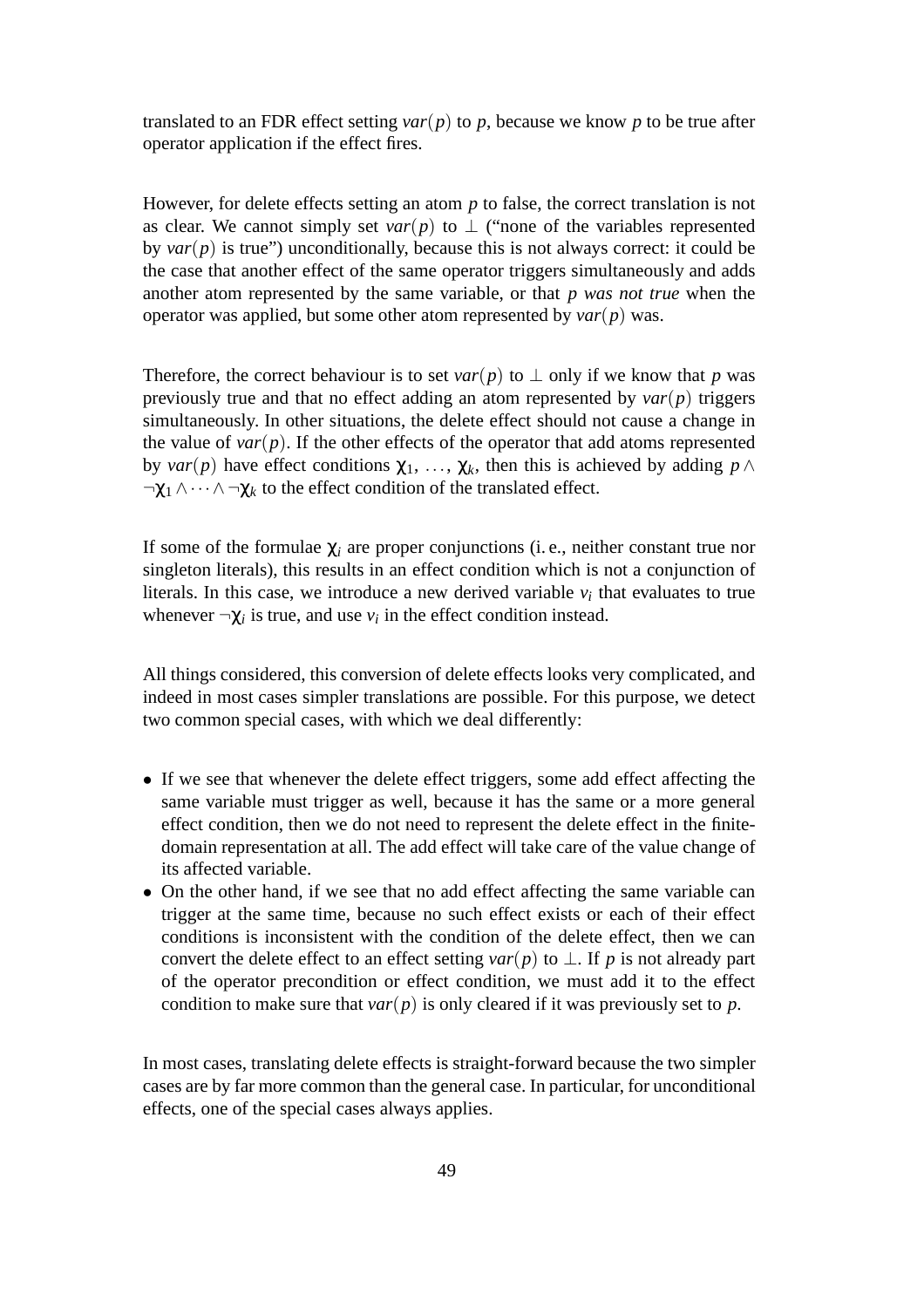#### *7.4 Converting conditions*

The third major translation step is the conversion of conditions of the grounded PDDL task. Conditions occur in the goal specification, in operator preconditions, in conditional effects and in axiom bodies.

To translate a grounded condition, we first check if it contains any atoms not in *P<sup>f</sup>* . These have constant truth values, so that the condition can be simplified accordingly. If this leads to a constant false condition, we react accordingly (for the goal, we report that the task is unsolvable; for axiom bodies, operator preconditions or effect conditions, we remove the axiom, operator or effect).

If the condition is not trivially false, we translate each of its positive literals *p* into the pairing  $var(p) = p$ . Translating negative literals  $\neg p$  is slightly more tricky. Recall the BLOCKSWORLD example discussed earlier, where we generated the FDR state variable *v* with  $\mathcal{D}_v = \{\text{holding}(a), \text{ clear}(a), \text{ on}(a,a), \text{ on}(b,a), \text{ on}(c,a)\}\$ on(d,a),  $\perp$ }, and consider a condition including the atom  $\neg$ on(c,a). If the condition also contains some positive literal represented by variable *v*, for example the atom clear(a), then we do not need to encode  $\neg$ on(c,a) at all, because it is implied by the condition  $v =$  clear(a). However, otherwise there is no simple way to represent  $\neg$ on(c, a) as an FDR condition. We would need to write something like  $v \neq$  on(c, a), but conditions of this form are not supported by the representation.

Therefore, in situations like this, similar to what we did when translating nonconjunctive effect conditions that may arise for certain delete effects, we introduce a new derived variable not-*p* with domain  $\{\top, \bot\}$  and generate an axiom  $(v = d) \rightarrow (not - p := \top)$  for each value  $d \in \mathcal{D}_v \setminus \{p\}$ . The pairing not- $p = \top$  can then serve as a translation of the literal  $\neg p$ .

If we wanted to avoid introducing new axioms, we could further normalize the PDDL task so that no negative literals occur in conditions. There are well-known compilation methods to achieve such a normal form [22]. However, this transformation method may introduce many more state variables than necessary, which runs counter to our objective of a concise finite-domain representation. (If it can be avoided, there is little point in having two finite-domain variables in the representation with the property that the value of each is a function of the value of the other.) As a compromise, we might consider to *only* use such a compilation method for propositions that appear in negative literals for which our translation method would otherwise introduce a new axiom. In practice (on the IPC domains), negative conditions are not commonly used, so the choice of mechanism for dealing with them makes little difference.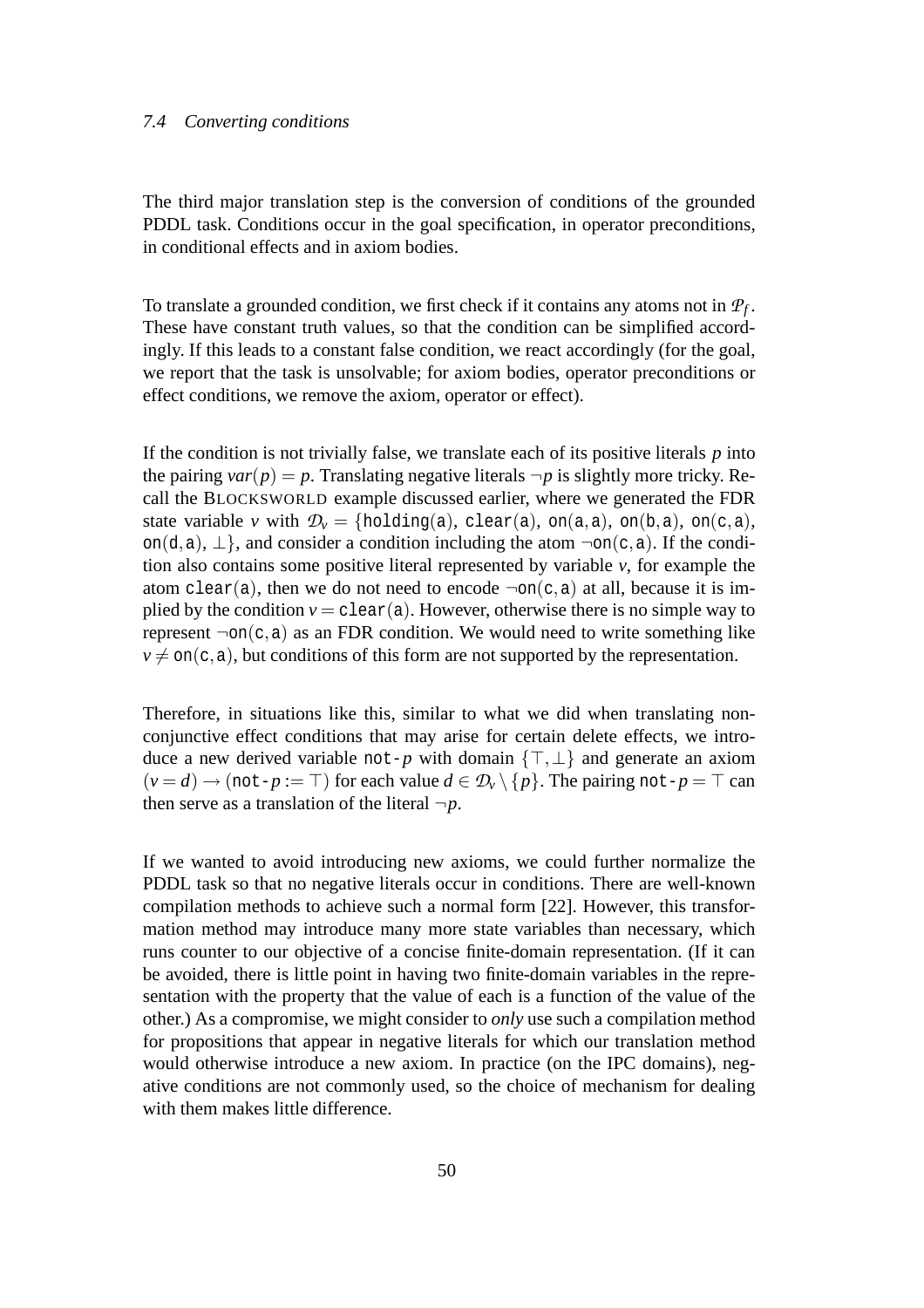#### *7.5 Computing axiom layers*

As a final translation step, we must compute the axiom layers for the finite-domain representation in such a way that the semantics for stratified logic programs is matched (cf. Definitions 2 and 5).

This is done as follows: whenever the body of an axiom with affected variable *v* includes the condition  $v' = \perp$  for some derived variable  $v'$ , then the value of  $v'$  must be computed before the value of  $v$ , so we introduce an ordering constraint  $v' \prec v$ . Similarly, if some axiom affecting *v* includes the condition  $v' = d$  for derived variable *v'* and  $d \neq \perp$ , we introduce an ordering constraint  $v' \preceq v$ .

Axiom layers can be derived from these ordering constraints in two stages. In the first stage, we compute the strongly connected components of the graph induced by the  $\prec$  relation. All axioms that affect variables in the same strongly connected component belong to the same axiom layer.

To compute the ordering of axiom layers, we topologically sort the graph whose vertices are the axiom layers and which has an arc from layer  $L'$  to layer  $L$  iff some axiom in *L'* affects  $v'$ , some axiom in *L* affects *v*, and  $v' \prec v$ . The *i*-th axiom layer is then the one which appears at the *i*-th position in the computed topological order. If the axioms of the original PDDL task are stratifiable, such a topological sort is always possible.

#### *7.6 Post-processing*

With axioms partitioned into layers, the translation is complete. Before generating output, we apply a few post-processing techniques to simplify the generated task where possible.

Most importantly, if there are two axioms with the same head,  $a = (cond \rightarrow v := d)$ and  $a' = (cond' \rightarrow v := d)$  such that *cond* ⊂ *cond'*, then *a* is triggered whenever *a'* is triggered, so *a'* is unnecessary. In such a case, which occurs frequently in domains where axioms encode transitive closures, we say that *a dominates a'* and remove *a'* from the representation.

#### **8 Discussion**

Having finished our presentation of the translation algorithm, the question arises how one should evaluate it. There are two important criteria to consider: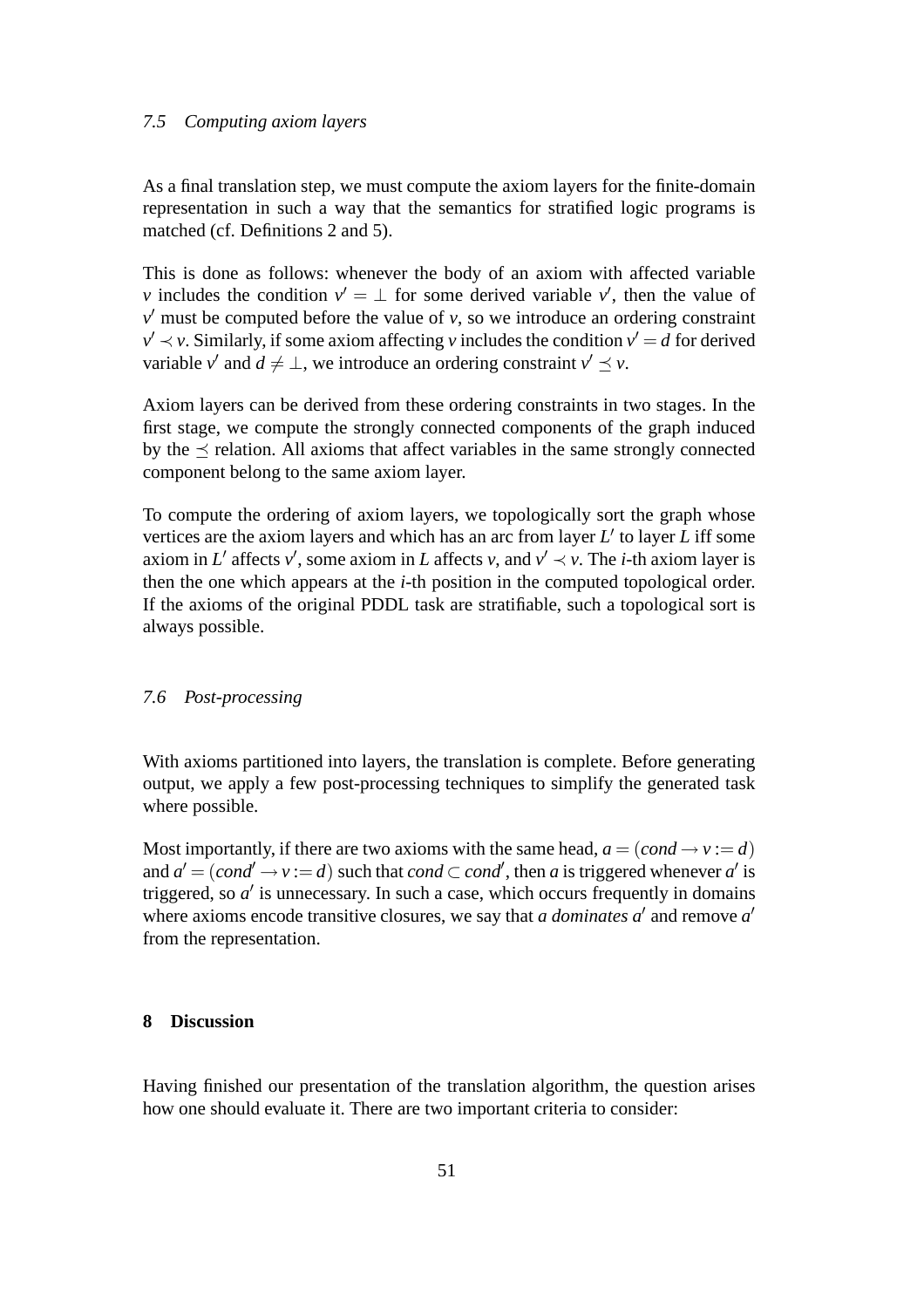| <b>Runtime at most 1s</b> | 1054 tasks |
|---------------------------|------------|
| <b>Runtime 1s-10s</b>     | 452 tasks  |
| <b>Runtime 10s-30s</b>    | 67 tasks   |
| <b>Runtime 30s-60s</b>    | 10 tasks   |
| <b>Runtime 60s-120s</b>   | 14 tasks   |

#### **Runtime beyond 120s:**

| 129.79s | PSR-LARGE #49 | 306.30s  |
|---------|---------------|----------|
| 145.80s | SATELLITE #32 | 371.98s  |
| 147.97s | PSR-LARGE #44 | 376.69s  |
| 154.36s | PSR-LARGE #46 | 570.23s  |
| 181.99s | PSR-LARGE #48 | 714.73s  |
| 182.47s | SATELLITE #33 | 805.66s  |
| 188.52s | PSR-LARGE #50 | 1190.82s |
| 197.57s |               |          |
|         |               |          |

Fig. 18. Absolute runtime on the IPC1–5 tasks.

- *Performance:* How quickly is the representation computed?
- *Quality:* How good is the generated finite-domain representation?

# *8.1 Notes on performance*

We will keep the discussion of performance short: on a state-of-the-art computer. the translation algorithm is sufficiently efficient to generate finite-domain representations for all IPC1–5 benchmark tasks in reasonable time. In particular, in the different planning systems that use the translator, including Helmert and Richter's Fast Downward [28], van den Briel et al.'s Integer Programming planner [48] and Helmert et al.'s *flexible abstraction heuristics* system [30], the conversion to FDR is never the main bottleneck of the overall planning algorithm – translation time is negligible compared to search time in the vast majority of cases. (Some exceptions to this exist in "structurally simple" domains like SATELLITE and LOGISTICS.)

A summary of translation time for the IPC1–5 benchmark suite is shown in Fig. 18. All experiments were conducted on a machine with a 2.66 GHz Intel Xeon CPU under a 2 GB memory limit. The algorithm was implemented in the Python language, and we estimate that a speed improvement by a factor of 10–100 is easily achievable with a C++ implementation. Even so, 65.4% of the instances are translated in less than one second, and 93.4% in less than ten seconds. Fewer than 2% require more than one minute, and fewer than 1% require more than two minutes. The instances that take longest to translate are all from the PSR-LARGE and SATEL-LITE domains and are very large: for example, the largest SATELLITE instance has 989250 operators, and the largest PSR-LARGE instance has 544209 state variables (however, a backchaining analysis reveals that only 60467 of these are relevant to the goal).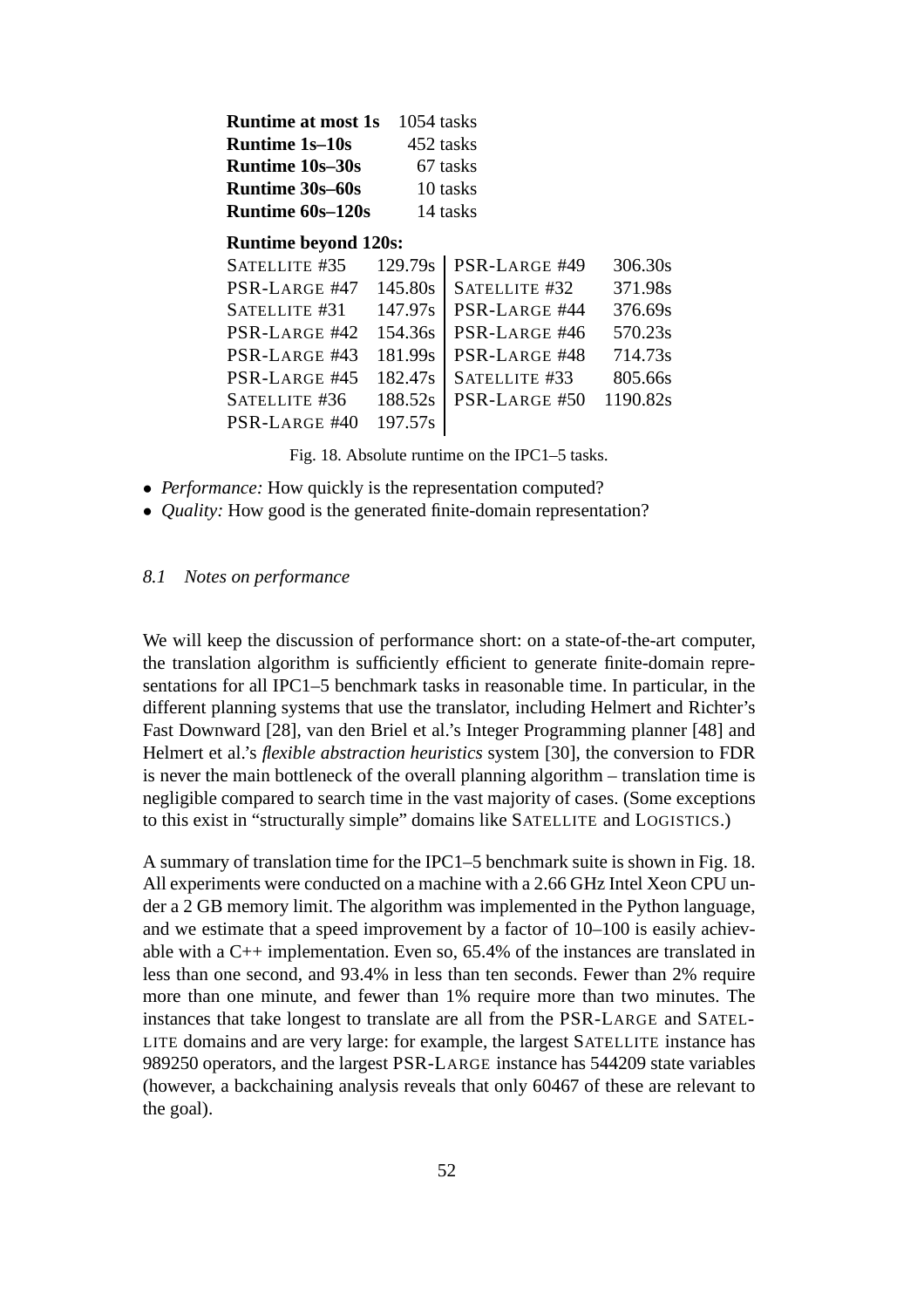| domain              | #tasks | $U$       | norm.     | invar.     | ground.    | <b>FDR</b> |
|---------------------|--------|-----------|-----------|------------|------------|------------|
| <b>AIRPORT</b>      | 30/50  | $8 - 18%$ | $1 - 4\%$ | $2 - 8\%$  | 48-64%     | 20-27%     |
| <b>ASSEMBLY</b>     | 4/30   | $5 - 8\%$ | $< 1\%$   | $< 1\%$    | 80-84%     | $10 - 13%$ |
| <b>DEPOT</b>        | 7/22   | $4 - 6\%$ | $< 1\%$   | $< 1\%$    | 65-70%     | 26-30%     |
| DRIVERLOG           | 5/20   | $4 - 6\%$ | $< 1\%$   | $< 1\%$    | 69-73%     | $22 - 26%$ |
| <b>FREECELL</b>     | 76/80  | $3 - 5\%$ | $< 1\%$   | $< 1\%$    | 67-71%     | 24-28%     |
| GRID                | 4/5    | 4%        | $< 1\%$   | $< 1\%$    | 69-72%     | 24-27%     |
| LOGISTICS           | 21/63  | $3 - 6\%$ | $< 1\%$   | $< 1\%$    | 68-75%     | $21 - 30%$ |
| MICONIC-FULL        | 95/150 | $1 - 5\%$ | $0 - 2\%$ | $< 1\%$    | 84-92%     | $7 - 10%$  |
| <b>MPRIME</b>       | 23/35  | $3 - 6\%$ | $< 1\%$   | $< 1\%$    | 70-75%     | $22 - 27%$ |
| <b>MYSTERY</b>      | 14/30  | $3 - 6\%$ | $< 1\%$   | $< 1\%$    | 70-74%     | 22-27%     |
| <b>OPENSTACKS</b>   | 7/30   | $4 - 6\%$ | $< 1\%$   | $< 1\%$    | 63-65%     | 30-33%     |
| <b>OPTTELEGRAPH</b> | 41/48  | $4 - 7%$  | $< 1\%$   | $< 1\%$    | 60-68%     | 25-35%     |
| PIPES-NOTANK        | 22/50  | $3 - 6\%$ | $< 1\%$   | $< 1\%$    | $71 - 75%$ | 20-24%     |
| PIPES-TANK          | 43/50  | $2 - 5%$  | $< 1\%$   | $< 1\%$    | 71-76%     | 19-26%     |
| PSR-LARGE           | 43/50  | $5 - 7%$  | $< 1\%$   | $< 1\%$    | 80-87%     | $7 - 16%$  |
| PSR-MIDDLE          | 27/50  | $5 - 8\%$ | $< 1\%$   | $< 1\%$    | 81-87%     | $8 - 14%$  |
| PSR-SMALL           | 2/50   | 29-34%    | 4%        | $1 - 11\%$ | 39-56%     | $11 - 13%$ |
| <b>ROVERS</b>       | 22/40  | $2 - 7%$  | $< 1\%$   | $< 1\%$    | 77-95%     | $4 - 17%$  |
| <b>SATELLITE</b>    | 18/36  | $1 - 6\%$ | $< 1\%$   | $< 1\%$    | 66-75%     | 20-34%     |
| <b>STORAGE</b>      | 12/30  | $5 - 6\%$ | $< 1\%$   | $< 1\%$    | 64-67%     | 27-32%     |
| TPP                 | 15/30  | $3 - 5\%$ | $< 1\%$   | $< 1\%$    | 73–76%     | 20-24%     |
| TRUCKS              | 20/30  | $5 - 9\%$ | $< 1\%$   | $< 1\%$    | 62-69%     | 25-33%     |
| ZENOTRAVEL          | 7/20   | 4%        | $< 1\%$   | $< 1\%$    | 73-76%     | $21 - 24%$ |

Fig. 19. Distribution of runtimes across the different stages of the translation algorithm, by domain. Only tasks with overall runtime above 1s are taken into account. The second column shows the number of such tasks in each domain, together with the number of total tasks in that domain. The following columns show, in order, the percentage of time that was spent on input/output (including parsing), normalization (Section 4), invariant synthesis (Section 5), grounding (Section 6) and FDR generation (Section 7). Ranges denote the minimum and maximum percentage for all considered tasks in the domain.

In addition to overall runtime, it is also interesting to identify which of the different stages of the algorithm form the main bottlenecks, and whether this varies from domain to domain. To address this question, we produced detailed runtime results for all tasks that required an overall runtime beyond 1s in the first experiment. For each domain, we report the *minimal* and *maximal* percentage of overall runtime spent on each stage of the algorithm (Fig. 19). For example, the entry in column "FDR" for the LOGISTICS domain indicates that on those LOGISTICS tasks which required an overall runtime above one second (21 of the 63 instances), between 21% and 30% of the overall runtime was spent on the final stage of the algorithm, generating the finite-domain representation.

The results show that normalization and invariant synthesis are not time critical. In absolute numbers, normalization never requires more than 0.74s, and invariant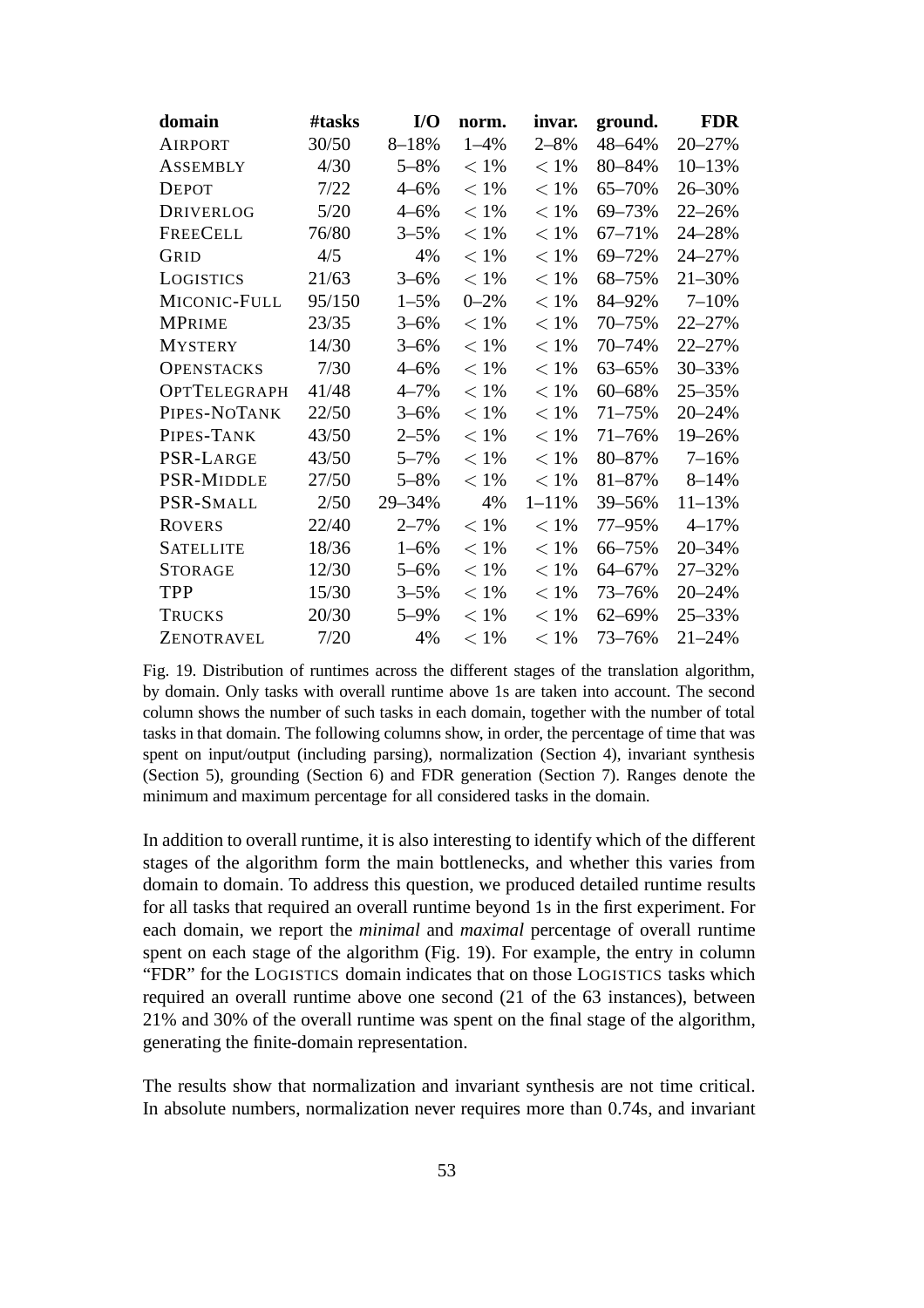synthesis never requires more than 0.38s. In a typical domain, about 70% of the time is required for grounding, and about 25% for FDR generation. There are four domains where grounding can require more than 85% of the runtime (MICONIC-FULL, PSR-LARGE, PSR-MIDDLE, ROVERS). Relating this observation to our earlier analysis of the Datalog grounding algorithm (Fig. 14), these are precisely the four domains with the highest average irrelevance ratio. For completeness, we mention that within the grounding stage, the vast majority of time is spent computing the canonical model (Section 6.5) and performing the final operator and axiom instantiation (Section 6.6). The initial steps of the algorithm, generating (Section 6.3) and normalizing (Section 6.4) the logic program together require at most 1.88s, and there is only one task (PSR-SMALL #25) for which they require more than 1s.

#### *8.2 Notes on quality*

So what about the quality of the representation? In almost all planning domains we considered (including all IPC1–5 domains), the algorithm generates finite-domain representations that are very close or identical to one we would have designed manually. However, while this is encouraging, it is not how the quality of the representation should be measured.

Ultimately, whether or not a finite-domain representation is useful depends on how well it serves its intended purpose. In Section 1.3, we discussed a number of possible uses for finite-domain representations, including SAT planning, symbolic state space exploration with BDDs, heuristic planning with pattern databases and other homomorphism abstractions, planning using integer programming compilations, and heuristic planning based on causal graph decompositions.

For SAT planning, the MaxPlan system [6], joint winner of the optimal propositional track of IPC5, has clearly established the usefulness of finite-domain representations. Although the exact details of the FDR translation method of MaxPlan have not been published, it is directly inspired by the techniques presented in this article, and follows a very similar overall strategy (personal communications). As Chen et al. report, finite-domain representations play a critical role in planner performance [6] – in the binary state variable case, the *londex constraints* that are the key innovation of MaxPlan reduce to the usual mutex constraints used by all stateof-the-art SAT planners, so londex constraints require non-trivial FDR encodings.

For planning with BDDs, finite-domain representations have always been critical for performance, to the point where compilations that use a direct propositional encoding lead to prohibitively bad performance. Indeed, this is the reason why Edelkamp and Helmert's algorithm for devising concise finite-domain representations [14] was originally developed. We remark that for those domains that their algorithm can handle – STRIPS domains without constants in operator definitions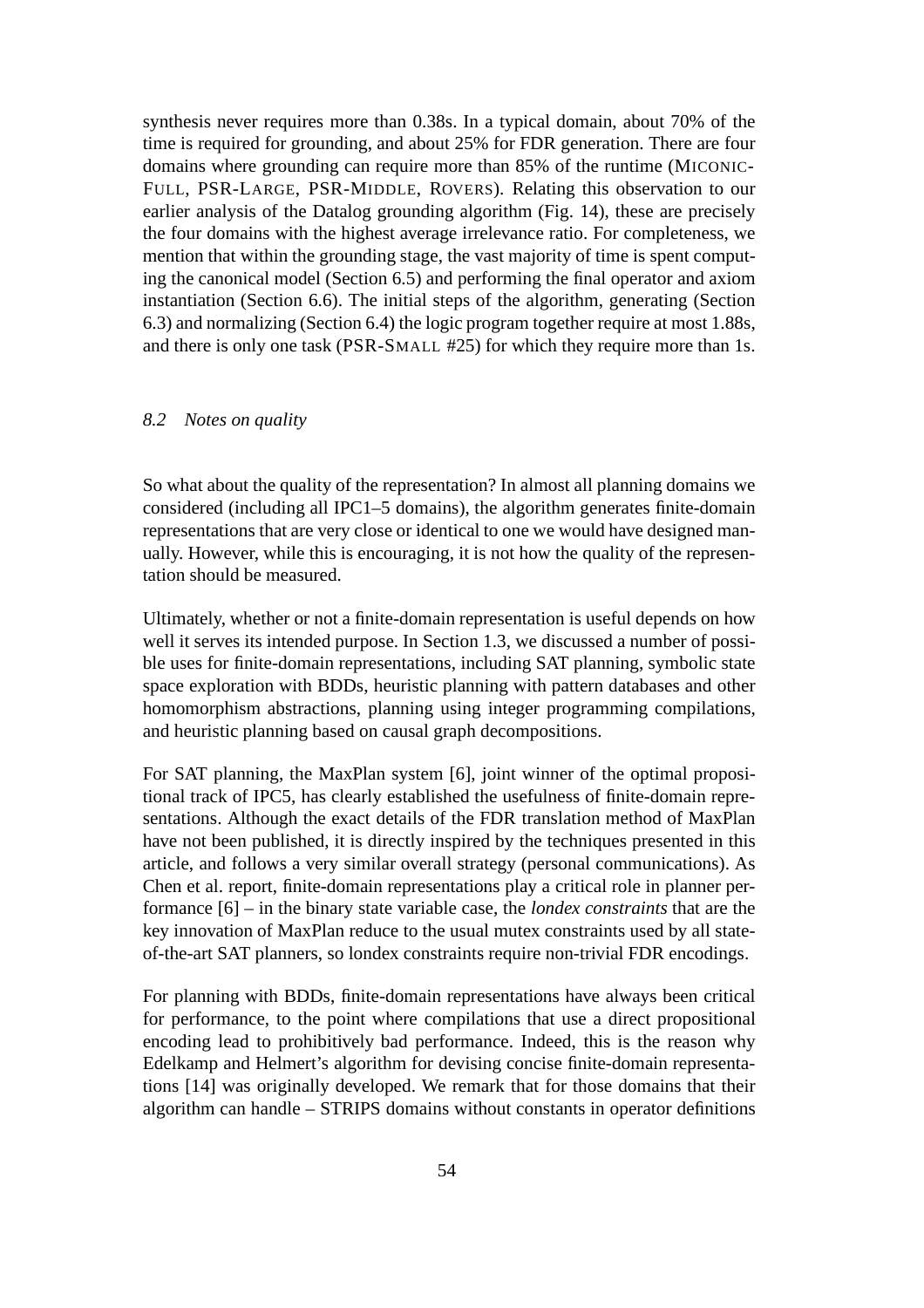– the encodings generated by the algorithm presented here are generally equivalent to those found by the Edelkamp and Helmert algorithm.

For planning with homomorphism abstractions, the situation is similar. For example, the flexible abstraction heuristics of Helmert et al. [30] critically rely on the finite-domain representation generated by the method presented here, degrading by several orders of magnitude and solving significantly fewer tasks if a direct propositional encoding is used instead.

The same performance degradation can be observed in heuristic planning based on causal graph decompositions [28] – without the concise FDR translation, the causal graph heuristic is not competitive with other approaches.

Finally, van den Briel et al. [48] use our FDR translation algorithm within their Integer Programming compilation approach and report significant performance advantages over earlier approaches based on propositional encodings.

In summary, there is a wide spectrum of planning techniques that can significantly benefit from automatically derived concise finite-domain representations using the techniques presented in this work.

## **Acknowledgments**

Many thanks to Silvia Richter, Sylvie Thiébaux and the anonymous reviewers for their very helpful feedback on earlier drafts of this paper.

# **References**

- [1] G. Ausiello, P. Crescenzi, G. Gambosi, V. Kann, A. Marchetti-Spaccamela, M. Protasi, Complexity and Approximation, Springer-Verlag, 1999.
- [2] C. Bäckström, B. Nebel, Complexity results for  $SAS<sup>+</sup>$  planning, Computational Intelligence 11 (4) (1995) 625–655.
- [3] J. Benton, M. van den Briel, S. Kambhampati, A hybrid linear programming and relaxed plan heuristic for partial satisfaction planning problems, in: M. Boddy, M. Fox, S. Thiébaux (eds.), Proceedings of the Seventeenth International Conference on Automated Planning and Scheduling (ICAPS 2007), AAAI Press, 2007.
- [4] B. Bonet, H. Geffner, Planning as heuristic search, Artificial Intelligence 129 (1) (2001) 5–33.
- [5] T. Bylander, The computational complexity of propositional STRIPS planning, Artificial Intelligence 69 (1–2) (1994) 165–204.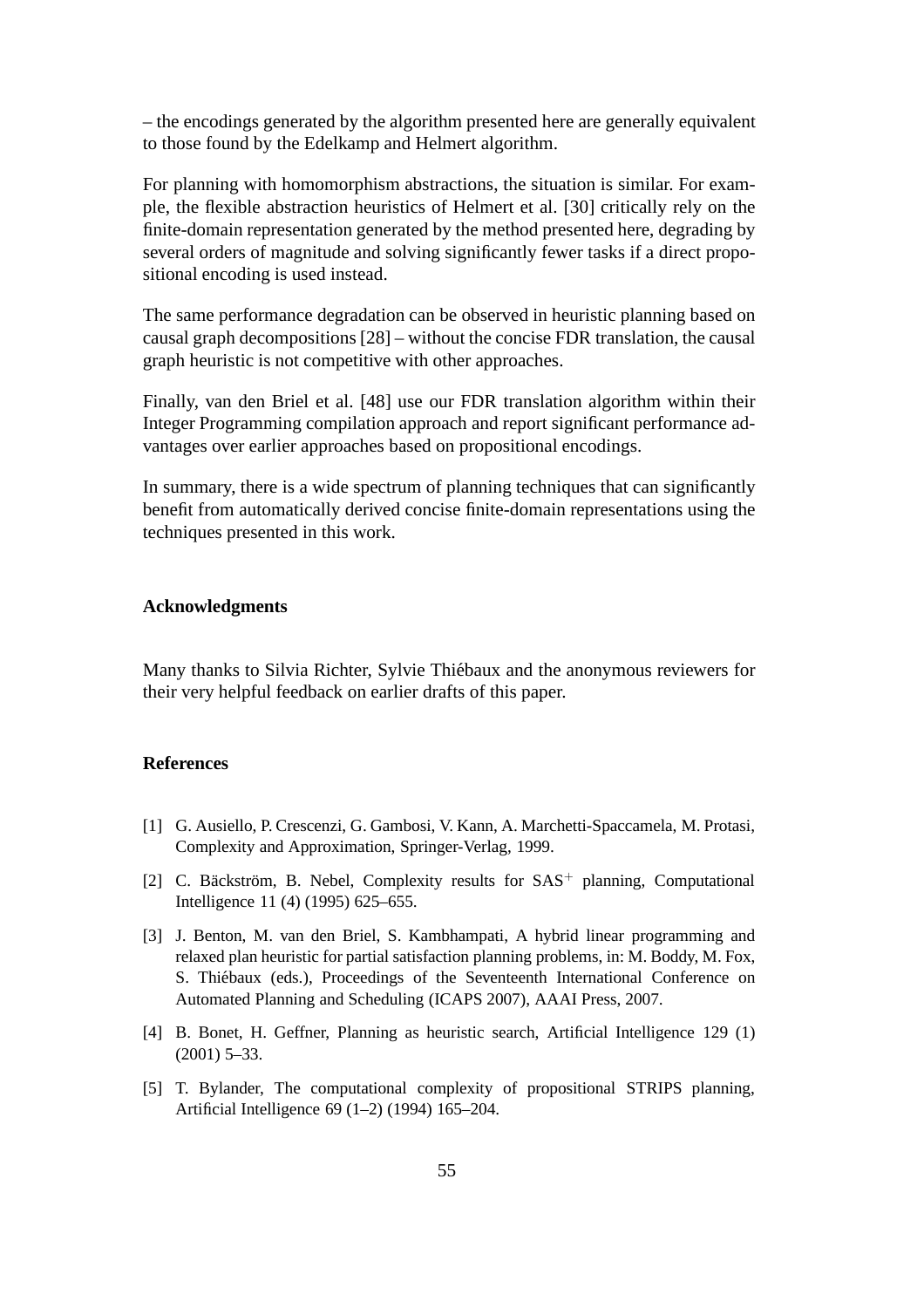- [6] Y. Chen, X. Zhao, W. Zhang, Long-distance mutual exclusion for propositional planning, in: M. M. Veloso (ed.), Proceedings of the 20th International Joint Conference on Artificial Intelligence (IJCAI 2007), 2007.
- [7] N. Creignou, S. Khanna, M. Sudan, Complexity Classifications of Boolean Constraint Satisfaction Problems, vol. 7 of SIAM Monographs on Discrete Mathematics and Applications, SIAM, 2001.
- [8] S. Cresswell, M. Fox, D. Long, Extending TIM domain analysis to handle ADL constructs, in: AIPS '02 Workshop on Knowledge Engineering Tools and Techniques for A.I. Planning, 2002.
- [9] R. Dechter, Constraint Processing, Morgan Kaufmann, 2003.
- [10] M. B. Do, S. Kambhampati, Planning as constraint satisfaction: Solving the planning graph by compiling it into CSP, Artificial Intelligence 132 (2) (2001) 151–182.
- [11] W. F. Dowling, J. H. Gallier, Linear-time algorithms for testing the satisfiability of propositional Horn formulae, Journal of Logic Programming 1 (3) (1984) 367–383.
- [12] H.-D. Ebbinghaus, J. Flum, W. Thomas, Mathematical Logic, 2nd ed., Springer-Verlag, 1994.
- [13] S. Edelkamp, Planning with pattern databases, in: A. Cesta, D. Borrajo (eds.), Preproceedings of the Sixth European Conference on Planning (ECP'01), Toledo, Spain, 2001.
- [14] S. Edelkamp, M. Helmert, Exhibiting knowledge in planning problems to minimize state encoding length, in: S. Biundo, M. Fox (eds.), Recent Advances in AI Planning. 5th European Conference on Planning (ECP'99), vol. 1809 of Lecture Notes in Artificial Intelligence, Springer-Verlag, Heidelberg, 1999.
- [15] S. Edelkamp, M. Helmert, On the implementation of MIPS, in: P. Traverso, M. Veloso, F. Giunchiglia (eds.), Proceedings of the AIPS-2000 Workshop on Model-Theoretic Approaches to Planning, 2000.
- [16] S. Edelkamp, M. Helmert, The model checking integrated planning system (MIPS), AI Magazine 22 (3) (2001) 67–71.
- [17] S. Edelkamp, J. Hoffmann, PDDL2.2: The language for the classical part of the 4th International Planning Competition, Tech. Rep. 195, Albert-Ludwigs-Universität Freiburg, Institut für Informatik (2004).
- [18] K. Erol, D. S. Nau, V. S. Subrahmanian, Complexity, decidability and undecidability results for domain-independent planning, Artificial Intelligence 76 (1–2) (1995) 65– 88.
- [19] M. Fox, D. Long, The automatic inference of state invariants in TIM, Journal of Artificial Intelligence Research 9 (1998) 367–421.
- [20] M. Fox, D. Long, PDDL2.1: An extension to PDDL for expressing temporal planning domains, Journal of Artificial Intelligence Research 20 (2003) 61–124.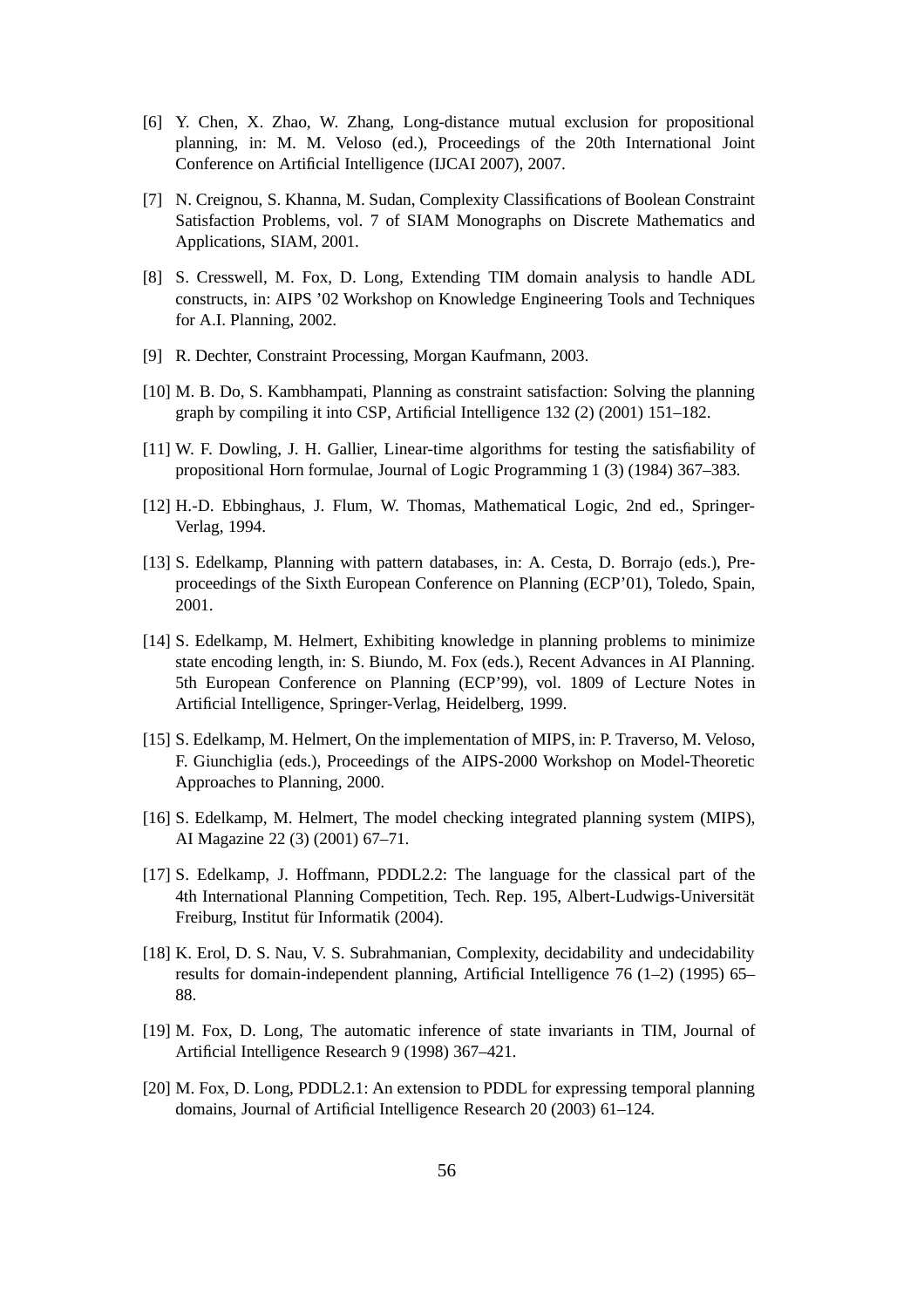- [21] M. R. Garey, D. S. Johnson, Computers and Intractability A Guide to the Theory of NP-Completeness, Freeman, 1979.
- [22] B. C. Gazen, C. A. Knoblock, Combining the expressivity of UCPOP with the efficiency of Graphplan, in: S. Steel, R. Alami (eds.), Recent Advances in AI Planning. 4th European Conference on Planning (ECP'97), vol. 1348 of Lecture Notes in Artificial Intelligence, Springer-Verlag, 1997.
- [23] A. Gerevini, D. Long, Plan constraints and preferences in PDDL3, Tech. Rep. R. T. 2005-08-47, Dipartimento di Elettronica per l'Automazione, Università degli Studi di Brescia (2005).
- [24] A. Gerevini, L. Schubert, Inferring state constraints for domain-independent planning, in: C. Rich, J. Mostow (eds.), Proceedings of the Fifteenth National Conference on Artificial Intelligence (AAAI-98), AAAI Press, 1998.
- [25] A. Gerevini, L. Schubert, Discovering state constraints for planning: DISCOPLAN, Tech. Rep. 2005-09-48, Department of Electronics for Automation, University of Brescia (2005).
- [26] P. Haslum, A. Botea, M. Helmert, B. Bonet, S. Koenig, Domain-independent construction of pattern database heuristics for cost-optimal planning, in: Proceedings of the Twenty-Second AAAI Conference on Artificial Intelligence (AAAI-2007), AAAI Press, 2007.
- [27] M. Helmert, A planning heuristic based on causal graph analysis, in: S. Zilberstein, J. Koehler, S. Koenig (eds.), Proceedings of the Fourteenth International Conference on Automated Planning and Scheduling (ICAPS 2004), AAAI Press, 2004.
- [28] M. Helmert, The Fast Downward planning system, Journal of Artificial Intelligence Research 26 (2006) 191–246.
- [29] M. Helmert, H. Geffner, Unifying the causal graph and additive heuristics, in: Proceedings of the Eighteenth International Conference on Automated Planning and Scheduling (ICAPS 2008), 2008.
- [30] M. Helmert, P. Haslum, J. Hoffmann, Flexible abstraction heuristics for optimal sequential planning, in: M. Boddy, M. Fox, S. Thiébaux (eds.), Proceedings of the Seventeenth International Conference on Automated Planning and Scheduling (ICAPS 2007), AAAI Press, 2007.
- [31] J. Hoffmann, Where 'ignoring delete lists' works: Local search topology in planning benchmarks, Journal of Artificial Intelligence Research 24 (2005) 685–758.
- [32] J. Hoffmann, B. Nebel, The FF planning system: Fast plan generation through heuristic search, Journal of Artificial Intelligence Research 14 (2001) 253–302.
- [33] P. Jonsson, C. Bäckström, State-variable planning under structural restrictions: Algorithms and complexity, Artificial Intelligence 100 (1–2) (1998) 125–176.
- [34] H. Kautz, B. Selman, Planning as satisfiability, in: B. Neumann (ed.), Proceedings of the 10th European Conference on Artificial Intelligence (ECAI 92), John Wiley and Sons, 1992.